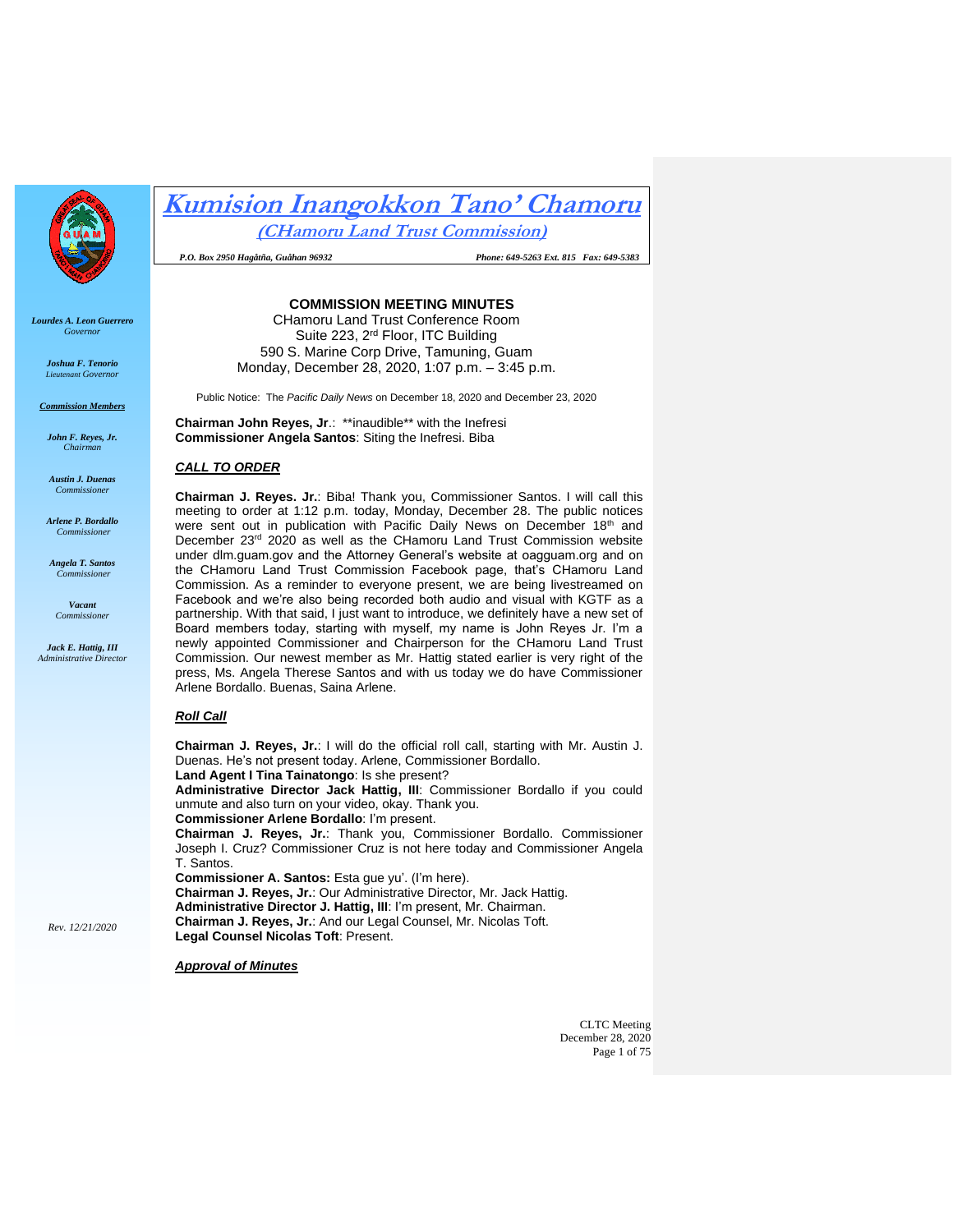**Chairman J. Reyes, Jr.**: Thank you, sir. Okay that is the Roll Call and let's go ahead and begin with our approval of minutes. So just to be clear, we have four meeting minutes to be approved with two in addition for continuance on November 21 and on January 16 so granted or being that we have two new commissioners and Commissioner Bordallo was in attendance on all four of those meetings I wanted to kind of ask the Commission members given that Mr. Duenas is not present whether or not we want to table these four meeting minutes to be approved or if you would like to proceed just to give Mr. Duenas the opportunity to provide his feedback given that me and Commissioner Santos were not present. So, I pose that over to you first Commissioner Bordallo to get your thoughts on that. **Commissioner A. Bordallo**: I would like to postpone the minutes to the next meeting.

**Chairman J. Reyes, Jr.**: Okay. Commissioner Santos, your feedback on that.

**Commissioner A. Santos:** Please forgive me we're still working on just a little bit of feedback with the audio. You're talking about the minutes, right?

**Chairman J. Reyes, Jr.**: Correct, given that we have four to approve, the two of us were not present at any of those meetings the only one that was present was Commissioner Bordallo and then Mr. Duenas on I believe two of them so on the table is to table these minutes for approval for the next Commission meeting or if you would like to proceed, Commissioner Bordallo had stated she would postpone.

**Commissioner A. Santos:** To table it?

**Chairman J. Reyes, Jr.**: Yes.

**Commissioner A. Santos:** Alright then, I agree with Commissioner Bordallo to table it.

**Chairman J. Reyes, Jr.**: Sounds good. Just for clarification \*inaudible\*.

**Administrative Director J. Hattig, III**: Mr. Legal Counsel is that suitable for a motion or must it be restated.

**Legal Counsel N. Toft**: Nah, for tabling that's fine.

**Chairman J. Reyes, Jr.**: Okay so we'll table the approval of the minutes for November 21, 2019 which is two sets of minutes, we'll table December 19, 2019, January 16, 2020 along with its continuance and February 20, 2020 minutes for tabling. Alright moving on the agenda.

**Commissioner A. Santos:** Mr. Chairman, despensa yu (excuse me).

**Chairman J. Reyes, Jr.**: We're talking about the \*inaudible\* appointed and confirmed, this is our first meeting how this question would be towards Legal Counsel; would we need to be sworn in during this meeting before it starts or those decisions to be counted and legit?

**Legal Counsel N. Toft**: To be sworn in before the Legislature \*inaudible\*.

**Commissioner A. Santos:** We did not. I was not sworn in at all, I was just confirmed. **Chairman J. Reyes, Jr.**: Let me add to that. Director Hattig, the question at hand is being that Commissioner Santos and I are both new to the Board and we were duly confirmed by the Legislature, would \*inaudible\* office whether or not we needed to be sworn in our capacities and we just want to try and confirm that.

**Administrative Director J. Hattig, III**: Mr. Chairman, I have it here from the Protocol Office that I don't see anything that requires and oath to be administered in order to take the seat. What is required is the appointment by the Governor and confirmation by the Legislature. I'll also defer to the Legal Counsel if he has any comment on it.

**Legal Counsel N. Toft**: No, I don't have any further comment. I think you nailed it.

**Chairman J. Reyes, Jr.**: Okay, thank you.

**Commissioner A. Santos:** As long as that's on the record.

**Chairman J. Reyes, Jr.**: Are you okay with that?

**Commissioner A. Santos:** Yes, thank you.

**Chairman J. Reyes, Jr.**: Okay, thank you. Commissioner Santos I know you're having the feedback so if you don't mind unfortunately, you're going to have to keep muting and

> CLTC Meeting December 28, 2020 Page **2** of **56**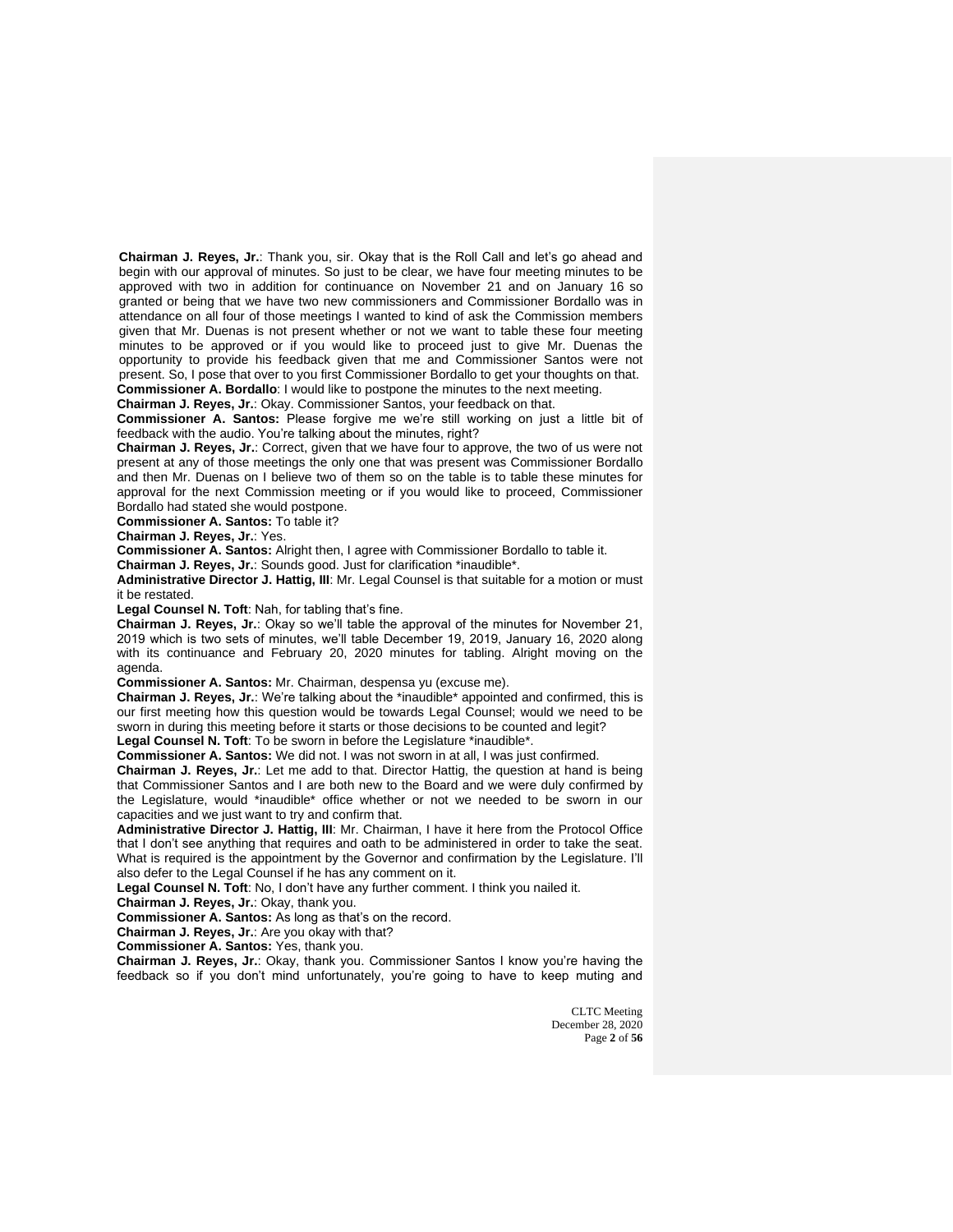unmuting so you don't mind just mute again. Okay, Si Yu'us Ma'åse (Thank you). Moving onto our agenda items first off is going to be our Constituent Matters. So, Director Hattig I'll pass it on to you to lead us through that please.

#### *Constituent Matters*

#### **Josephine Pangelinan Santos**

**Administrative Director J. Hattig, III**: Yes sir Mr. Chairman thank you so much. So, we divided the Constituent Matters into three parts the first part is the Switch and Transfer list. Let me give a little context to our commissioners, the switch and transfer list is the list of 102 individual cases that were cited with the Attorney General in 2018 that were not in conformance with the law with regards to switching and transferring of dates and times and the issuance of leases there upon. So, when we constituted this when I came on board in 2019, we had the list and we're attempting to adjudicate each member on this list so staff reports have been generated by land agents and the land agents will be presenting to you their recommendations of their findings for each of these switch and transfers so we're going to go in order of the packet that was received by the commissioners. The first one is Aguon, Josephine Pangelinan and this will be staffed by Land Agent Jhoana Casem.

**Chairman J. Reyes, Jr.**: Thank you Mr. Hattig. Ms. Casem you have the floor than you. Ms. Casem you're on mute.

**Land Agent II Jhoana Casem**: So, we have here Ms. Josephine Pangelinan Aguon she is part of the switch and transfer lease listing. So, she's requesting to change her application type from residential to agriculture and also to be removed from the switch and transfer lease listing. She has already surveyed the property that was already issued a lease prior the transfer was done seven (7) years already so here we're \*inaudible\* change of application type from the res to agriculture.

**Chairman J. Reyes, Jr.**: Okay.

**Land Agent II J. Casem**: So, for my findings based on Public Law 23-38 section 7.5 \*inaudible\* recommendation to change her application type from res to agriculture as the area that she is occupying is an agricultural tract area.

**Chairman J. Reyes, Jr.**: Okay. That was going to by my first question, thank you. Anything else on this one?

**Land Agent II J. Casem**: That is it, sir.

**Chairman J. Reyes, Jr.**: In addition to on your report, this has already been reviewed by our Legal Counsel, right?

**Land Agent II J. Casem**: Yes, sir.

**Chairman J. Reyes, Jr.**: Okay. Alright, this seems to me fairly straight forward. Any additional comments from our other commissioners? **Commissioner A. Bordallo**: None.

**Commissioner A. Santos:** None.

**Chairman J. Reyes, Jr.**: Alright and then just to confirm with our Legal Counsel, we'll need two motions here, correct? One is to request move from switch and transfer lease listing and then second to change out application type from residential to agricultural?

**Legal Counsel N. Toft**: That's correct.

**Chairman J. Reyes, Jr.**: Okay. May I get a - if there's no other discussion on this, may I get a motion?

**Commissioner A. Bordallo**: I move that the switch and transfer lease be done for Josephine Pangelinan Aguon.

**Chairman J. Reyes, Jr.**: Okay, thank you Commissioner Bordallo. Any objections?

CLTC Meeting December 28, 2020 Page **3** of **56**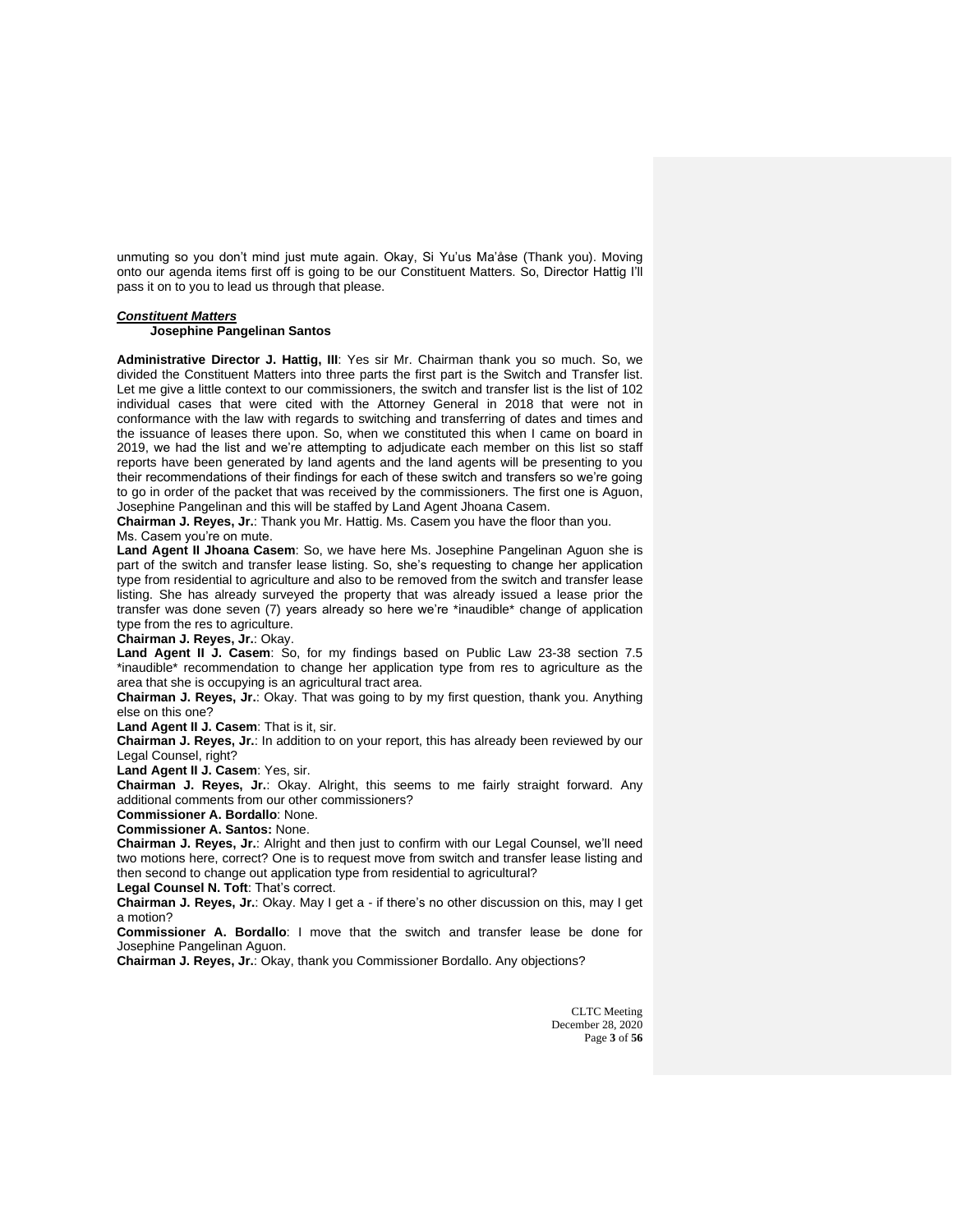**Administrative Director J. Hattig, III**: Mr. Chair, if we can ask for a second as well to the motion.

**Chairman J. Reyes, Jr.**: My bad, yes. May I get a second?

**Commissioner A. Santos:** I second it.

**Chairman J. Reyes, Jr.**: Alright, any objections?

**Commissioner A. Bordallo**: None for me but Director Hattig, your comment?

**Administrative Director J. Hattig, III**: Yes, ma'am that's fine. No comment on this your motion to remove Ms. Josephine Pangelinan Aguon from the switch and transfer list is also my recommendation.

**Chairman J. Reyes, Jr.**: Thank you. Okay, are there no objections?

**Commissioner A. Bordallo**: None.

**Chairman J. Reyes, Jr.**: Alright motion passes. Thank you so much Commissioner Bordallo. And then for the second one?

**Commissioner A. Bordallo**: Okay. Motion to request for Josephine Pangelinan Aguon to change her application from residential to agriculture based on the facts on the lot numbers as mentioned on the facts.

**Chairman J. Reyes, Jr.**: Thank you, Commissioner Bordallo. May I get a second?

**Commissioner A. Santos:** I'll second the motion.

**Chairman J. Reyes, Jr.**: Thank you, Commissioner Santos. Any objections? **All Commissioners**: None.

**Chairman J. Reyes, III**: Alright \*\*inaudible\*\* thank you so much, motion passes. So just to confirm, we had two motions that were passed to switch and transfer lease listing for Josephine Pangelinan Aguon as well as switching the application type from residential to agricultural. Thank you very much.

Administrative Director J. Hattig, III: Can I clarify Mr. Chairman, I'm sorry it's to remove Ms. Aguon from the switch and transfer list and then to change her application from residential to agricultural.

**Chairman J. Reyes, Jr.**: I stand corrected. Thank you, Mr. Director Hattig. Alright, moving on.

### **Lori Renee Cepeda**

**Administrative Director J. Hattig, III**: Okay next moving on we have a staff report from a Land Agent II, Eileen Chargualaf for Ms. Lori Renee Cepeda and the staff report is there. I'm going to go ahead and ask Land Agent Jhoana Casem if she could go ahead and provide some information since it was Ms. Chargualaf's and Ms. Casem's initial report but from what I can gather from the chronology the original applicant was under the findings sorry, I just have to pull up the initial staff report here. The original applicant, her application was December 2<sup>nd</sup> 1995. She was a residential applicant and she was priority one. That means that she did not have any land or any claim to any land. She had initiated a lease in 2015 and originally, she had tried to change the application type from residential to agricultural and then she had requested in December of 2012 to transfer the application rights to her daughter, Lori Renee Cepeda who at that time her name was Lori Renee Susuico. The approval based on the recommendation was made in 2012 the new applicant Ms. Cepeda requested to change the application type from agricultural back to residential and they recommended approval in 2012 and it was approved in December. Survey authorization was issued in 2013 there was a legal name change so Mrs. Susuico became Ms. Cepeda and then there was a notarized lease in 2015 subsequently and it was concurred. One of the issues is they needed to revert instead of having Ms. Cepeda have the lease the recommendation was to revert these two applicants because they were done not in

> CLTC Meeting December 28, 2020 Page **4** of **56**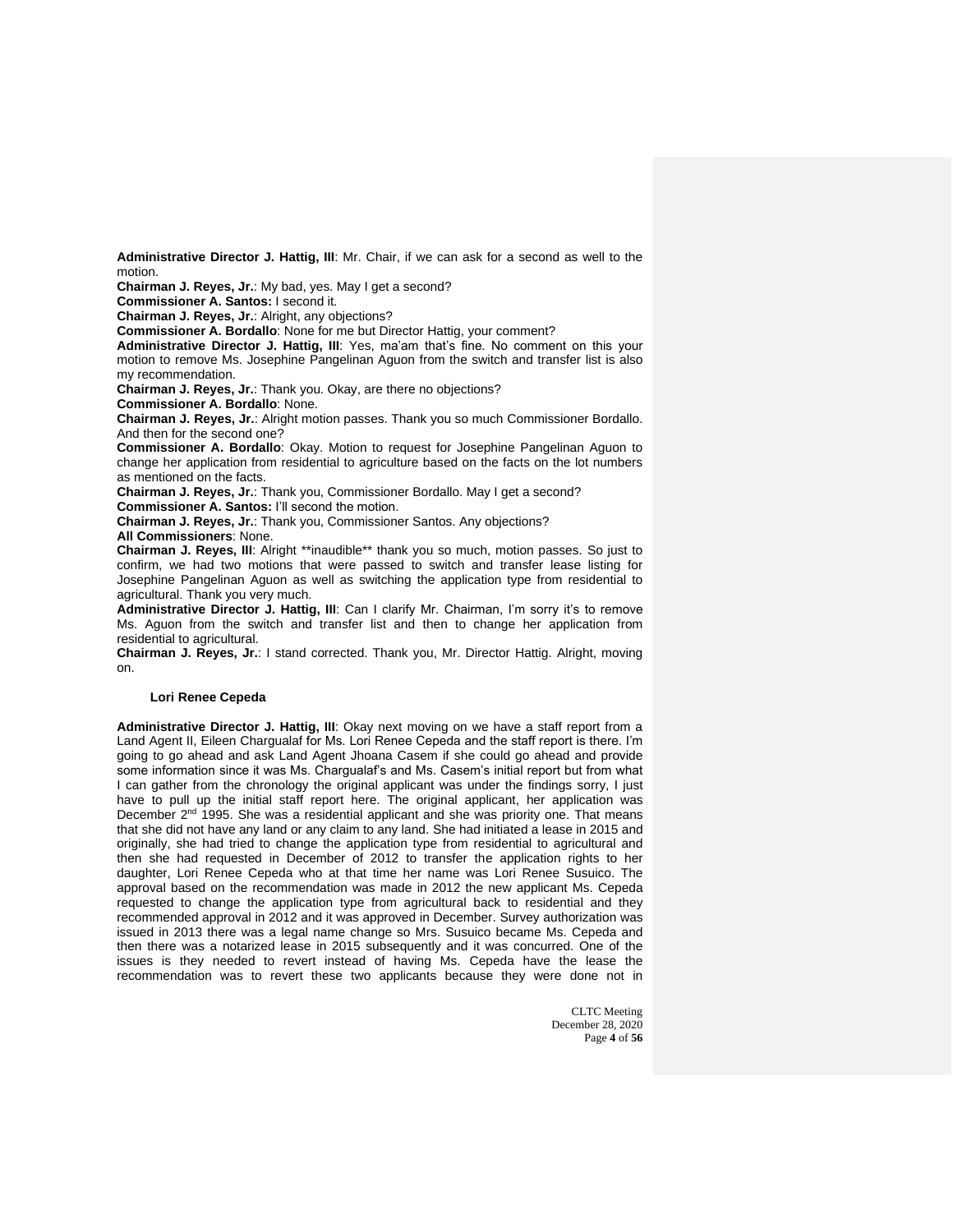accordance with the law switch back to their original places and issue the lease to the original applicant which is Ms. Janiece Santos Susuico but I'd like to ask Ms. Jhoana Casem for further comment before we entertain this request.

**Land Agent II J. Casem**: I'm so sorry. Could you repeat that?

**Administrative Director J. Hattig, III**: Yeah, Jho I just need a little more background for Mrs. Susuico to Ms. Cepeda. The recommendation is because Ms. Cepeda received the lease as a result of the switch then the recommendation is to revert the two back to their original dates and time and then issue the lease to Mrs. Susuico the original applicant?

**Land Agent II J. Casem**: Yes. My apologies, this was not done by me so I'm not very familiar with this case.

**Administrative Director J. Hattig, III**: Yeah, that's the recommendation on the staff report prepared by Ms. Chargualaf. Mr. Chairman so I submit the facts for the Commission to make the decision.

**Chairman J. Reyes, Jr.**: Okay, so I have a question so we're kind of reading in the findings were the notices of error given to these applicants or to Mrs. Susuico and Ms. Cepeda?

**Administrative Director J. Hattig, III**: Mrs. Susuico and Ms. Cepeda were informed but Ms. Chargualaf has gone on leave so they were not able to respond on their… for this initial meeting. This was originally scheduled for November and so we were not able to confirm their attendance.

**Chairman J. Reyes, Jr.**: Okay, but they were informed of the notice of this error per say?

**Administrative Director J. Hattig, III**: That's the land agent's responsibility was to inform them yes.

**Chairman J. Reyes, Jr.**: Until we hear back from the applicants, I don't think there is any action here in my opinion but I will also defer to Commissioner Bordallo and Commissioner Santos again from my perspective there's a couple of gaps here and I don't know what the exact recommendation would be for this one and maybe in our next Board meeting you can get additional information and details on this but on the document that I have in front of me I don't see anything that we need to action here.

**Commissioner A. Bordallo**: Okay Chairman Reyes, I would like to table this for more Lori Renee Cepeda and Janiece Susuico. Table it provided that these people attend the meeting and the land agent that is handling this case gives us the recommendation.

**Chairman J. Reyes, Jr.**: I agree. Commissioner Santos, your thoughts?

**Commissioner A. Santos:** I agree and I was wondering \*inaudible\* it says on our meeting packet Janiece Siguenza but we're saying Susuico?

**Administrative Director J. Hattig, III**: Oh no, my apologies Commissioner Santos if there was any error, we're going to follow the staff report that was submitted by the land agent.

**Commissioner A. Santos:** Okay, yeah, I just want to make sure everything is right but I agree with Chairman and Commissioner Bordallo to just table this.

**Chairman J. Reyes, Jr.**: Okay thank you. Alright next \*inaudible\* Director Hattig.

### **Katrina Borja Hodges**

Administrative Director J. Hattig, III: Thank you Mr. Chairman. The next one \*inaudible\* is Ms. Katrina Borja Hodges and I believe Ms. Hodges is in attendance currently right now in the meeting so this particular staff was developed by Land Agent I Ms. Lydia Taleu so I'm going to go ahead and defer to her for update.

**Land Agent I Lydia Taleu**: Good afternoon. Could you hear me?

**Chairman J. Reyes, Jr.**: Yes, ma'am I can hear you.

**Land Agent I L. Taleu**: Okay, anyway so, I reviewed the file Ms. Hodges actually was a 1996 applicant her husband who is the original applicant is a December 1995 when they

> CLTC Meeting December 28, 2020 Page **5** of **56**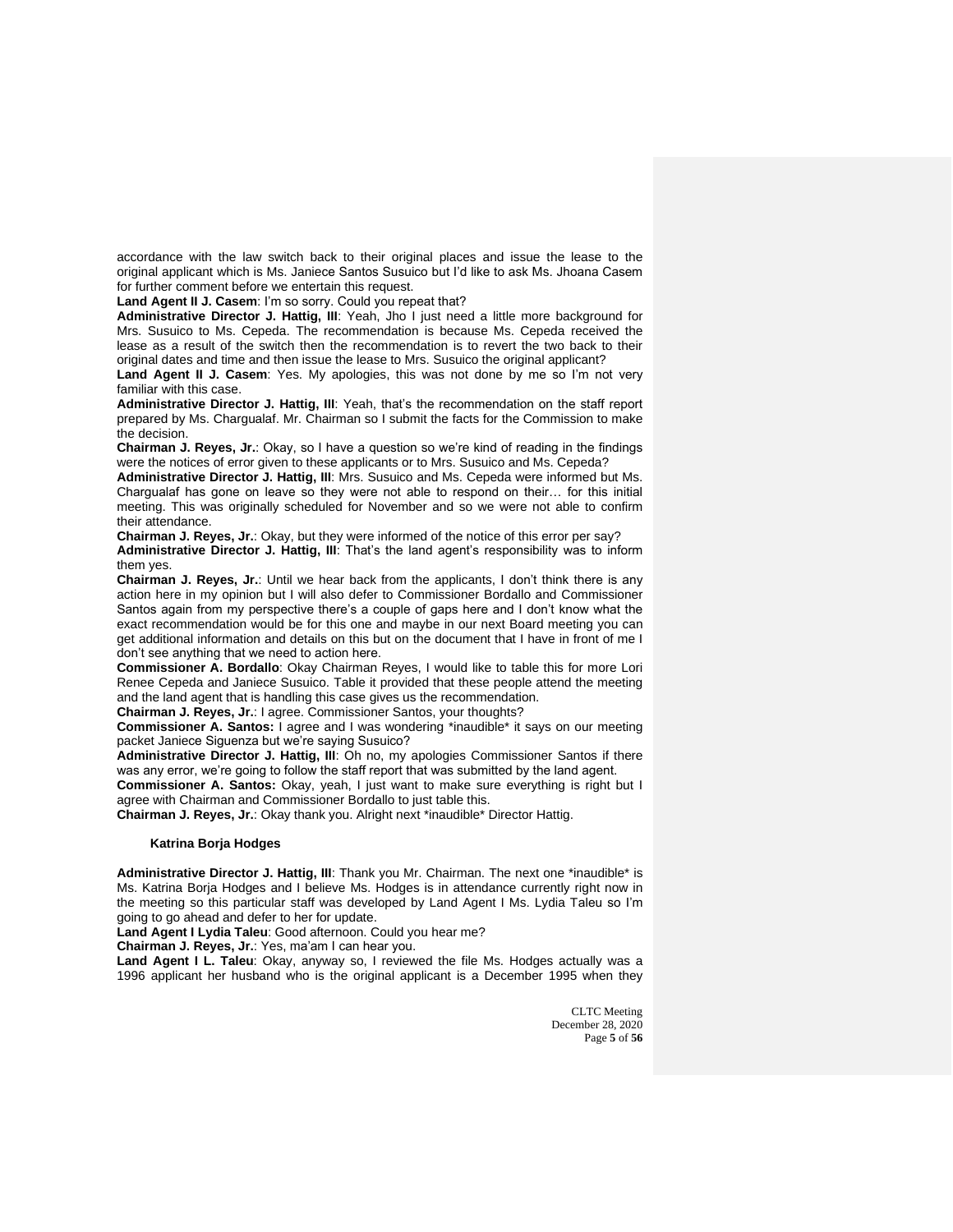came in to submit their documents Mr. Hodges could not qualify because I believe it was either his grandmother or his great-grandmother, they couldn't get documentation that she was on Guam and became a U.S. citizen through the Organic Act. So, based on the advice from CLTC they suggested he transfer his application rights over to her and she transfer her application rights over to her son. They did that she went and followed our advice she had the lot surveyed and a lease was issued only to find that that was all based on an illegal act so we're requesting \*inaudible\* that she original as a residential applicant but she is owns property which would change her priority to two and not one. So, we're requesting that she be approved to change application type to over to agriculture and that because she has surveyed the property to hold the property off terminate the current the lease and wait until her date and time comes up and do a lease issuance for her in the meantime because the property has been surveyed if we could grant a right-of-entry for her to at least continue to develop the property which she's already surveyed.

**Chairman J. Reyes, Jr.**: Okay, Jack do you have \*inaudible\* to help us through this please. **Administrative Director J. Hattig, III**: Yes, Sir. This is obviously something that we haven't encountered. This is kind of unprecedented right now, what our initial request is, but we have an applicant who followed all the rules and regulations that were at the time and come to find out that that wasn't supposed to be the way it was supposed to go but because of that, we don't want to penalize the person, the applicant or the lessee. So, our recommendation would be to terminate the lease because it is a recorded document and to grant a temporary right of entry to the former lessee who will be the former lessee because they have surveyed the property so I guess it's to create a reservation for them so that they would not be penalized for the advice that they were given for what they had followed four years ago. So, this is something that a recommendation has gone through our land agents had grasp maybe the Legal Counsel can comment here as well.

**Legal Counsel N. Toft**: Yeah, I think that the course of action recommended is fine. We may also want to look at the possibility because of change, the recent legislative change to the rules whether Gerald Hodges may now qualify. I don't think that that necessarily changes today's course of action but for the future as far as what we can do at that situation.

**Administrative Director J. Hattig, III**: I also wanted to ask the Legal Counsel since we're terminating potentially talking about terminating the lease that's already been consummated will that in any way; does that mean that they have to go through the qualification process as amended currently?

**Legal Counsel N. Toft**: Potentially for Gerald. We may want to contact him and see if he can restart his process on that. I don't think it changes anything for Katrina Hodges.

**Administrative Director J. Hattig, III**: So, if we initiate when her date and time is up and we initiate a lease, would it still be subject to the qualification process that the new qualification process or would I just have to tell the agency which is consummate the lease based on the decision made today?

**Legal Counsel N. Toft**: Yeah, decision made because that application was made and all that was made prior to the passage.

**Administrative Director J. Hattig, III**: Would it be a possible recommendation Mr. Legal Counsel to ratify this lease in anyway?

**Legal Counsel N. Toft**: No. Unfortunately, no. It's completely illegal and voided at this point. **Administrative Director J. Hattig, III**: Understood. Thank you. Those are the only questions

I had commissioners and Mr. Chairman in view of our recommendation and the Legal Counsel's opinion.

**Chairman J. Reyes, Jr.**: Okay, just to clarify Ms. Taleu the lease that we're going to terminate is the one dated May 18, 2017 and recorded on July 3, 2017; is that correct? **Land Agent I L. Taleu**: Correct.

> CLTC Meeting December 28, 2020 Page **6** of **56**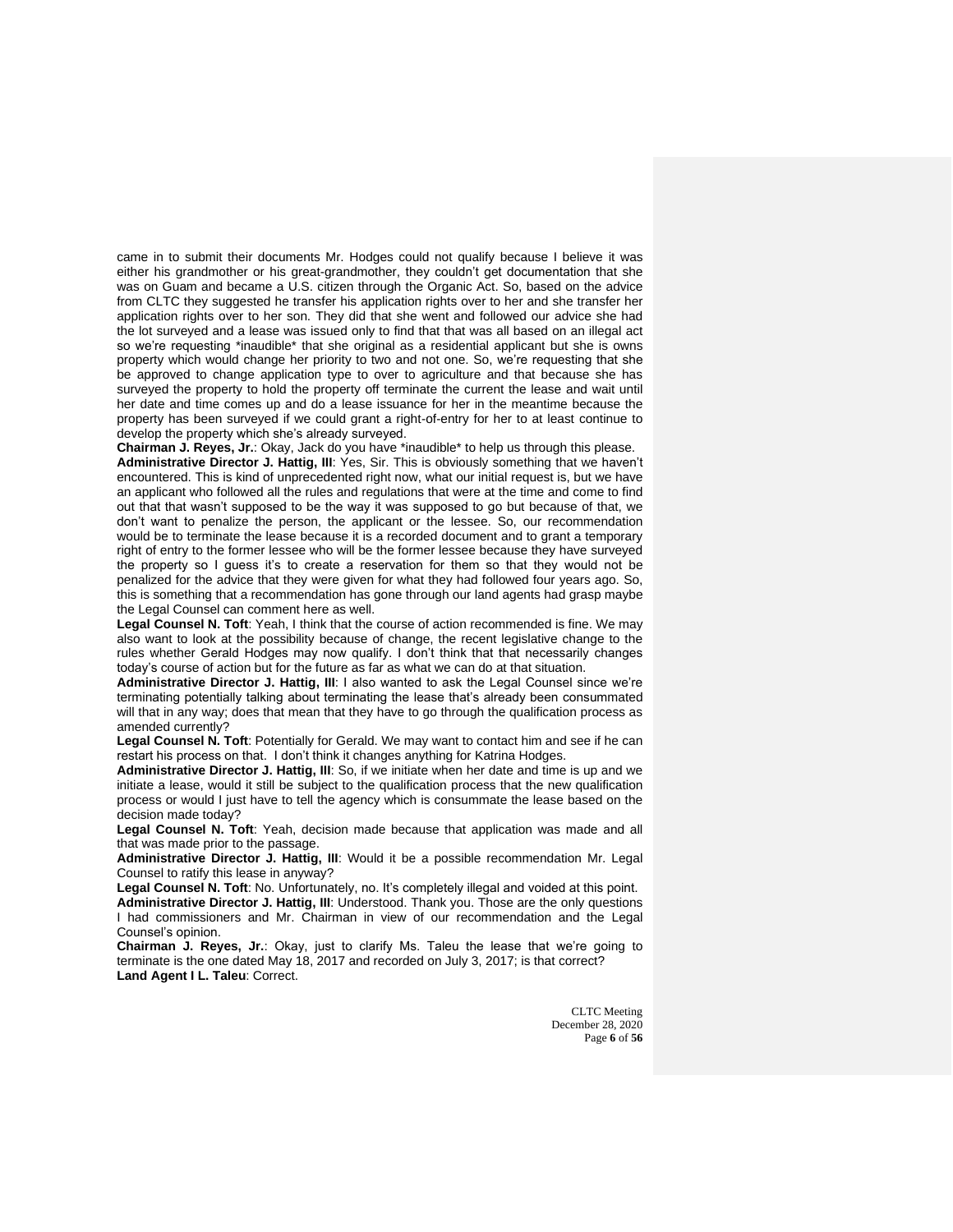**Chairman J. Reyes, Jr.**: Okay and then so just to reiterate and to make sure that I understand today what we're wanting to do or need to do. Is to one terminate the lease which I just mentioned the one dated, May 18, 2017 and then the second one is to provide a right of entry. Are those the two actions that we need to do today?

**Land Agent I. L. Taleu**: Yes, as well as to approve her to change application types from residential to agriculture.

**Chairman J. Reyes, Jr.**: Okay so I did mark that down and that we also want to also do that today?

**Land Agent I L. Taleu**: And then once her date and time is up, go ahead and do a lease issuance when her date and time comes up.

**Chairman J. Reyes, Jr.**: Okay and so just to clarify Director Hattig, when her time is up to issue that lease, we need to take action on that today or at least have that documented or recorded?

**Administrative Director J. Hattig, III**: Well, no you don't necessarily have to take action on that lease issuance today we can take that from the meeting from the minutes and the discussion already based on the Legal Counsel's opinion but to secure the main parts that we want to secure are the termination of the lease and the right of entry and the switching from residential to agricultural. If I'm not out of order, maybe you'd like to call on Ms. Hodges before you… or ask some questions before you make your decision obviously.

**Chairman J. Reyes, Jr.**: Yes, I was moving to that to ask some questions. Thank you, sir.

Ms. Hodges just for us to understand, moving from residential to agriculture; could you give us a little back ground into your reasoning behind that?

**Katrina Borja Hodges**: Okay. I currently have a residence, my home in Agana Heights so therefore I know that I would not be able to qualify for a residential CLTC property therefore that is why I'm requesting to switch from residential to agriculture.

**Chairman J. Reyes, Jr.**: Okay so in light of moving to agriculture you'll have like a farming plan or anything of that nature in moving to agriculture lease, subsistence farming or things like that or nature?

**Ms. K. Hodges**: Yes, I do.

**Chairman J. Reyes, Jr.**: Okay, and Ms. Taleu and of course the question to you Ms. Hodges as well; so, has the agency obtain a copy or taken the proper steps action in regards to an agricultural plan?

**Land Agent I L. Taleu:** In reviewing Ms. Katrina's file, I saw no evidence of a farm plan that was submitted but I do know that we have an understanding with the University of Guam to provide training for our applicants so my suggestion is while we're waiting for her lease to be issued, we go ahead and enroll her in those courses so that at least she will get certified and then she can also submit a farm plan for us after the training.

**Chairman J. Reyes, Jr.**: Okay that sounds good. We definitely have that partnership and it is one of the things in my getting up to speed I guess is the best way to put it when we give some of the agricultural leases that we want to make that we also obtain some of these artifacts to ensure that land used for its intended purpose so I appreciate that. I don't have any other questions per say. I yield over to Commissioner Santos and Commissioner Bordallo.

**Commissioner A. Santos:** I don't have any questions.

**Administrative Director J. Hattig, III**: Okay, Mr. Chairman, we still need motions so we're going to move forward if there's no others. I think you're muted still, Mr. Chairman.

**Chairman J. Reyes, Jr.**: Sorry my apologies. I do see Commissioner Bordallo was still on mute I just want to confirm she didn't have any additional comment.

**Administrative Director J. Hattig, III**: Commissioner Bordallo do you have any…

CLTC Meeting December 28, 2020 Page **7** of **56**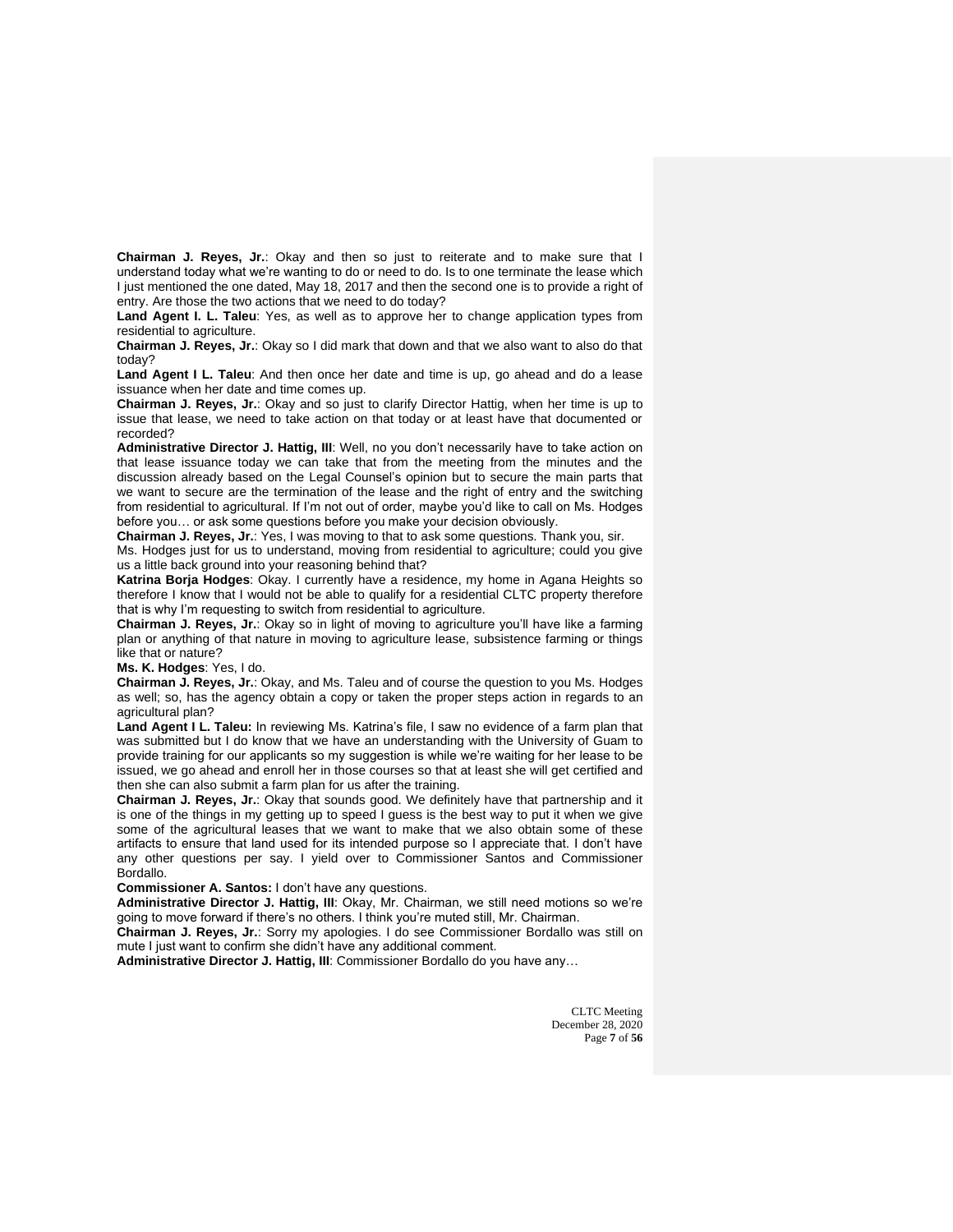**Commissioner A. Bordallo**: \*Inaudible\* thank you. Director Hattig, can you just state the motion to be for Katrina Hodges.

**Administrative Director J. Hattig, III**: Yes ma'am. The first motion would be to terminate the lease under Katrina, the residential lease under Katrina Borja Hodges dated May 18, 2017 and recorded July 3rd 2017.

**Commissioner A. Bordallo**: A motion to approve a change on the lease.

**Administrative Director J. Hattig, III**: I'm sorry Commissioner it's…

**Chairman J. Reyes, Jr.**: Commissioner Bordallo, I think we need to do it in order, correct me if I'm wrong, Legal Counsel and Director Hattig. I think the first one Commissioner Bordallo, we need a motion if there's no additional comment; the first item would be to terminate a lease date May 18, 2017.

**Commissioner A. Bordallo**: Okay. Alright, I would like to make a motion to terminate a lease between Chamorro Land Trust and Katrina Borja Hodges dated May 18, 2017 from residential to agriculture.

**Chairman J. Reyes, Jr.**: No that's fine, just the first one to terminate, Commissioner Bordallo.

**Commissioner A. Bordallo**: Just to terminate, okay. I would like make a motion to terminate the lease agreement for Katrina Borja Hodges which was dated May 18, 2017 document number 909251.

**Chairman J. Reyes, Jr.**: Thank you Commissioner Bordallo, May I get a second? **Commissioner A. Santos:** I second the motion.

**Chairman J. Reyes, Jr.**: Alright, second by Commissioner Santos. Any objections? **Commissioner A. Bordallo**: None.

**Chairman J. Reyes, Jr.**: Alright, hear no objections. Motion's passed and so, moving on to the second item or motion that we need is going to provide a right of entry and Jack for clarification there, I mean Director Hattig, I apologize. Can you just explain a little bit more on the process for issuing this right of entry and the period of time it's allotted for etc.… so that we have some context behind.

**Administrative Director J. Hattig, III**: Correct and thank you Mr. Chairman and yes so the right of entry is similar to other rights of entry that we have established similarly in commercial leases but it will be basically a right to enter and to develop lot 52-19-1 I'm sorry 5219-1-11 in the Municipality of Barrigada as indicated on survey map FYN121FY2018 under the number 919572 so the exact language will be developed by the agency and the authorization to occupy and develop temporarily until such time a lease is issued by the Commission.

**Chairman J. Reyes, Jr.**: Okay and its date for its legal purposes or binding purpose; when will it be dated today?

**Administrative Director J. Hattig, III**: When the… we can get to it right away, it should be dated today, we can certainly do that.

**Chairman J. Reyes, Jr.**: Okay I need to clarify just to make sure that \*inaudible\* documentation purposes. Okay, that's all I had. That's the only question I had, any other questions from our Commissioners? Nope? Okay, so may I get a motion for the right of entry please?

**Commissioner A. Santos:** I make a motion to grant Ms. Hodges a right of entry to the property. Is that correct?

**Chairman J. Reyes, Jr.**: Yes, and Director Hattig, the right of entry is for 5219-1-11? **Administrative Director J. Hattig, III**: Correct.

**Chairman J. Reyes, Jr.**: Okay thank you. May I get a second for that motion? **Commissioner A. Bordallo**: Second from me. \*Inaudible\*.

> CLTC Meeting December 28, 2020 Page **8** of **56**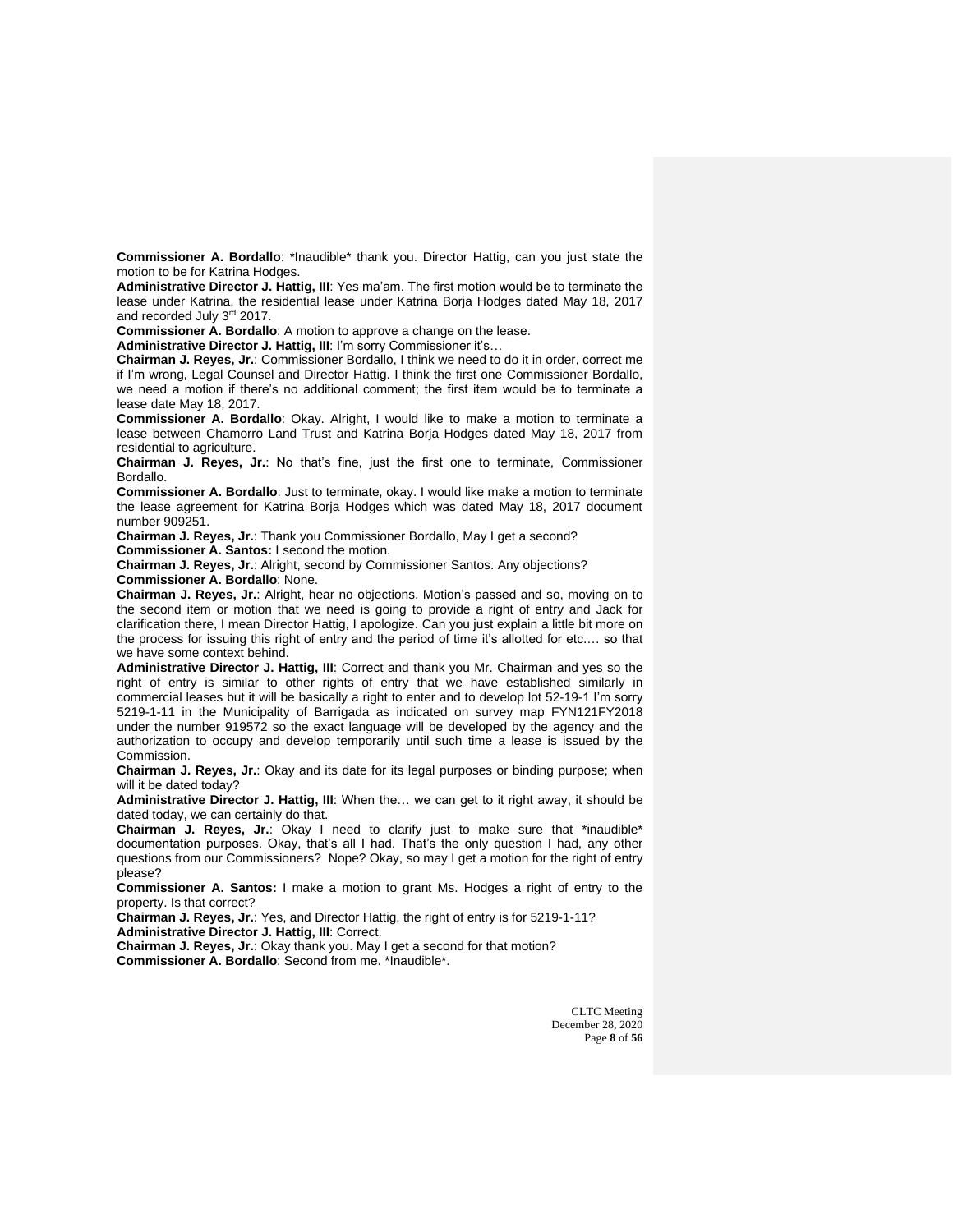**Chairman J. Reyes, Jr.**: Okay thank you, Commissioner Bordallo and Commissioner Santos. Motion passes and then lastly, we're going to need a motion to change the lease from residential to agricultural.

Administrative Director J. Hattig, III: It's the application, I'm sorry Mr. Chairman it's a change of application.

**Chairman J. Reyes, Jr.**: Right, \*inaudible\* it's the lease application from residential to agriculture.

**Administrative Director J. Hattig, III**: Correct.

**Chairman J. Reyes, Jr.**: Alright may I get a motion on that please?

**Commissioner A. Santos:** \*Inaudible\* is just to change the application from residential to agricultural?

**Chairman J. Reyes, Jr.**: Correct and then the lease will be issued upon per time.

**Commissioner A. Santos:** Okay because she's getting transferred to a two instead of one priority, correct?

**Chairman J. Reyes, Jr.**: Correct.

**Commissioner A. Santos:** Okay great. I'll make that motion to grant the application or the change from residential to agricultural pending her granted her application rights.

**Chairman J. Reyes, Jr.**: May I get a second?

**Commissioner A. Bordallo**: I second Chairman Reyes.

**Chairman J. Reyes, Jr.**: Thank you Commissioner Bordallo. Any objections?

**Commissioner A. Bordallo**: None.

**Chairman J. Reyes, Jr.**: Thank you no objections. Motion passes.

**Administrative Director J. Hattig, III**: Thank you very much Ms. Hodges for being present today and we will be working with Land Agent Taleu and yourself to get the appropriate documentation developed and then you will be contacted and once we do that so that we can give that to you.

**Commissioner A. Santos:** Thank you, Ms. Hodges.

**Ms. K. Hodges**: Thank you so much everyone. Thank you.

**Commissioner A. Santos:** I look forward to seeing your plans.

**Ms. K. Hodges**: Yes, I will submit it.

**Chairman J. Reyes, Jr.**: Okay, Director Hattig, next item.

# **Rudy Manibusan Matanane**

**Administrative Director J. Hattig, III**: Thank you, Mr. Chair and moving onto the next item on the list is we have the report for Rudy Manibusan Matanane. Our request here Mr. Chairman is to remove Mr. Matanane from the Switch and Transfer Lease List. There is no indication that a switch and transfer had every occurred between the original applicant who is his father and he and so since his father is deceased, we would like for this to be removed. All the other facts and information can be handled at a different time. We are still putting together an updated staff report. This is just a snapshot of the staff report but in looking diligently into the switch and transfer list we realize that this really does not belong on the switch and transfer list again we did not find to my knowledge any evidence that there was any switch and transfer that occurred here. Although, Mr. Matanane did receive a lease after the original applicant had passed away, we are still researching the information to provide a better picture for the Commission at this time.

**Chairman J. Reyes, Jr.**: Okay. So just to confirm with our Land Agent, Ms. Taleu and the recommendation that we need action on is to remove from the switch and transfer list aside from the \*inaudible\* the items listed to submit to Commission for consideration? **Land Agent I L. Taleu**: I'm sorry I didn't catch that.

> CLTC Meeting December 28, 2020 Page **9** of **56**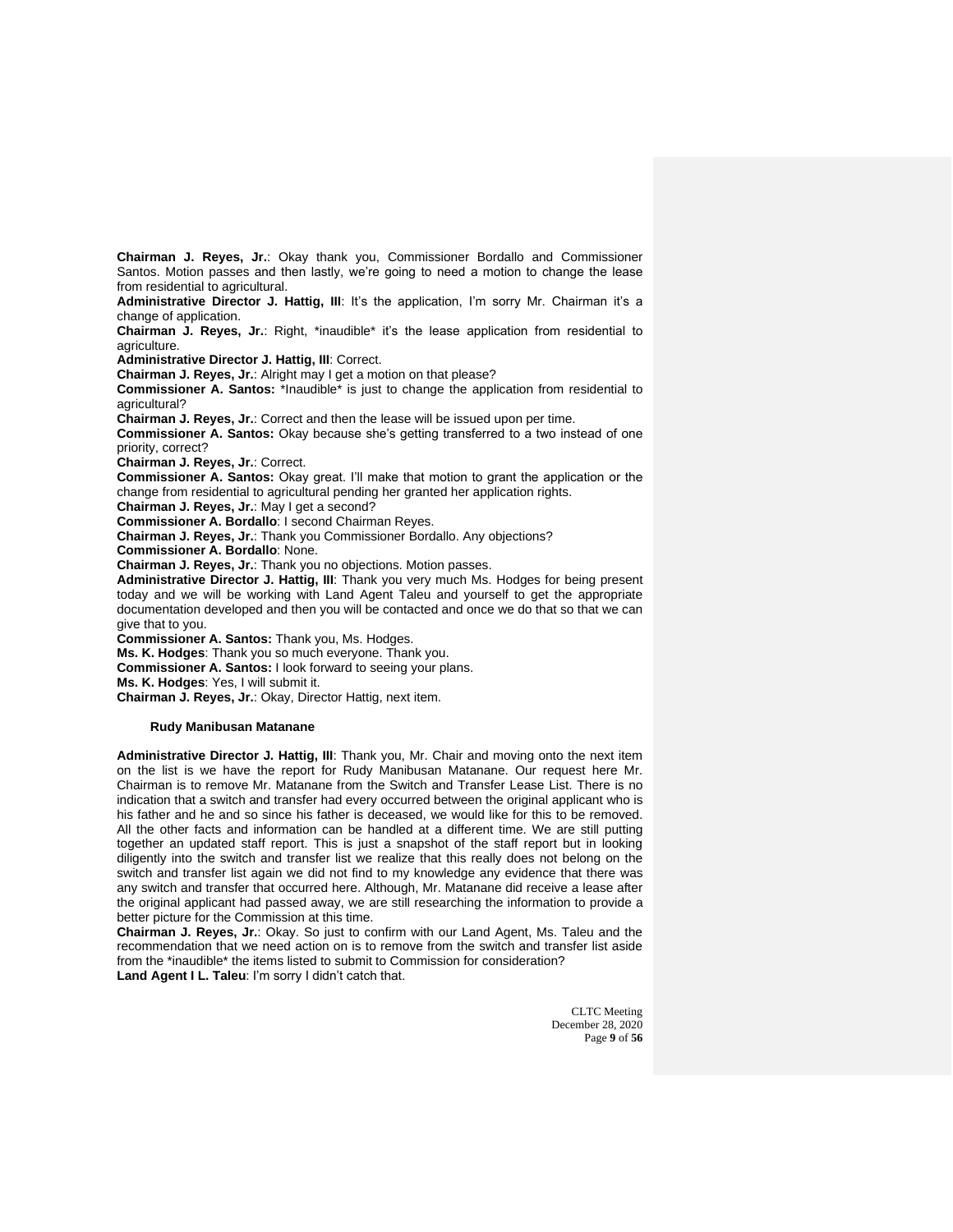**Chairman J. Reyes, Jr.**: Okay so in the documentation that was provided there are six items here to be considered by the Commission but according to Mr. Hattig we need to \*inaudible\* be removed from the switch and transfer?

#### **Land Agent I L. Taleu**: Correct.

**Chairman J. Reyes, Jr.**: Okay and then of course all the other items will subsequently come into play as more information is documented and provided? Is that my understanding? Okay. Just going through it in regards to removing it from switch and transfer I don't have any other questions here. I'll yield time to our Commissioners.

**Commissioner A. Bordallo**: Can we table this for the rest of the report comes from Director Hattig.

**Administrative Director J. Hattig, III**: I'm sorry I just have a question more of a comment to Commissioner Bordallo but the removal of this from the switch and transfer lease list is not going to affect anything that is going to be provided in the report. We would just like to have a better understanding of what belongs on the switch and transfer lease list so we're submitting to you and the land agent has submitted to you and I have submitted to you that the issues that you \*inaudible\* review on this do not have any direct connection between being on the switch and transfer lease list. We have to adjudicate this particular case based on all the facts and we don't have all the facts right now and to provide for that kind of action but if it's the Commission's wish to table it then that's something that we can definitely do and keep it on the switch and transfer lease list for now.

**Chairman J. Reyes, Jr.**: One thing that I maybe want to provide some clarity for Commissioner Santos as well as me is the switch and transfer list. Could you give us just an inside to that that maybe that would assist us in making a decision on whether or not to take it off.

**Administrative Director J. Hattig, III**: So, like I said when I explained a little bit earlier this is the list of null and void basically. All of the leases that were on this list were declared null and void by the Attorney General in 2018 so we have been trying to adjudicate in each case since the Legislature did not provide for any kind of resolution other than what comes from the Commission so that's the purpose of the switch and transfer list really. We have identified each of the 102s I believe that there are 82 left to adjudicate and so this is one of the ones that we found that really doesn't have anything to do with switching and transfer of date and time. The original applicant passed away and then his son who was more than likely his beneficiary received a lease however we have to go back and we have to understand the circumstances of the lease issuance itself in order to resolve it. So, one is not directly connected to the other one. So, we believe that removing it from the list would give us an opportunity to resolve this particular case but if it remains on the switch and transfer list then it's going to be null and void lease eventually. So, we want to provide… if that's the case we want to provide the Commission with the proper information and really visit the snapshot, the staff report is just a snapshot in time of the information. We still have interviews to conduct, we still have other documents to review through so I think that's the reason why but in the interest of transparency we put together the staff report to make sure that the Commissioners understand the fact as they were developed at this particular time.

**Chairman J. Reyes, Jr.**: Okay. Thanks for that additional clarity. Commissioner Bordallo, do you still want to table this?

**Commissioner A. Bordallo**: Okay, \*inaudible\* I would make a motion to remove Rudy Manibusan Matanane from the null and void list.

**Commissioner A. Santos:** I second that motion.

**Chairman J. Reyes, Jr.**: Alright, we got a second from Commissioner Santos, thank you very much. Any objections?

**All Commissioners**: None.

CLTC Meeting December 28, 2020 Page **10** of **56**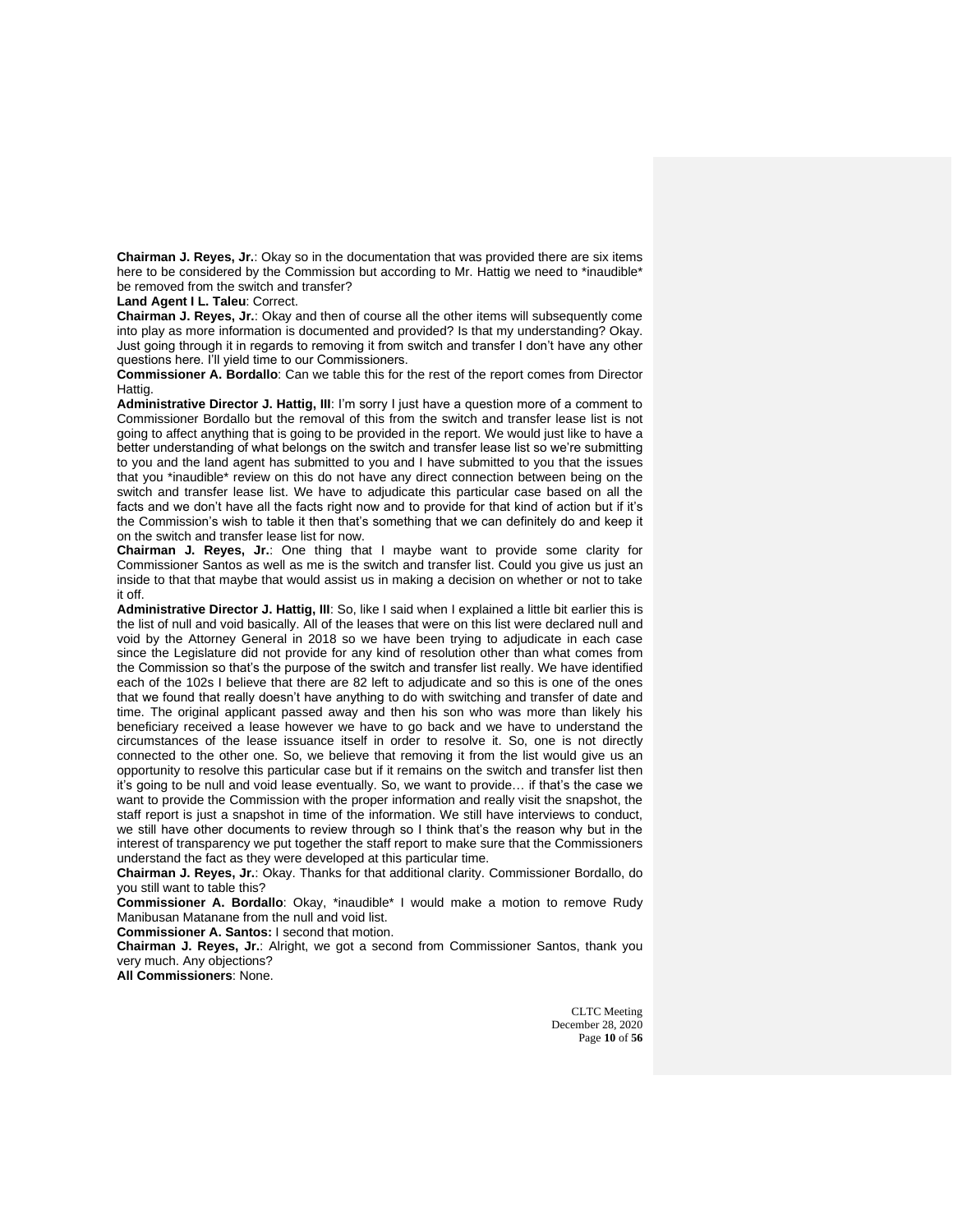**Chairman J. Reyes, Jr.**: Alright thank you no objections, the motion passes. The motion is the removal from the switch and transfer for the null and void list.

#### **Dan August Quichocho**

**Administrative Director J. Hattig, III**: Now we move on to the fifth and final switch and transfer lease list. We have a staff report that was prepared by Land Agent II Jhoana Casem and this is for the original applicant is Carolyn Julie Quichocho Williams and the current applicant is Dan August Quichocho.

**Land Agent II J. Casem**: Okay. I believe Mr. Dan is on so if there's any questions, he should be able to answer. So here we have two requests which is one, to revert each of the applicants back to their original time and date and two, is the issuance of a residential lease to Ms. Carolyn Julie Quichocho Williams and the 3<sup>rd</sup> will be to remove Mr. Dan August Quichocho from the null and void listing. So, with our two constituents they did a switch of time and date 5.8 the switch of date and time is not applicable therefore each applicant should be returned back to their original date and time and because Mr. Quichocho had already surveyed the property in Agat we are requesting for the residential lease for Ms. Carolyn Julie Quichocho Williams for lot 480-4 in Agat based on the completion of their survey under 255FY2019.

**Chairman J. Reyes, Jr.**: Ms. Casem, just a quick question and just looking at the lot description, the lot description is 7151-48 Yigo?

**Land Agent II J. Casem:** There was an issuance originally for this 7151-48 Yigo however there was a wrong lot showing at that time so what had happened is you know we did a switch for the lot to the 480-4 so although there was a survey authorization that was issued originally under that because of the error that was done we did a reversion to the Agat lot.

**Chairman J. Reyes, Jr.**: Okay got it. I needed to connect those dots thank you. I don't have any additional questions but I yield some time to the Commissioner Bordallo or Commissioner Santos at this time.

**Commissioner A. Bordallo**: I need a better understanding on this case. So, Carolyn Williams needs switch?

**Land Agent II J. Casem:** Mr. Quichocho and Ms. Williams are siblings so they did a switch of date and time; meaning Mr. Dan took the date of Ms. Carolyn and Ms. Carolyn took the date of Mr. Dan. So, they just did a switch of time so for us to revert them back to their original places the request is to put them back in their places so the issuance of the lease would for Ms. Carolyn instead of Mr. Dan.

**Administrative Director J. Hattig, III**: I just want to make everything clear that there was no… was there a lease issued Jhoana to Dan? As a result of the… because in the back it says that lease was part of pre-moratorium.

**Land Agent II J. Casem**: Oh yes because of the error originally that was done. Issuance of the lease originally was for that Yigo property but it wasn't completed it was \*inaudible\* premoratorium so there is no lease that was issued to any party.

**Administrative Director J. Hattig, III**: Right. So just to give the Commissioners and update, the pre-moratorium was leases that were never consummated either they were never signed by either party or they were not ratified by the Commission itself. So, we have a list of leases that for some reason or another either party didn't sign it so that means it's not consummated or we cannot find it as part of the ratified lease list that the Commission had approved. So, there is no lease legally and the Legal Counsel is also here if you want to hear an opinion but there is no lease legally so we're switching the dates and times of these two individuals back to their original places and we're issuing a lease to the person who was first in line.

> CLTC Meeting December 28, 2020 Page **11** of **56**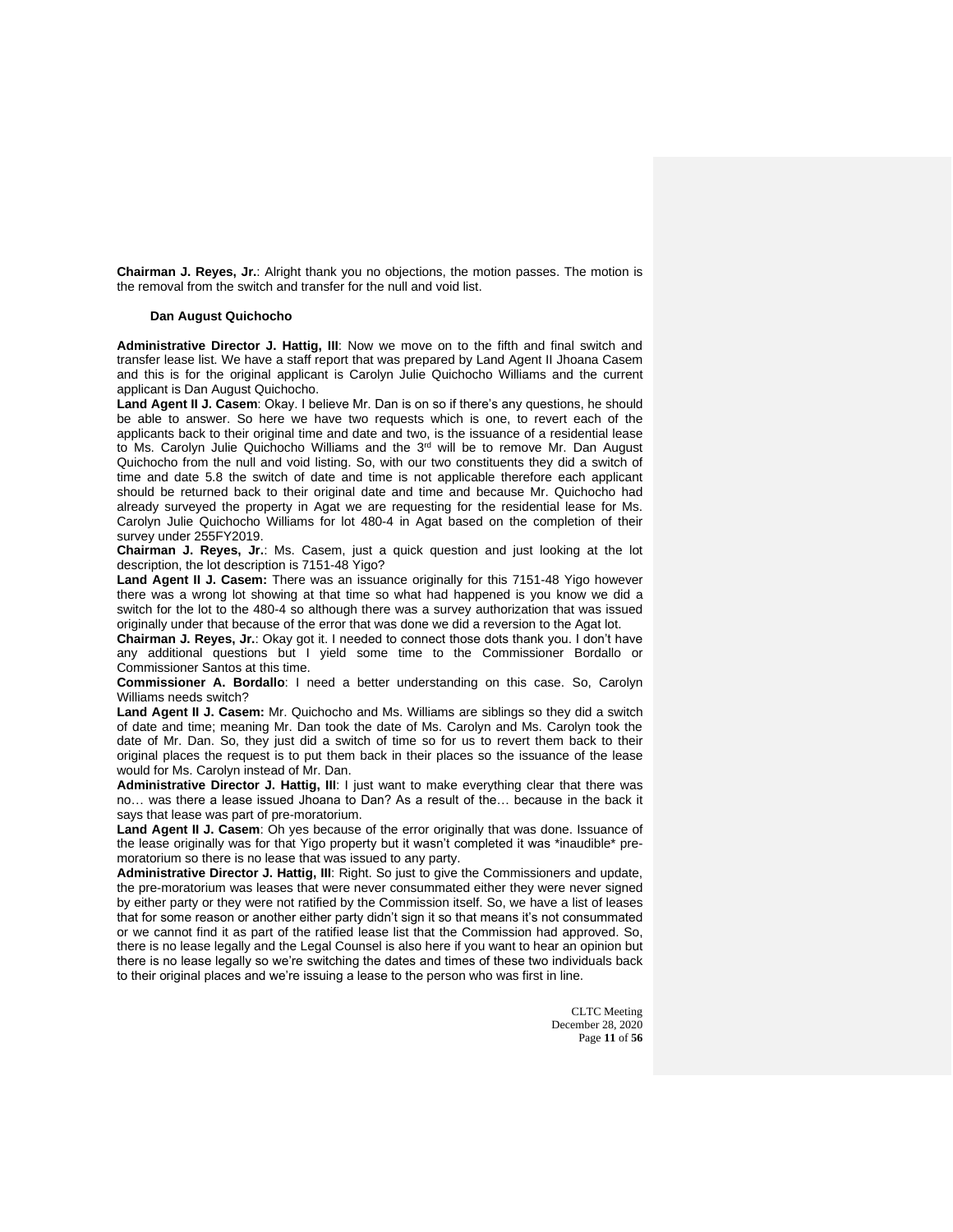**Land Agent II J. Casem**: Yes. **Commissioner A. Bordallo**: Which is Ms. Williams? **Land Agent II J. Casem**: Yes. Correct.

**Chairman J. Reyes, Jr.**: Got it.

**Administrative Director J. Hattig, III**: And then with the situation with the properties when Mr. Dan August was in the process of trying to get a lease he surveyed a property that was incorrectly shown to him so we took responsibility for the error and we went ahead and surveyed the relocated property which is in Agat so the original property which is not available and an error was 7151-48 in Yigo and then the relocated property which CLTC took care of because Mr. Dan had already surveyed the other property is lot 480-4 in Agat.

**Chairman J. Reyes, Jr.**: Any further questions Commissioner Bordallo?

**Commissioner A. Bordallo**: What property would Ms. William's get then? **Land Agent II J. Casem**: Ms. William's would get the 480-4 Agat which has already been

surveyed.

**Commissioner A. Bordallo**: And what about Mr. Dan?

**Land Agent II J. Casem**: Mr. Dan would wait for his date and time.

**Commissioner A. Bordallo**: Oh, so it's not available to him right now?

**Land Agent II J. Casem**: No ma'am because it's a switch of date, they did a switch of date and time.

**Commissioner A. Bordallo**: Okay.

**Land Agent II J. Casem**: But Mr. Dan is aware of the recommendation from our office and if you do have any questions, Mr. Dan is online to answer any of those.

**Dan August Quichocho**: Are you able to hear me?

**Multiple response**: Yes.

**Mr. D. Quichocho**: First Merry Christmas to all of you guys. So, you know, I accept everything that's going on and I understand we have to follow the rules and the rules are the rules but you know just because my sister is off-island at the moment and I know we're switching back; is it possible to… you know she did sign a power-of-attorney if she needed for the land to be released, is that also acceptable?

**Land Agent II J. Casem**: Yes, if you have the power-of-attorney, you're able to sign for your sister and then if anything is needed for the property, you are her POA so you're able to request for anything from our office given that \*inaudible\* you don't have a copy of it in file.

**Mr. D. Quichocho**: Okay, so from here on out since it's going back to her would you still be emailing me about updates on the land or \*inaudible\*?

**Land Agent II J. Casem**: Yes, sir. So, I would contact you once everything has been approved and for processing of the issuance of the lease and then we will do all the \*inaudible\* authorizations as well and if you don't have a copy of the map, I will provide that map for you.

**Mr. D. Quichocho**: Yeah, maybe we can arrange right, date and time?

**Land Agent II J. Casem**: Yes, we can meet for a meeting or we can just do a virtual meet and then we can discuss everything that you'd like to discuss.

**Mr. D. Quichocho**: Okay that's fine. \*Inaudible\* pretty much you guys narrowed everything \*inaudible\* so now that we understand what's going on, we can move forward. Thank you.

**Administrative Director J. Hattig, III**: Thank you, Mr. Quichocho and just make sure you submit that power-of-attorney if you haven't already and we are open by appointment only so keep in contact with Ms. Casem and we'll make sure we can get it done.

**Mr. D. Quichocho**: Yes. Thank you. Si Yu'us Ma'åse'.

**Chairman J. Reyes, Jr.**: Si Yu'us Ma'åse' Mr. Quichocho. Any other questions from our Commissioners?

**Commissioner A. Bordallo**: No.

CLTC Meeting December 28, 2020 Page **12** of **56**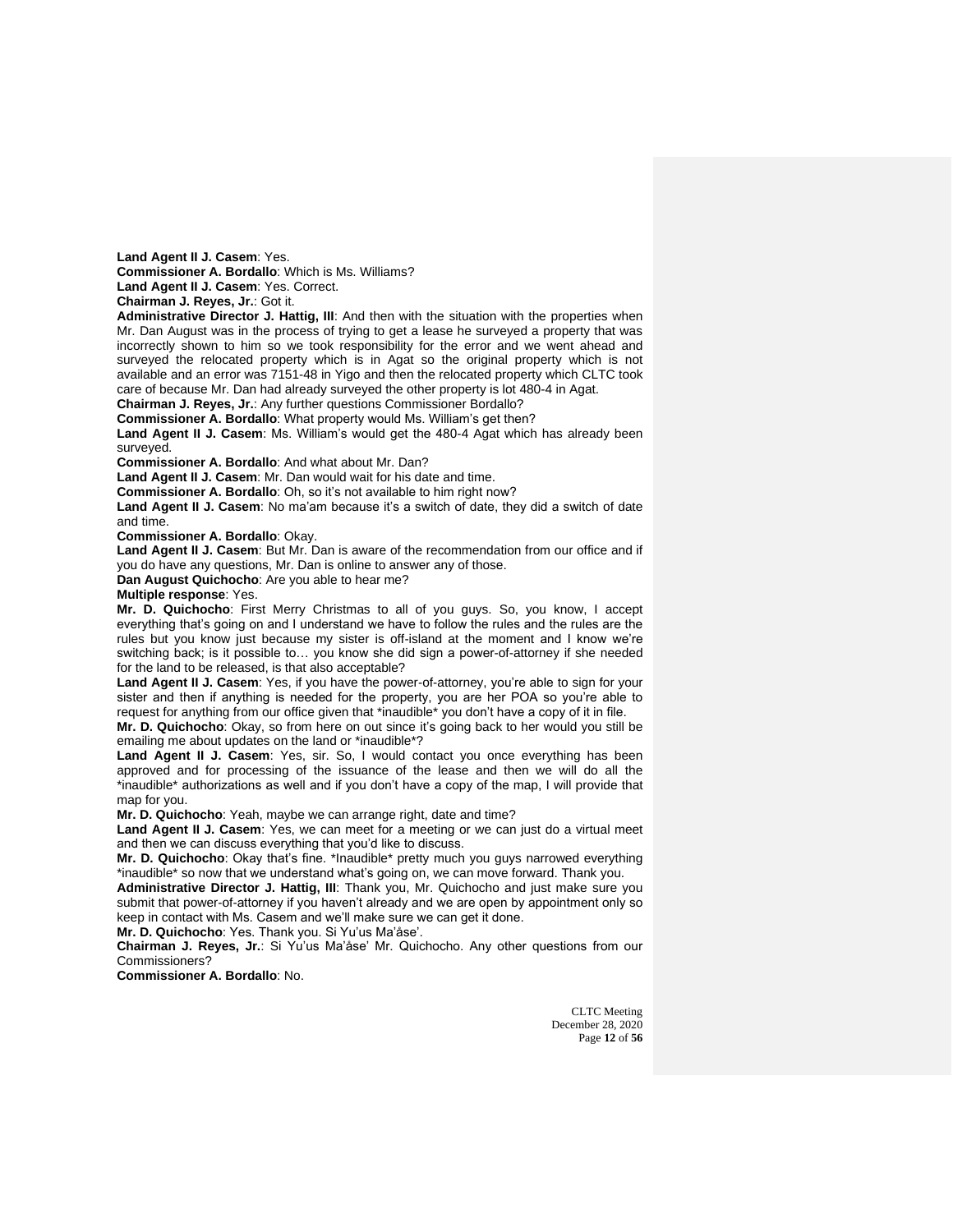**Commissioner A. Santos:** I was just wanting to know…

**Chairman J. Reyes, Jr.**: So, there's two things, Ms. Casem that we need to get done here just to clarify.

**Land Agent II J. Casem**: There's three.

**Chairman J. Reyes, Jr.**: Three? The first one? Sorry, there's a little delay here. Ms. Casem, can you go ahead and list those for us please just so we can note it correctly?

**Land Agent II J. Casem**: Okay so the first one is to remove from the null and void lease listing. Second is to revert each applicant back to their original date and time and the third is the issuance of a residential lease to Ms. Carolyn Julie Quichocho Williams under Lot 480-4, Agat.

**Chairman J. Reyes, Jr.**: Thank you and then it's removing from the switch and transfer both applicants, both of them?

**Land Agent II J. Casem**: Removal of Dan Quichocho.

**Chairman J. Reyes, Jr.**: Just Dan Quichocho?

**Land Agent II J. Casem**: Yes.

**Chairman J. Reyes, Jr.**: Alright so \*inaudible\* state that just so we're clear and then I'll leave it up to our commissioners to make the motion. So, the first one would be to remove Mr. Dan Quichocho from the switch and transfer lease listing the second one is to revert each applicant, Carolyn Julie Quichocho Williams and it was Dan August Quichocho back to the original date and time and then the third one is to issue a residential lease to Ms. Carolyn Julie Quichocho, is that correct?

**Commissioner A. Bordallo**: Chairman Reyes, \*inaudible\* take them out of the null and void listing and then the second is to revert for the switch and time date and then the third is to give a residential lease to Carolyn Williams on Lot 480-4, Agat?

**Chairman J. Reyes, Jr.**: Yes. Correct. Let's run through this, commissioners for the motions and the votes please.

**Commissioner A. Bordallo**: Yes. Okay. I make a motion to remove Dan August Quichocho from the Null and Void listing.

**Chairman J. Reyes, Jr.**: Thank you, Commissioner Bordallo. May I get a second?

**Commissioner A. Santos:** I'll second that.

**Chairman J. Reyes, Jr.**: Thank you, Commissioner Santos. Any objections?

**All Commissioners:** None.

**Chairman J. Reyes, Jr.**: Alright, I hear no objections, the motion passes. Okay next motion please.

**Commissioner A. Bordallo**: Okay based on the Public Law 23-38 Section 5.8, the switch and time date we would we recommend to have the original time and date for Carolyn Julie Quichocho Williams and for Dan August Quichocho.

**Chairman J. Reyes, Jr.**: Thank you Commissioner Bordallo. May I get a second? **Commissioner A. Santos:** Just so we're cool we're just reinstating their original time and date, correct?

**Land Agent II J. Casem**: Yes.

**Commissioner A. Santos:** Okay, I'll second that motion.

**Chairman J. Reyes, Jr.**: Thank you, Commissioner Santos. Any objections?

**All Commissioners**: None.

**Chairman J. Reyes, Jr.**: Alright, no objections the motion passes and the third motion please?

**Commissioner A. Bordallo**: The third motion is to issue a residential lease to Carolyn Julia Quichocho Williams on Lot 480-4, Agat based on the completion of a survey.

**Chairman J. Reyes, Jr.**: Thank you, Commissioner Bordallo. Mr. Hattig, do you have a…

**Commented [TJ1]:** PL written on staff report pertains to drug treatment and enforcement fund. PL cited by **Commissioner Bordallo** read as indicated on staff report Need to bring back to Commission for correction on motion

CLTC Meeting December 28, 2020 Page **13** of **56**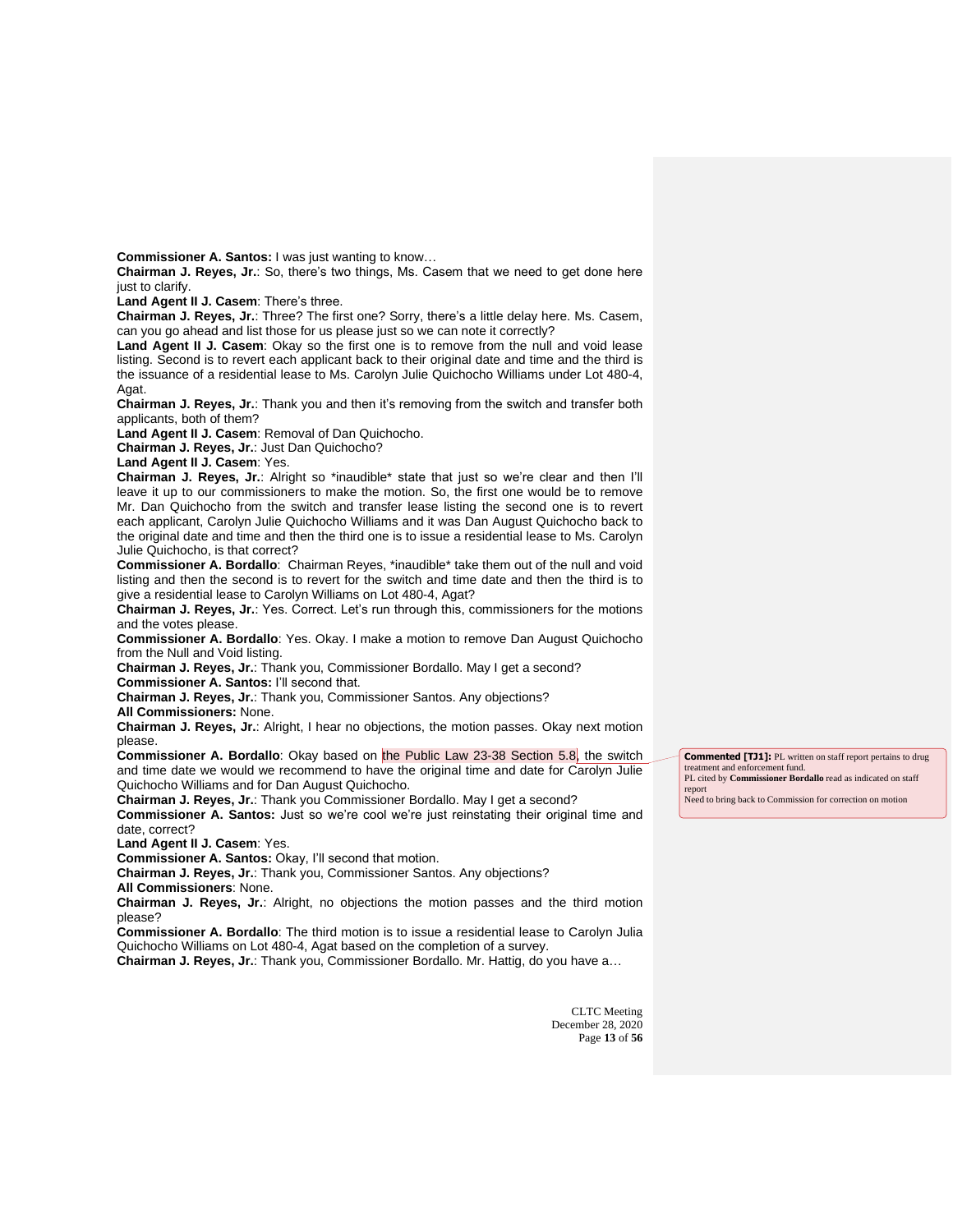**Administrative Director J. Hattig, III**: Yes Mr. Chairman I'm sorry I just want to make sure that it's for a half acre, right? Just to make sure that we're issuing the lease for a half-acre. **Commissioner A. Bordallo**: A half-acre?

**Administrative Director J. Hattig, III**: Correct.

**Commissioner A. Bordallo**: Yeah, which is about 2000 square meters.

**Administrative Director J. Hattig, III**: Yes ma'am.

**Commissioner A. Santos:** Was that an issue before with not knowing what size?

**Administrative Director J. Hattig, III**: We just wanted to clarify on the record to make sure because some of our lot sizes are a quarter acre and some of them are a half-acre so we always identify the lot acreage just so that we have it as part of the record.

**Commissioner A. Santos:** I understand. I second that motion.

**Chairman J. Reyes, Jr.**: Thank you so much Commissioner Santos and Commissioner Bordallo. Any objections?

**Commissioner A. Bordallo**: No.

**Chairman J. Reyes, Jr.**: Alright thank you. No objections, motion passes. Just to be clear it's the issuance of the residential lease to Carolyn Julie Quichocho Williams Lot 480-4 in Agat at a half-acre. Thank you. Okay, we are done with the first set of Constituent Matters from the Switch and Transfer. We have five more which would be Agriculture and Residential. What we're going to do right now is take a quick break so that we can address Commissioner Santos' audio and visual issues that we are experiencing. How long do we need for that?

**Administrative Director J. Hattig, III**: I suggest a 20-minute break Mr. Chairman if that'll be okay.

**Chairman J. Reyes, Jr.**: 20 minutes? For the interest of time let's make it 15.

**Administrative Director J. Hattig, III**: Okay.

**Chairman J. Reyes, Jr.**: Okay so we're going to do a quick 15-minute break. Legal Counsel really quick, do we need a…or do we just do a quick break.

**Legal Counsel N. Toft**: Yeah.

**Chairman J. Reyes, Jr.**: Okay so that's a quick break 15 minutes the time is 2:20 p.m. please return back by 2:35 p.m.

### **BREAK 2:20pm to 2:35pm**

**Chairman J. Reyes, Jr.**: Okay it is 2:35 p.m. I just want to check. Okay thank you Commissioner Bordallo I see you. Commissioner Santos are you there. Okay so the feedback we've rectified that issue. Thank you very much. Director Hattig I think we should begin.

#### **Joseph Aflague Cruz**

**Administrative Director J. Hattig**: Thank you very much Mr. Chairman. We're going to go ahead and begin with agricultural leases, Lease Constituent next, Joseph Aflague Cruz. This report was developed by Ms. Jessica Dayday but I think we're going to forgo this we were not able to get the confirmation of the constituent he really wanted to appear in person but he's unable to so with the Commission's permission I'd like to go ahead and we'll skip over that one.

**Commissioner A. Bordallo**: That's fine.

**Chairman J. Reyes, Jr.**: That's fine no problem Jack.

**Jose Pangelinan Santos**

CLTC Meeting December 28, 2020 Page **14** of **56**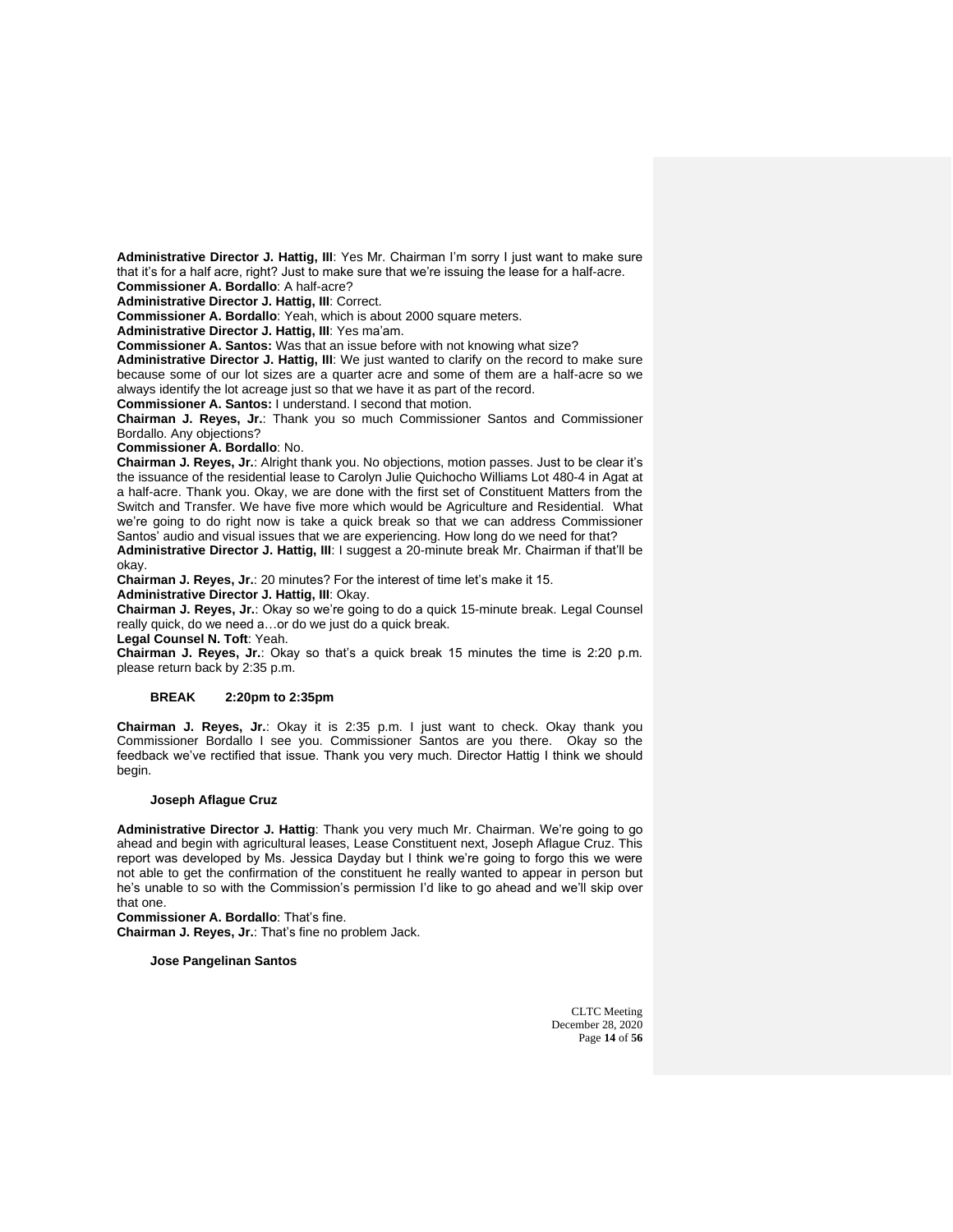**Administrative Director J. Hattig, III**: Okay thank you so moving on to Mr. Jose Pangelinan Santos this was developed by Ms. Jhoana Casem.

**Land Agent II J. Casem**: I believe Ms. Barbara Blas who is the POA to Mr. Santos who is Mr. Santos' daughter. Okay so back in January of 2020 at the board meeting there was a motion that was made however we are requesting to amend that motion that was done which was an issuance for a conditional agricultural lease for one acre upon completion of survey. However, Ms. Blas did come to our office requesting that we change his application type from agricultural to residential which brings him down to a half-acre so we are recommending an issuance of a conditional lease under a residential for a portion of lot 10171-63 upon completion of survey so is a recommend to rescind the January  $16<sup>th</sup>$  2020 Board decision made under Jose Pangelinan Santos and then application type from agriculture to residential and then a conditional lease \*inaudible\* for half acre \*inaudible\* a portion of lot 10171-63.

**Chairman J. Reyes, Jr.**: And then Ms. Casem just to confirm that portion is from one acre to half-acre, correct?

**Land Agent II J. Casem**: Yes sir.

**Chairman J. Reyes, Jr.**: Okay. Commissioners any questions or comments for this one? **Commissioner A. Bordallo**: On Jose Pangelinan Santos?

**Chairman J. Reyes, Jr.**: Yes ma'am.

**Commissioner A. Bordallo**: I have no comments.

**Chairman J. Reyes, Jr.**: Commissioner Santos any questions?

**Commissioner A. Santos:** So, what we're doing is just we are… basically wanting to transfer it from an agricultural to a residential?

**Land Agent II J. Casem**: Yes.

**Commissioner A. Santos:** And then provide him a lease \*inaudible\* providing him a lease right now, correct?

**Land Agent II J. Casem**: Well in January 2020 upon that Board meeting there was a motion made for a lease issuance for an acre heard for Mr. Santos however, presently today, we're rescinding that motion so that we can go ahead and do an issuance of a half-acre instead.

**Administrative Director J. Hattig, III**: Commissioners if I may, one of the reasons why we're trying to get this is because is a lease hasn't been consummated, we haven't developed any paperwork for it so ironically the approval of the Board minutes at the beginning of the meeting included the January meeting that this decision had been made by the Board. They were asking the Board to rescind the previous Board's decision in January of issuing him a one-acre agricultural lease to instead to issuing him a half-acre residential lease on property that's been… on a portion of 10171-63 not to exceed a half-acre.

**Chairman J. Reyes, Jr.**: Ms. Casem, just a quick question. What was the decision or what was behind the moving from ag to residential?

**Land Agent II J. Casem**: Because Mr. Santos is already, I believe he's over 90 and he has no intention to farm which of course with an agricultural lease it made the main intention is to farm two thirds of the property. So, it was definitely brought up to us that they rather move forward with residential so that they can build a house so that's why I recommended that because of that situation let's go ahead and move forward on a residential on a half-acre. **Chairman J. Reyes, Jr.**: Okay.

**Commissioner A. Santos:** \*Inaudible\* excuse me, does he have a power-of-attorney on or in this meeting?

**Land Agent II J. Casem**: Ms. Barbara, yes, she does have a power-of-attorney. Ms. Barbara is online so if she wants to chime in you can go ahead but yeah, she does have a power of attorney for her father.

**Commissioner A. Santos:** I have no comments or questions.

**Chairman J. Reyes, Jr.**: Alright so is there any other discussions on this?

CLTC Meeting December 28, 2020 Page **15** of **56**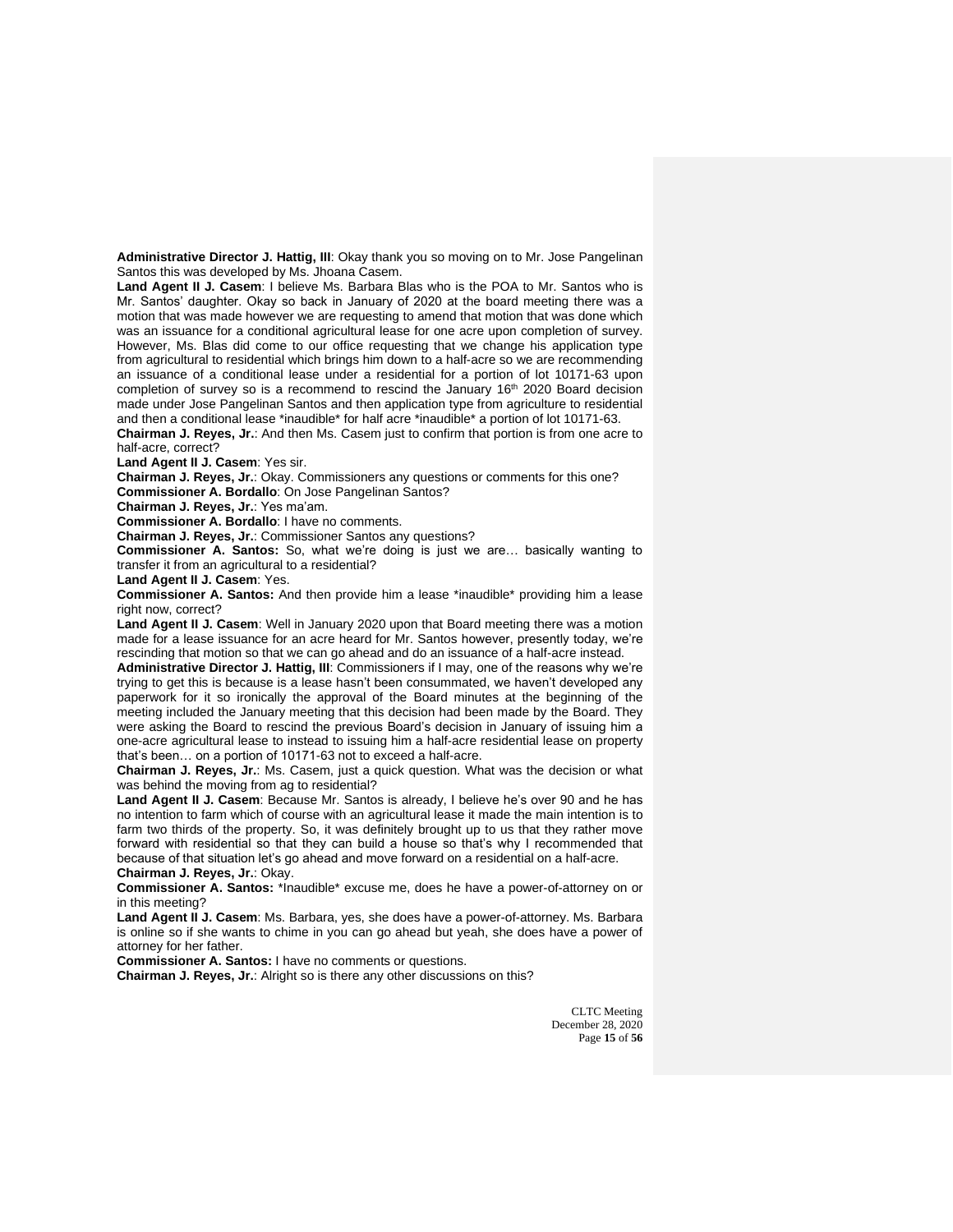**Commissioner A. Bordallo**: Yeah, can I make a comment?

**Chairman J. Reyes, Jr.**: Yes, Commissioner Bordallo.

**Commissioner A. Bordallo**: For Mr. Santos' age we should include the daughter being…because eventually it would be probably the person to take over her father's \*inaudible\*.

**Land Agent II J. Casem**: I believe Mr. Santos did put \*inaudible\* the benefactor to the property just in the event in case something \*inaudible\* happens to him we do have the constituents put down the beneficiary so there is a beneficiary in file.

**Commissioner A. Bordallo**: Okay. I just want to make sure.

**Chairman J. Reyes, Jr.**: Yes.

**Commissioner A. Bordallo**: So, I would like to make a motion to rescind the decision made by the Board on January 16<sup>th</sup> 2020 made under Jose Pangelinan Santos. We would like to rescind that decision.

**Chairman J. Reyes, Jr.**: Thank you, Commissioner Bordallo. May I get a second?

**Commissioner A. Santos:** I want to ask, since we already tabled the minutes on that will this decision be binding or will it…. Everything I guess is for Mr. Attorney Toft.

**Legal Counsel N. Toft**: I mean if it's playing catch up about two years back now so you know all the decisions still have weight in all that it's just a matter if it's officially recorded. So as long as we handle everything in order, I don't think that there should be any sort of issue. **Chairman J. Reyes, Jr.**: Okay. Thank you, Attorney Toft.

**Commissioner A. Santos:** Cool. Saina Bordallo, I'm good with all the information \*inaudible\* any questions.

**Chairman J. Reyes, Jr.**: Okay, so can I get a second?

**Commissioner A. Santos:** Oh, I'm sorry. Saina Bordallo did you already make the motion? **Commissioner A. Bordallo**: Yes, I did.

**Commissioner A. Santos:** Okay, I second that motion.

**Chairman J. Reyes, Jr.**: Alright. Thank you. Commissioners just for clarity the motion has passed and for clarity the motion was to rescind the January  $16<sup>th</sup>$  2020 the Board decision made under Jose Pangelinan Santos. Okay. Thank you. Onto the second motion please.

**Commissioner A. Bordallo**: Yes, Director Santos you were going to make a motion?

**Commissioner A. Santos:** Okay and this is going to be changing the type of lease, correct? **Chairman J. Reyes, Jr.**: Correct.

**Commissioner A. Santos:** I would like to make a motion to change the application type from agricultural to residential for the lease of Jose Pangelinan Santos.

**Commissioner A. Bordallo**: I second.

**Chairman J. Reyes, Jr.**: Thank you. Alright any objections?

**Commissioner A. Bordallo**: None.

**Chairman J. Reyes, Jr.**: Alright motion passes. And the third motion please? **Commissioner A. Bordallo**: The third motion is that we do an issuance on the lease under

residential lease for a half acre on portion of Lot 10171-63, Dededo upon completion of a survey to Jose Pangelinan Santos.

**Chairman J. Reyes, Jr.**: Thank you Commissioner Bordallo. May I get a second please? **Commissioner A. Santos:** I second that motion.

**Chairman J. Reyes, Jr.**: Thank you Commissioner Santos. Any objections?

**Land Agent I T. Tainatongo**: What's the lot number?

**Commissioner A. Bordallo**: None.

**Chairman J. Reyes, Jr.**: No objections, the motion passes.

**Land Agent I T. Tainatongo**: I'm sorry, can I just get the lot description. 101…

**Commissioner A. Bordallo**: Lot 10171-63, Dededo a portion of that.

**Land Agent I T. Tainatongo**: Thank you.

CLTC Meeting December 28, 2020 Page **16** of **56**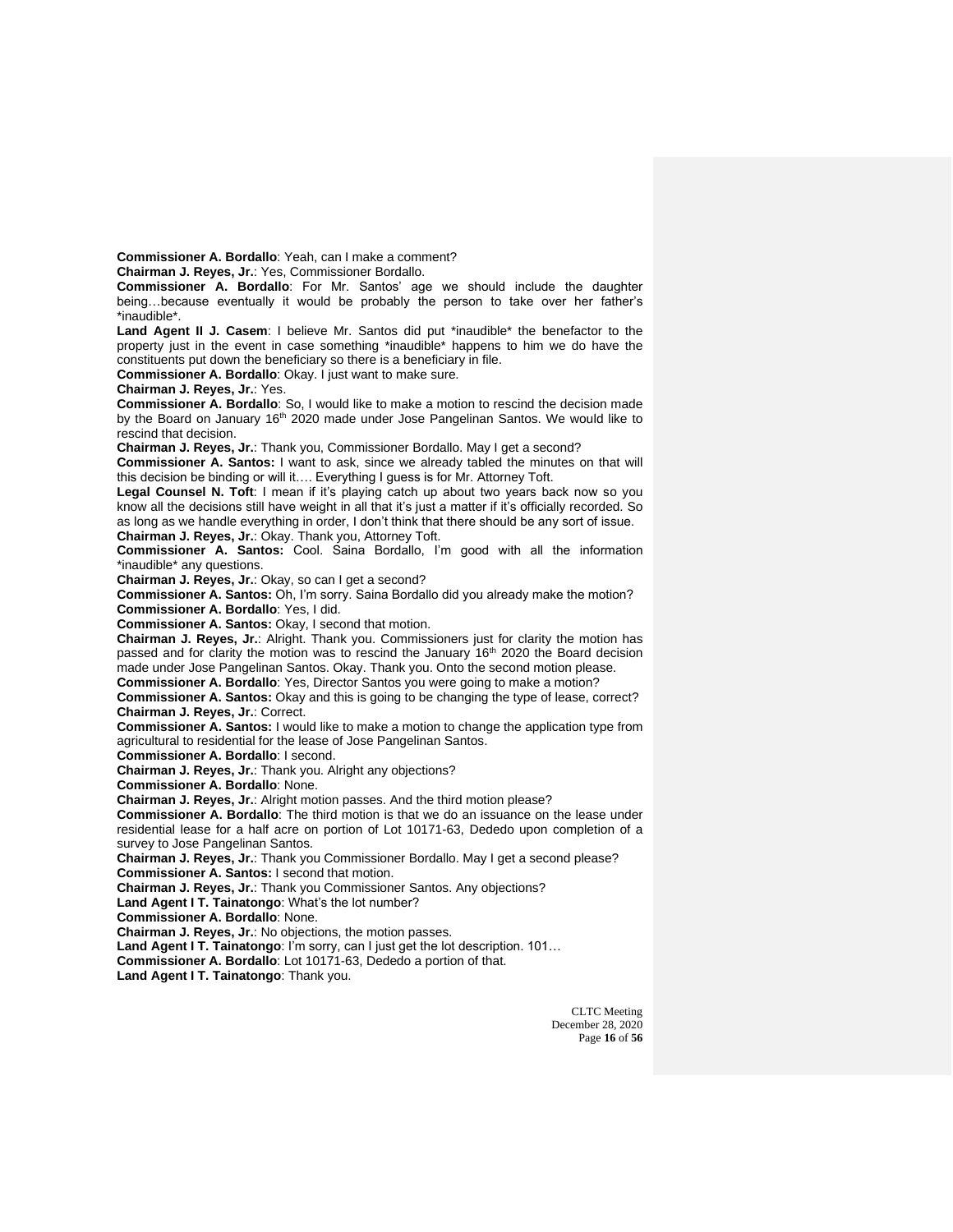**Chairman J. Reyes, Jr.**: Thank you, Commissioner Bordallo. Anything else Tina on that? **Land Agent I T. Tainatongo**: No, we're good, thank you.

**Commissioner A. Bordallo**: Chairman Reyes and Director Santos, I would like to \*inaudible\*.

**Chairman J. Reyes, Jr.**: Okay anything else on that? We're good? Okay, Director Hattig \*inaudible\*.

#### **Shawn Joseph Nelson**

**Administrative Director J. Hattig, III**: Mr. Chairman we're moving forward now with Mr. Shawn Joseph Nelson and the staff report was prepared by Land Agent Tina Tainatongo. **Land Agent I. T. Tainatongo**: Yeah, my first one. Thank you. Mr. Nelson are you here?

**Administrative Director J. Hattig, III**: Mr. Nelson you can go ahead and unmute and let us know if you're here I know we can see you on the Google meet. You can go ahead and proceed Ms. Tina.

**Land Agent I T. Tainatongo**: So, the situation is…

**Chairman J. Reyes, Jr.**: One second, Tina. Director Hattig and Commissioner Santos probably because you guys are all in the office, could you mute your - we're still hearing some background, thank you. Go ahead Ms. Tina, thank you.

**Land Agent I T. Tainatongo**: Oh, he left the meeting. Anyway, the situation with Mr. Nelson is was issued a lease for a lot that was issued already previously to somebody else under an LUP and so what we'd like to do now is terminate his lease that he was issued a lot for that somebody else has and reissue a new lease for a new lot, a new piece of property down in Talofofo. I guess back then when he was issued the first lot it was unknown that it was previously issued to somebody else, we discovered that in one of our CHamoru Land Trust meetings and so now we want to correct and reissue him a different piece property which he was shown and he has accepted. My request is to terminate his first lease for Lot 6-8, block 13, Tract 2831 in Talofofo and that's containing an area 2,024+/- square meters and it's recorded under instrument no. 920132 and request to a new lease for Lot 2, Block 18, Tract 2831 in Talofofo with an acreage reduction of 929+/- square meters.

**Chairman J. Reyes, Jr.**: Okay, thank you if I can have \*inaudible\*.

**Administrative Director J. Hattig, III**: The reason for the acreage reduction I believe is because the property that we're attempting to issue to Mr. Nelson is part of the Talofofo Land for the Landless list that was recently transferred to the CLTC from the Department of Land Management so these lots were already surveyed and they were part of a subdivision under the Land for the Landless program that's the reason why for the acreage reduction from the original issuance and also because these properties on the Land for the Landless areas especially in Talofofo has already been surveyed all we need is a retracement and these also have an access to it and to some extent infrastructure.

**Chairman J. Reyes, III**: Okay. Thank you, Director Hattig. I have a couple of questions if I may begin. My first question is how is this discovered that we issued a lease and then it had actually already been leased out or \*inaudible\*?

**Land Agent I T. Tainatongo**: I'm not quite sure how it's been discovered but there was a lady Rita Santos who came in in one of our CHamoru Land Trust meetings and Mr. Shawn Nelson had already surveyed that piece of property and started clear so Ms. Rita Santos came into our CHamoru Land Trust meeting and was asking how is it that somebody clearing that she had an LUP on. I believe it was in 2018 I'm sorry 2019 in one of our CHamoru Land Trust meetings, the Land Admin at the time had done their research and discovered that there was that one piece of property that was issued to two people. We spoke with Mr. Nelson and he has agreed to take a different lot, to look for a different lot and let Ms. Rita

> CLTC Meeting December 28, 2020 Page **17** of **56**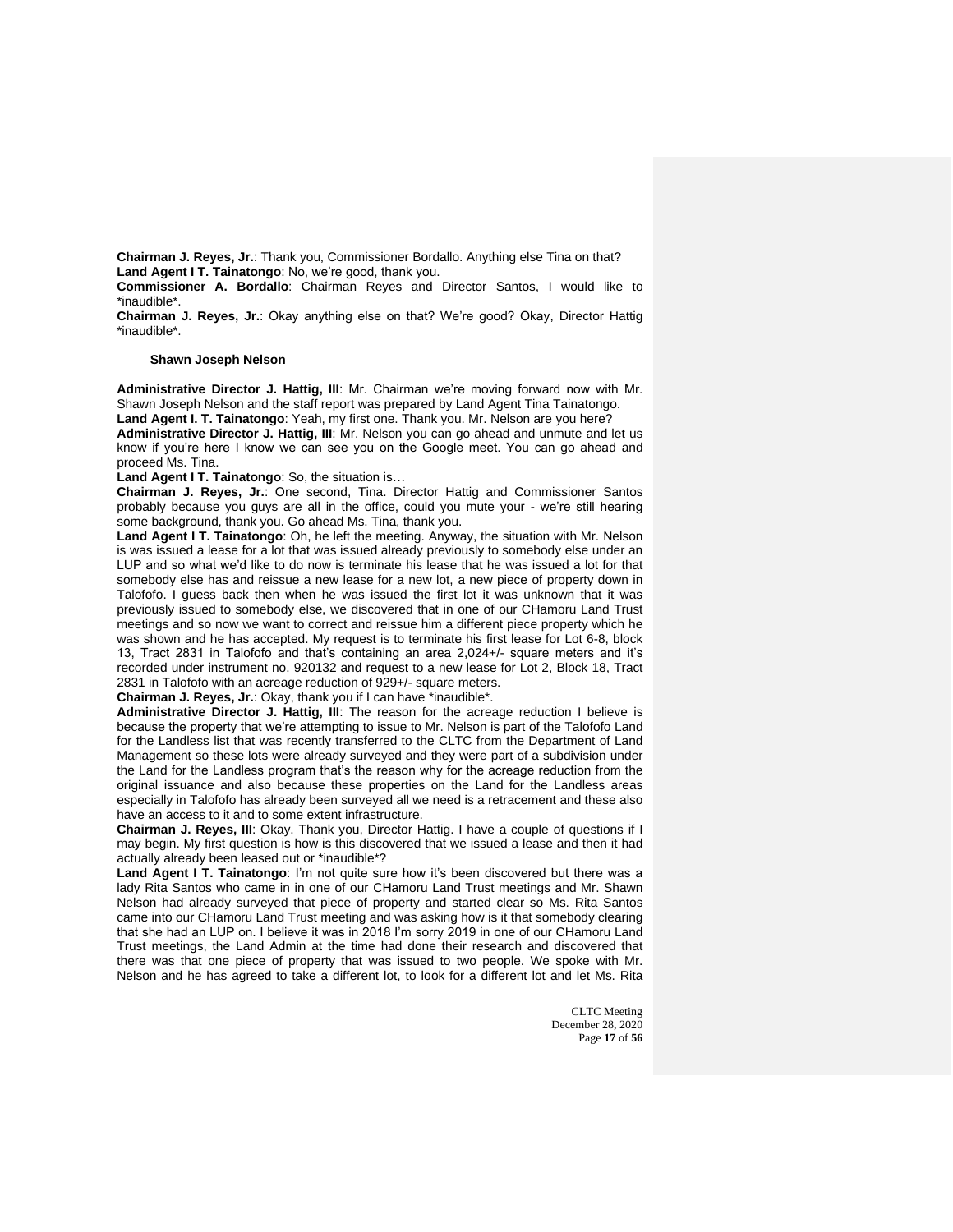Santos go ahead and have that piece of property and he had paid for survey already. Also, in addition to the request, we wanted to, should the Commission grant this lease termination and a new lease issuance for the new lot he, wanted to request also for a UT authorization, survey retracement and clearing and grading permits just to prevent Mr. Nelson from coming back and forth.

**Chairman J. Reyes, Jr.**: Okay, this question is to Director Hattig. What are our controls in place to avoid these types of issues going forward?

**Administrative Director J. Hattig, III**: One thing that we're trying to do is we're trying to update the land inventory, the database. There were several instances where the land inventory together with the CLTC database were not merged. They were not updated at the same time so we've assigned specific roles and specific responsibilities to individual employees to make sure that this \*inaudible\* doesn't happen again and I believe just a series of checks and check and recheck to make sure the property is cleared ultimately by the supervisory land agent or the lead land agent but we centralized the lot intake the \*inaudible\* we centralized it with somebody verses before there were no \*inaudible\* at all \*inaudible\* we also have our Administrative Services Division which is also acting as a \*inaudible\* before it gets to me. We have two divisions we're looking at \*inaudible\* make sure we don't overlap anymore. These are properties that the Trust has experienced prior to our administration and certainly to you guys who are new on board but we are committed and we are ready \*inaudible\*.

**Chairman J. Reyes, Jr.**: Okay. These are the things that as we continue and move forward issuing \*inaudible\* that we want to have these checks and balances so that we don't have \*inaudible\* and secondly are thorough checks done primarily through what medium or what I guess is it through Land Management or is it through our own CLTC records how are we even doing those cross checks between the different \*inaudible\*.

**Administrative Director J. Hattig, III**: It's by the direction of the Director myself sir. I issued these directives to the employees in a way that uses my organizational authority with the employees to manage how exactly the process is going to be done and it does align nothing that we do is misaligned with either of the statute or the regulations and I also report back to the Commission on the actions that are taken and so those are the control measures and the land \*inaudible\* that we have in place.

**Chairman J. Reyes, Jr.**: Okay thank you leaving it at that \*inaudible\* I yield to our commissioners please.

**Commissioner A. Bordallo**: I would like to make a comment. You know before you buy land you have preliminary title report done that will give you a listing of what taxes is outstanding what leases are pending or on the title report so I just recommend that CHamoru Land Trust do some type of PTR on these properties before they lease it out to our people, that's all.

**Chairman J. Reyes, Jr.**: Thank you, Commissioner.

**Commissioner A. Bordallo**: That would avoid a lot this \*inaudible\*.

**Chairman J. Reyes, Jr.**: Yeah, and it extends a period of time of having to \*inaudible\* the oversite so I appreciate that. Commissioner Santos any additional comments or feedback? **Commissioner A. Santos:** \*Inaudible\*.

**Chairman J. Reyes, Jr.**: Okay so without any further discussion from anybody with the Commissioners or the agency. Thank you, Tina.

**Land Agent I T. Tainatongo**: Thank you.

**Chairman J. Reyes, Jr.**: Let's move into rectifying this issue and \*inaudible\* with the motion. I yield to our commissioners. Thank you.

**Commissioner A. Bordallo**: I would like to make a motion to terminate the lease issued to Shawn Joseph Nelson on Lot no. 6-8, Block 13, Tract 2831, Talofofo containing 2,024 square meters under Land Management Instrument No. 920132.

> CLTC Meeting December 28, 2020 Page **18** of **56**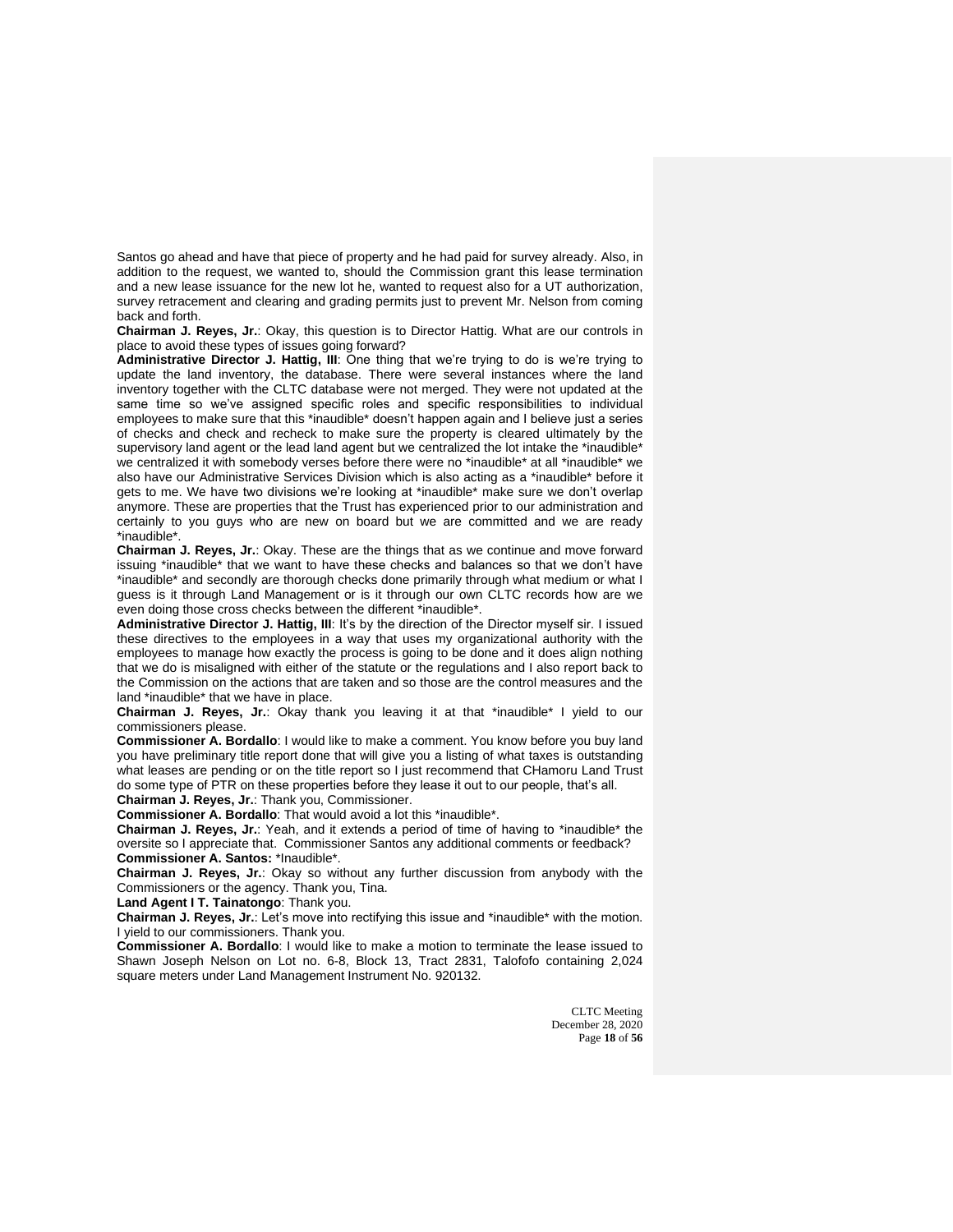**Chairman J. Reyes, Jr.**: Thank you, Commissioner Bordallo. May I get a second please? **Commissioner A. Santos:** I second the motion.

**Chairman J. Reyes, Jr.**: Thank you Commissioner Santos. Any objections?

**Commissioner A. Bordallo**: None.

**Chairman J. Reyes, Jr.**: No objections the motion passes. May I get the second motion to grant a lease?

**Commissioner A. Santos:** New location for the lease, that new lot, right?

**Commissioner A. Bordallo**: Yes.

**Chairman J. Reyes, Jr.**: Yes.

**Commissioner A. Santos:** And that's the new lot, Tract 2831, is that correct? **Chairman J. Reyes, Jr.**: Lot 2 Block 18.

**Commissioner A. Santos:** Okay. I would like to make a motion to grant a lease for Mr. Shawn Joseph Nelson with \*inaudible\* Lot 2, Block 18, Tract 2831 in Talofofo.

**Administrative Director J. Hattig, III**: If I could, Commissioner Santos if we could add the words residential lease.

**Commissioner A. Santos:** Alright. A residential lease for Lot2, Block 18, Tract 2831 \*inaudible\*.

**Chairman J. Reyes, Jr.**: Thank you Commissioner Santos. May I get a second please? **Commissioner A. Bordallo**: I second.

**Chairman J. Reyes, Jr.**: Thank you, Commissioner Bordallo. Any objections?

**Commissioner A. Bordallo**: No objections.

**Chairman J. Reyes, Jr.**: No objections. Thank you. Motion passes and just to reiterate and be clear it's the residential lease to be issued for Shawn Joseph Nelson the lot description lot 2, Block 18, Tract 2831, Talofofo with an acreage reduction of 929 square meters.

**Land Agent I T. Tainatongo**: If I may, can we the request for the UT authorizations, survey retracements and clearing and grading as well just to prevent him from coming back and forth?

**Commissioner A. Santos:** Would that be all in one motion?

**Chairman J. Reyes, Jr.**: Would that be all in one motion? Yes, that would suffice, correct.

**Commissioner A. Santos:** Chairman Bordallo would you like to make that motion?

**Commissioner A. Bordallo**: Go ahead.

**Commissioner A. Santos:** Okay. I would like to make a motion to provide or the lease for the new lot, correct?

**Administrative Director J. Hattig, III**: Oh, that's already been done. Actually, it's just to grant a survey authorization for retracement \*inaudible\* utility authorization and clearing and grading.

**Commissioner A. Santos:** I would like to make a motion to grant the request for a survey retracement, clearing and grading, power and \*inaudible\* for residential lot 2, block 18, tract 2831 in Talofofo.

**Chairman J. Reyes, Jr.**: Thank you, Commissioner Santos. May I get a second? **Commissioner A. Bordallo**: I second that.

**Chairman J. Reyes, Jr.**: Thank you, Commissioner Bordallo. Any objections? **Commissioner A. Bordallo**: No.

**Chairman J. Reyes, Jr.**: No objections. Motion passes.

**Land Agent I T. Tainatongo**: Thank you. Congratulations Shawn.

**Chairman J. Reyes, Jr.**: Yes, thank you Mr. Nelson for your patience on this and congratulations. Thanks, Tina.

**Land Agent I T. Tainatongo**: Thank you.

**Chairman J. Reyes, Jr.**: Okay Director Hattig.

CLTC Meeting December 28, 2020 Page **19** of **56**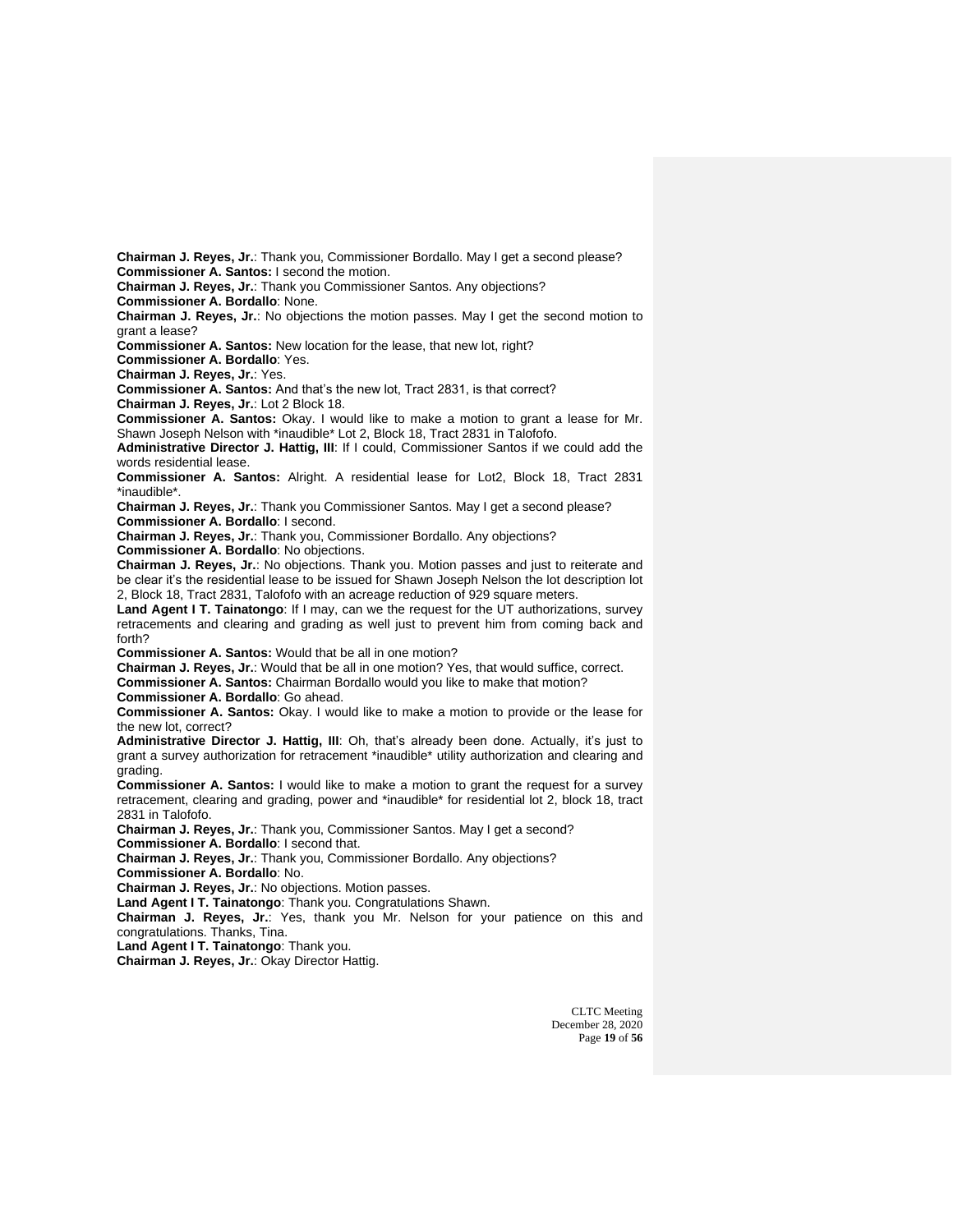#### **Isabel T. Sahagon**

**Administrative Director J. Hattig, III**: Okay the next one is Ms. Isabel Sahagon and we have Ms. Lydia Taleu who was briefed by Ms. Eileen Chargualaf who originally \*inaudible\* the report and I believe we did have Ms. Victoria Camacho here earlier she is the granddaughter I believe of Ms. Sahagon \*inaudible\* oh, there she is. \*inaudible\*.

**Chairman J. Reyes, Jr.**: Okay, Ms. Taleu the floor is yours.

**Land Agent I L. Taleu**: Isabel Sahagon is a '95 applicant. She is now deceased and when she was alive, she designated her granddaughter Victoria to be her beneficiary. Unfortunately, public law does not allow for grand children to be designated as the beneficiary of the app when it's at the application stage. We're requesting that the Board approve Ms. Camacho as the beneficiary for Ms. Sahagon's application rights.

**Chairman J. Reyes, Jr.**: Okay. I'm going to yield over to our commissioners if there's any questions and then just to clarify Ms. Taleu it's the only motion that – or that's the only motion and recommendation for consideration?

**Land Agent I Lydia Taleu**: Right because at one point \*inaudible\* in but unfortunately a lease was never provided for it. It's still at the application stage and the lot that was originally going to her ended going to somebody else. So, once she's approved as the beneficiary, we can move forward in a lot for her for her to get a lease on.

**Chairman J. Reyes, Jr.**: Okay so the recommendation is just to approve Ms. Camacho as the beneficiary, correct?

**Land Agent I Lydia Taleu**: Yes.

**Chairman J. Reyes, Jr.**: Okay I reviewed the findings and everything from the chronology and etc.… I don't have any issues from my perspective but I yield to our commissioners and sorry I keep doing this again, so turning to our Legal Counsel, have you had a chance to review this?

**Legal Counsel N. Toft**: Yes, I have.

**Chairman J. Reyes, Jr.**: Any objections on your side?

**Legal Counsel N. Toft**: No.

**Chairman J. Reyes, Jr.**: Alright commissioners, I yield to you.

**Commissioner A. Santos:** \*Inaudible\* with the recent change, this just falls into line in place of it, correct?

**Administrative Director J. Hattig, III**: Currently right now there's no specific changes to specific relatives that she's naming as a beneficiary in the application stage. The law just changed the qualification process so if there is the movement or there is an introduction to amend the future the relatives the list of relatives that you're allowed choose between for the application stage then we'll be able to change it if there isn't any such change in the statute. Currently right now you are able to name in the lease, when you obtain a lease, you're able to name anybody that's qualified under the program to be your benefactor for the lease but in the application stage you only have a small amount of people that you can choose and unfortunately grandchildren are not on the list so that's why the Commission has to be the one approves it. I keep wanted to add Mr. Chairman if I could, in the report it indicates there and maybe Ms. Camacho can answer here, it indicates that Ms. Camacho is going to be the priority two if she is granted the application and the Board suggested that maybe at the time once she becomes the beneficiary there maybe she can request for an application type because she would be eligible for the program but she would not be able to receive a lease until all the priority ones have been established and fulfilled.

**Land Agent I L. Taleu**: Okay so what happened is when Camacho submitted her application for beneficiary takeover, she had indicated that she was a property owner but she submitted her letter a notarized letter requesting to be the designated beneficiary of her grandmother's

> CLTC Meeting December 28, 2020 Page **20** of **56**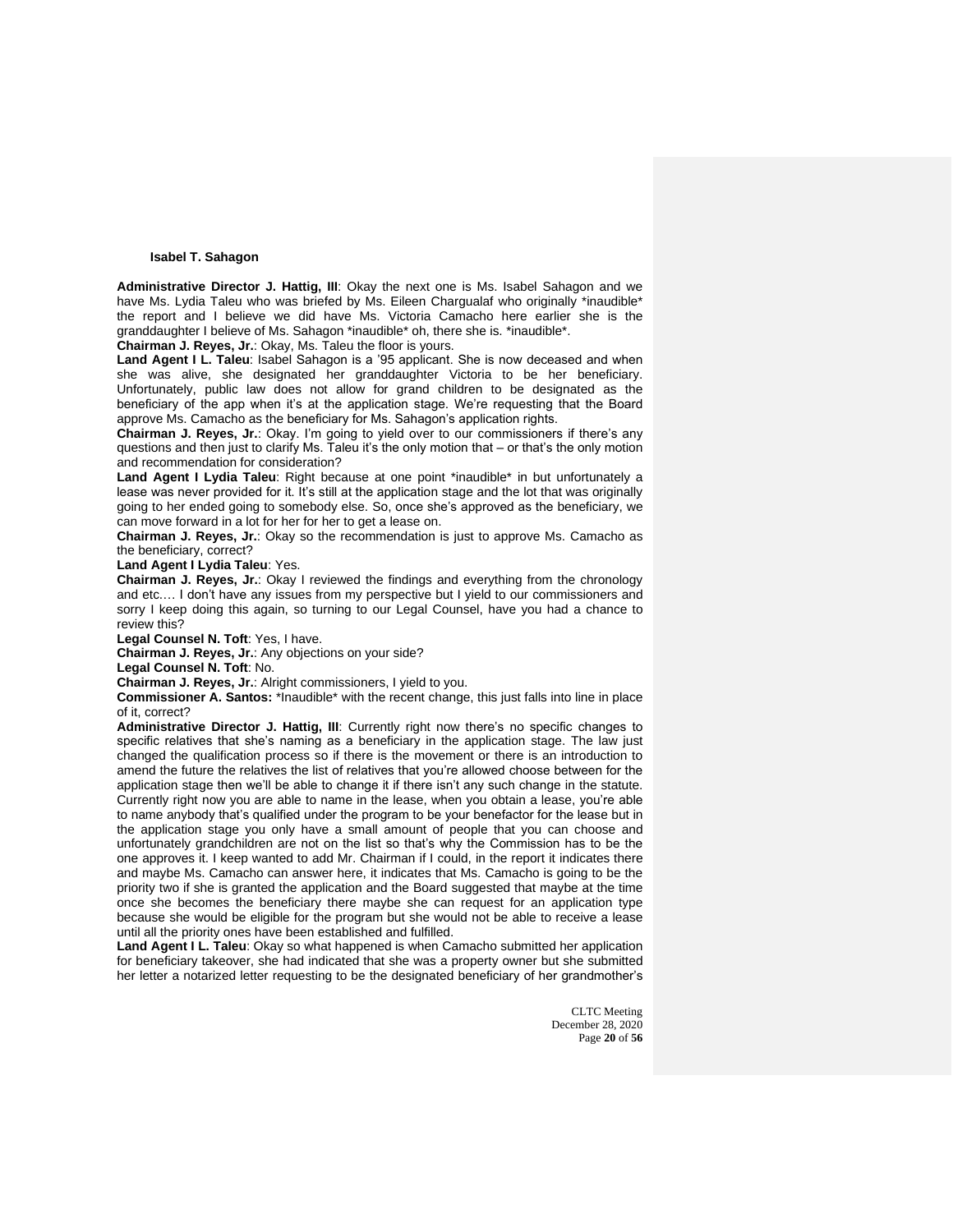application right also noted that she is no longer a property owner. And I reviewed the tax records on the Department of Revenue and Taxation and I do not find her name listed there. **Administrative Director J. Hattig, III**: Excellent that's a point that I just wanted to clarify and make sure that we knew before we granted her the application right.

**Land Agent I L. Taleu:** Right. So, she can continue on as a residential and she will remainshe will now be considered as priority one.

**Chairman J. Reyes, Jr.**: Okay. Thank you for that Ms. Taleu.

**Commissioner A. Santos:** So that doesn't change her type?

**Land Agent I L. Taleu:** No.

**Commissioner A. Santos:** Okay great.

**Chairman J. Reyes, Jr.**: Commissioners I yield to you to continue for any other discussion or we can move in a motion. Okay.

**Commissioner A. Bordallo**: Yes, you go ahead a make the motion.

**Commissioner A. Santos:** Okay so it's just making her- it's giving the ability to become the beneficiary, correct?

**Land Agent I L. Taleu**: Right.

**Commissioner A. Santos:** The motion would just be stated as that. I make a motion to allow and…Victoria Camacho, am I correct? I'll make a motion to allow Victoria S. Camacho to become the beneficiary for her grandmother Isabel Sahagon in her application, to become the beneficiary for do I have to state the lot number.

Land Agent I L. Taleu: No there is no lease just the application.

**Commissioner A. Santos:** Okay just \*inaudible\* become the beneficiary okay understood. **Commissioner A. Bordallo**: I second.

**Chairman J. Reyes, Jr.**: Alright thank you so much Commissioners. Any objections? **Commissioner A. Bordallo**: None.

**Chairman J. Reyes, Jr.**: No objections, motion passes. Thank you. Alright moving right along.

#### **Jesse S. Tamayo**

**Administrative Director J. Hattig, III**: I believe we have the final staff report which was prepared by land agent Lorraine Nededog who is also logged into the meeting and this is for Jesse S. Tamayo. Go ahead Ms. Lorraine.

**Land Agent I Lorraine Nededog**: I'm representing Jesse S. Tamayo he's a deceased applicant and the wife is requesting to be the designated beneficiary of the husband's application rights. All we're trying to do here is request for her to take over the application rights of her deceased husband 5.8.

**Chairman J. Reyes, Jr.**: So just to \*inaudible\*.

**Administrative Director J. Hattig, III**: Mr. Chairman and members of the Commission just for your knowledge often times when deceased applicants fail to leave a beneficiary or make a beneficiary it falls to the Commission to do that so in the case of Mr. Tamayo his wife is making the request.

**Chairman J. Reyes, Jr.**: Okay so this is similar to the previous one that we just approved, correct?

**Administrative Director J. Hattig, III**: A little bit. This is one you are allowed to name your spouse in the application stage but Mr. Tamayo to my knowledge did not name anybody so when there's an \*inaudible\* of a beneficiary for an application then again it falls to the Commission to declare that designation.

**Chairman J. Reyes, Jr.**: Okay got it. Secondly for anything that's new coming in \*inaudible\* make sure that there's a beneficiary designation.

> CLTC Meeting December 28, 2020 Page **21** of **56**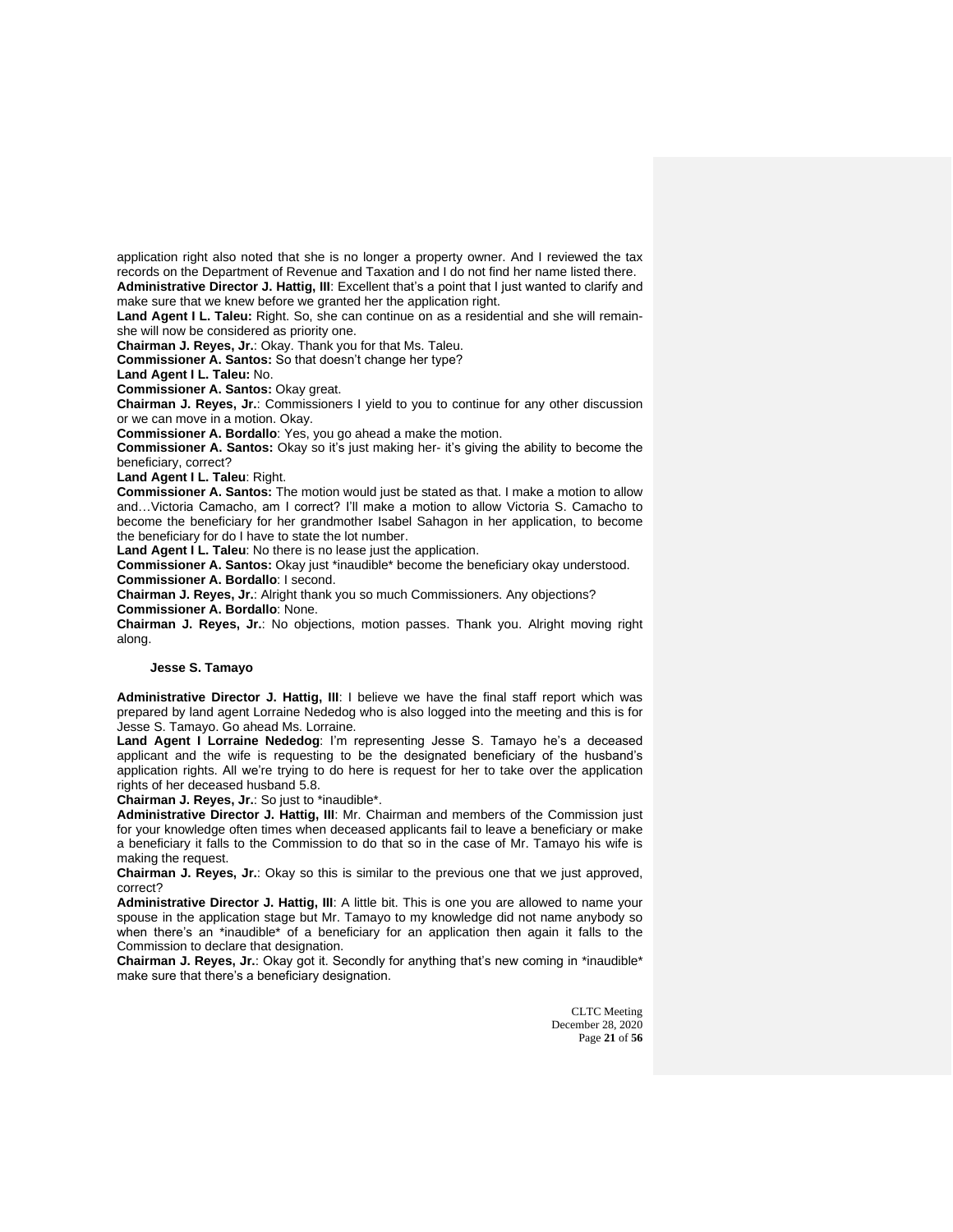**Administrative Director J. Hattig, III**: I'm sorry I didn't hear the last part of the question Mr. Chairman.

**Chairman J. Reyes, Jr.**: For anything new coming in from the application standpoint do we have those checks in place to make sure that there's a beneficiary designation?

**Administrative Director J. Hattig, III**: Yes. It's my directive to the land agents and anyone processing but under the law they don't have to declare it right away. We try our best to work with our constituents we advise them that if they come in to make an application, they should already know who they would like to place as their benefactor but often times if the constituent does not want to name on at that time, we can't really force them to do so. I have encouraged all of our land agents and people processing that when they do submit their application to make sure that they submit a beneficiary or a benefactor's certification so that way if anything should happen God forbid, we have that \*inaudible\* already.

**Chairman J. Reyes, Jr.**: Understood. I just want to make sure that that's something that we put in our checklist list to manage process stamp. I understand that we can't force anyone but if it's something that we could \*inaudible\* okay thank you. I don't have any additional questions or comments so I'll yield to our commissioners.

**Commissioner A. Bordallo**: I have a comment, on the findings there's a note here towards the end of the sentence, pending application for Cheryl M.T. Tamayo to include parent's birth certificate or death certificate; was that turned in?

**Administrative Director J. Hattig, III**: Ms. Lorraine or Ms. Lydia?

**Chairman J. Reyes, Jr.**: Ms. Taleu you're on mute if you're speaking.

**Land Agent I L. Nededog**: Sorry I didn't know she shut it off.

**Land Agent I L. Taleu**: Okay what Lorraine was saying let me speak for her. She was waiting for the Board to approve Ms. Tamayo as the beneficiary before burdening her with having to provide the documents, the supporting documents needed.

**Administrative Director J. Hattig, III**: Well I have a question or comment about that but if the Board does make an action today and she submits her documents and then we find out that she is not in fact qualified or eligible then the Board would have approved with somebody that's not eligible so I agree with Commissioner Bordallo in this instance that we first need to make sure before we can declare her as the beneficiary because if we declare her as the beneficiary now and then she's ineligible we're going to be back at the same table maybe a month from now when she's probably going to find somebody who is eligible to take over the application and I understand that this is kind of a difficult situation because the initial applicant is deceased but we have to do a little bit more here in terms of making sure that the applicant or the potential designated beneficiary is eligible and we can certainly do that with the submission of those documents. So, I'm going to recommend to the land agents here that we go ahead and have her submit her documentation and then the Board can decide based on that eligibility.

**Chairman J. Reyes, Jr.**: Okay I have a question for our Legal Counsel. If we, obviously we need these certifications but will we be able to proceed with the verbiage of pending these certifications and eligibility just so that we don't have prolong it further in that sense.

**Legal Counsel N. Toft**: Yeah, we could if you want to make it pending.

**Chairman J. Reyes, Jr.**: Okay so just something for our Board members' discussion standpoint. We can \*inaudible\* do a motion to designate the beneficiary as Cheryl Tamayo with the verbiage of pending these certifications and qualifying eligibility, that's an option so that they can proceed with this and then if that is the case that they are eligible they don't have to come back to the table and they can continue to proceed with the land agent. Just something to think about and given that our legal counsel has Okayed that so just something for consideration. Commissioner Bordallo or Commissioner Santos, any additional

> CLTC Meeting December 28, 2020 Page **22** of **56**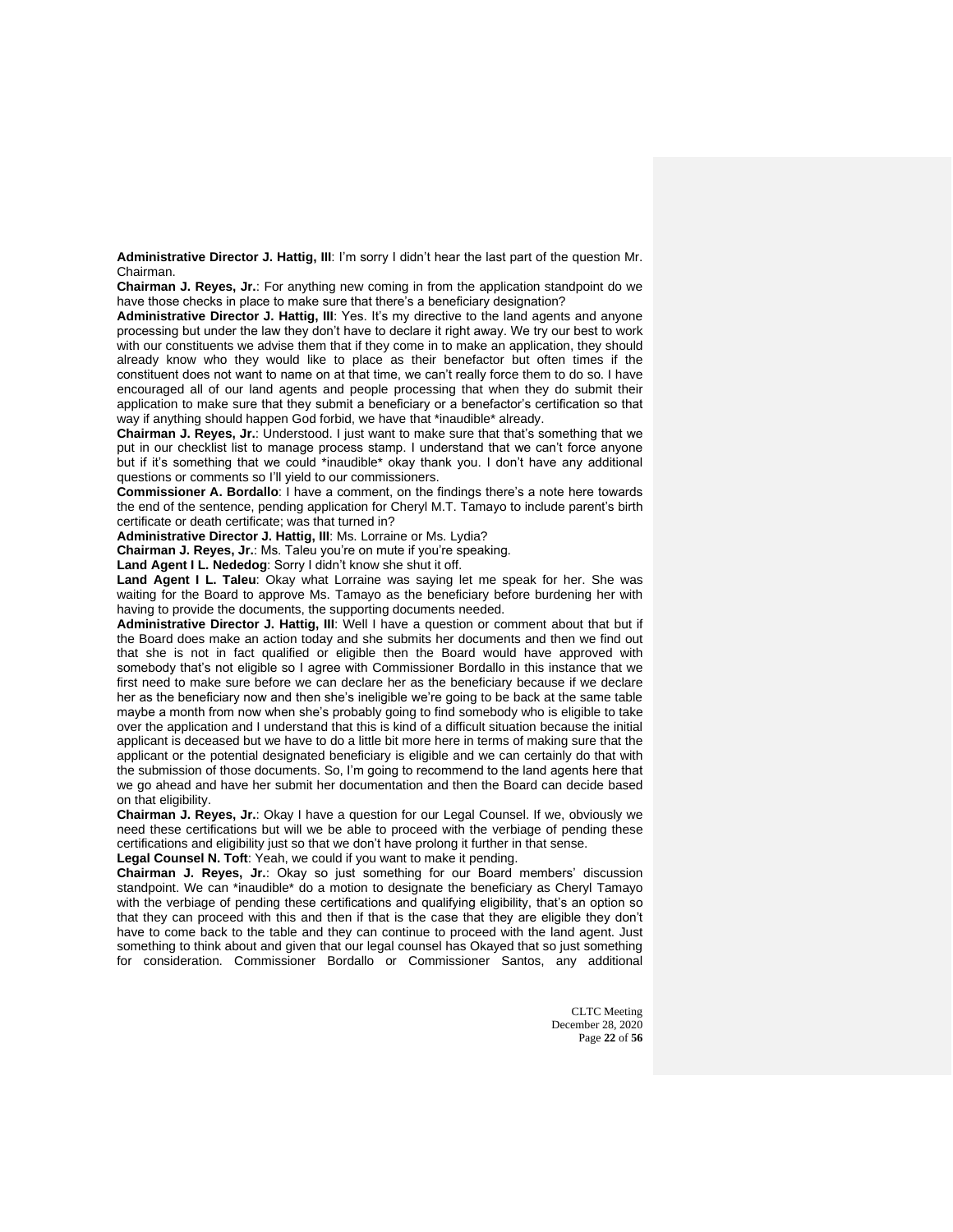\*inaudible\* or clarification just something for you guys to think about. I yield to you guys for that motion otherwise we could table this for our next Commission meeting.

**Commissioner A. Santos:** So, this is going to be for his wife, correct? Cheryl T. Tamayo? **Chairman J. Reyes, Jr.**: Correct.

**Commissioner A. Santos:** What is the note stating about the pending application for Cheryl M. T. Tamayo to include parent's birth certificate? Okay.

**Chairman J. Reyes, Jr.**: Those are certifications for eligibility.

**Commissioner A. Santos:** Okay I don't have anything further to say. I'll wait for Saina Bordallo.

**Commissioner A. Bordallo**: I'd like to table this for the next meeting. This interview was done way back in 2009 by this time she should provide that information.

**Commissioner A. Santos:** Lydia would you like to say anything? We kind of sort of heard you.

**Land Agent I L. Taleu:** Oh no, it's Lorraine, she's handling this case.

**Commissioner A. Santos:** If you'd like to add anything, we'd like to hear it.

**Land Agent I. L. Nededog:** She actually has her birth certificate in file, it's her application and her parents that's in the file.

**Chairman J. Reyes, Jr.**: Okay so let's do this. I do agree. Let's get some additional clarity here so that we can move this along. We'll table it and then hopefully we have all the information to move it along in our next Board meeting. \*Inaudible\* then let's proceed in tabling it. Are we good with that?

**Commissioner A. Santos:** I would table it. If there's insufficient amount of information for us to make a decision I would table it. So, I would agree with Chairwoman Bordallo to table it.

**Chairman J. Reyes, Jr.**: Okay. Any other discussion points on this. Thank you very much we'll go ahead and move this pending any other additional information for the next Commission meeting. Director Hattig?

**Administrative Director J. Hattig, III**: Yes, sir. We're out of Constituent Matter so we're able to move into Old Business.

# **Old Business**

### **Pacific Human Resource Services**

**Administrative Director J. Hattig, III**: We are supposed to hear from an unsolicited proposal from a company called Pacific Human Resource Services but I'll defer to our Commercial Lease Manager and that's Mr. Joey Cruz, Program Coordinator Joey Cruz.

Joey Cruz are they committed to coming in for presenting?

**Program Coordinator III Joey Cruz**: No sir.

**Administrative Director J. Hattig, III**: Well that leaves us moving to the next item Mr. Chairman with your permission.

### **Proposed Commercial Leasing SOP**

**Chairman J. Reyes, Jr.**: Yes, let's move to the next item. Thank you so much Joey for the Proposed leasing SOP.

**Administrative Director J. Hattig, III**: Go ahead Joey and give us the rundown of the \*inaudible\* proposed SOP.

**Program Coordinator III J. Cruz**: \*Inaudible\* is just a summarization of Public Law 33-95 by step of what needs to transpire in order to achieve a commercial license or a lease for any

> CLTC Meeting December 28, 2020 Page **23** of **56**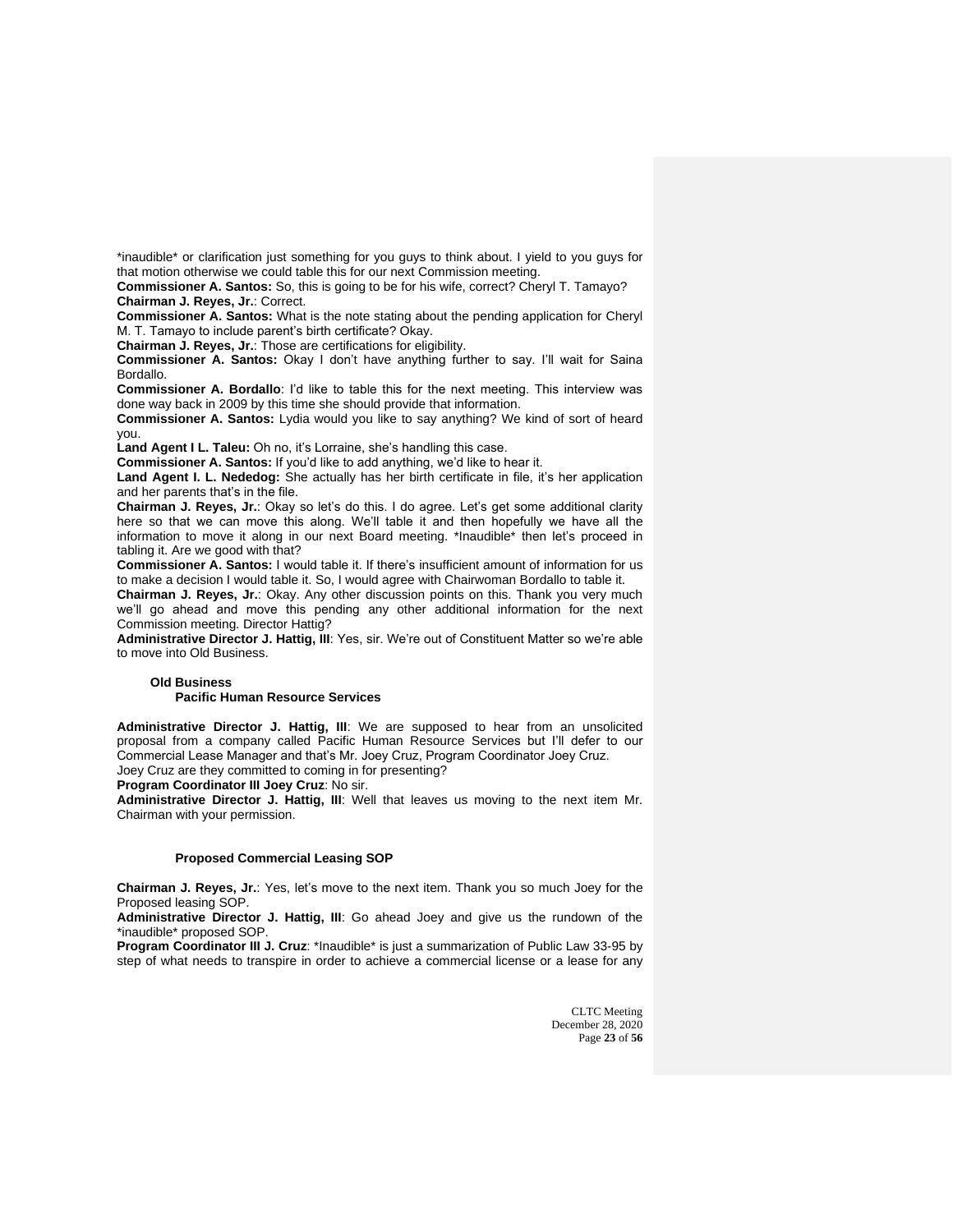perspective commercial licensee or \*inaudible\* we submitted for review if the commissioners have any request to add or change things, we would do so in compliance of the 33-95.

**Chairman J. Reyes, Jr.**: Okay thank you Joey. I do have one maybe a couple of questions \*inaudible\* in part two, section 2.1; Competitive Bids and Solicited Proposals, it references by way of memorandum may authorized the Guam Economic Development Authority (GEDA) or GEDA to commence the request of proposal the Request for Proposal (RFP) process. Now, is that a determination made by us by CHamoru Land Trust whether or not that it will \*inaudible\* with GEDA to manage the solicitation of proposals if we decide? And then we can decide to do it ourselves meaning the agency or the Commission? Could you clarify?

**Program Coordinator III J. Cruz**: If the agency gives GEDA the authority to for property manager property management services for specific lots then it will be GEDA to commence the RFP process although we can prepare the RFP process on our own which in turn would prevent \*inaudible\* CLTC anything extra other than what we pay for our day-to-day salaries and stuff like that.

**Chairman J. Reyes, Jr.**: Correct but I think that maybe there's something that needs to come before that or some additional language maybe in that respect maybe the…it does have the word may right to authorize GEDA however where do we also put in here that the CLTC can and will run the RFP processes \*inaudible\* proposals \*inaudible\* put clarity into the language there because it doesn't necessarily…it's more inferred versus directly in regards to the agency running their own solicitations, that was my one question there. I think that was the only thing that stood out for me so I yield over to our commissioner members, our Commission Board for any additional comment for GEDA.

**Commissioner A. Bordallo**: Well, I would ask Attorney Toft his input.

**Legal Counsel N. Toft**: I'm sorry with which section for GEDA \*inaudible\*.

**Administrative Director J. Hattig, III**: I think as a whole when you reviewed the proposal, what did you think about it?

**Legal Counsel N. Toft**: I mean I'm for it. Joey did consult me along the way and this has been part of a longer-term project so it's had some of my input along the way with it so yes, I'm in favor of the \*inaudible\*.

**Chairman J. Reyes, Jr.**: Okay.

**Commissioner A. Bordallo**: I have a question for on any leases especially lease that is over five years it has to go through the Legislature.

**Administrative Director J. Hattig, III**: Nick, can we go ahead and get your opinion on that one as well?

**Legal Counsel N. Toft**: So, over the years we've dealt with that issue and there hasn't been a good amount of clarity on that issue we've been seeking to get legislation to move that forward. It could be a five-year cap it could be a twenty-one-year cap it's not entirely clear and one of the things that we tried to do in one of the more recent proposals was to potentially push for a twenty-year lease to just basically make it a test case. At this time, we're still kind of rolling as if the five-year cap is in place because we are hopeful that legislation will be introduced fairly soon to make that official and clearer.

**Administrative Director J. Hattig, III**: If I could add also Commissioner Bordallo that it is within 33-95 and certainly with any commercial lease has to go before the Legislature anyway so anything that we undertake that would be over five years we essentially have to submit a resolution to the Legislature and Legislature may act upon that so that's also something that was in place and continues to be in place and I think you'll see when we discuss in new business today how that process is going to happen so either way you look we're still going to have legislative approval because any commercial lease that we undertake for more than five years, we can't simply do that. We don't have the authority to do

> CLTC Meeting December 28, 2020 Page **24** of **56**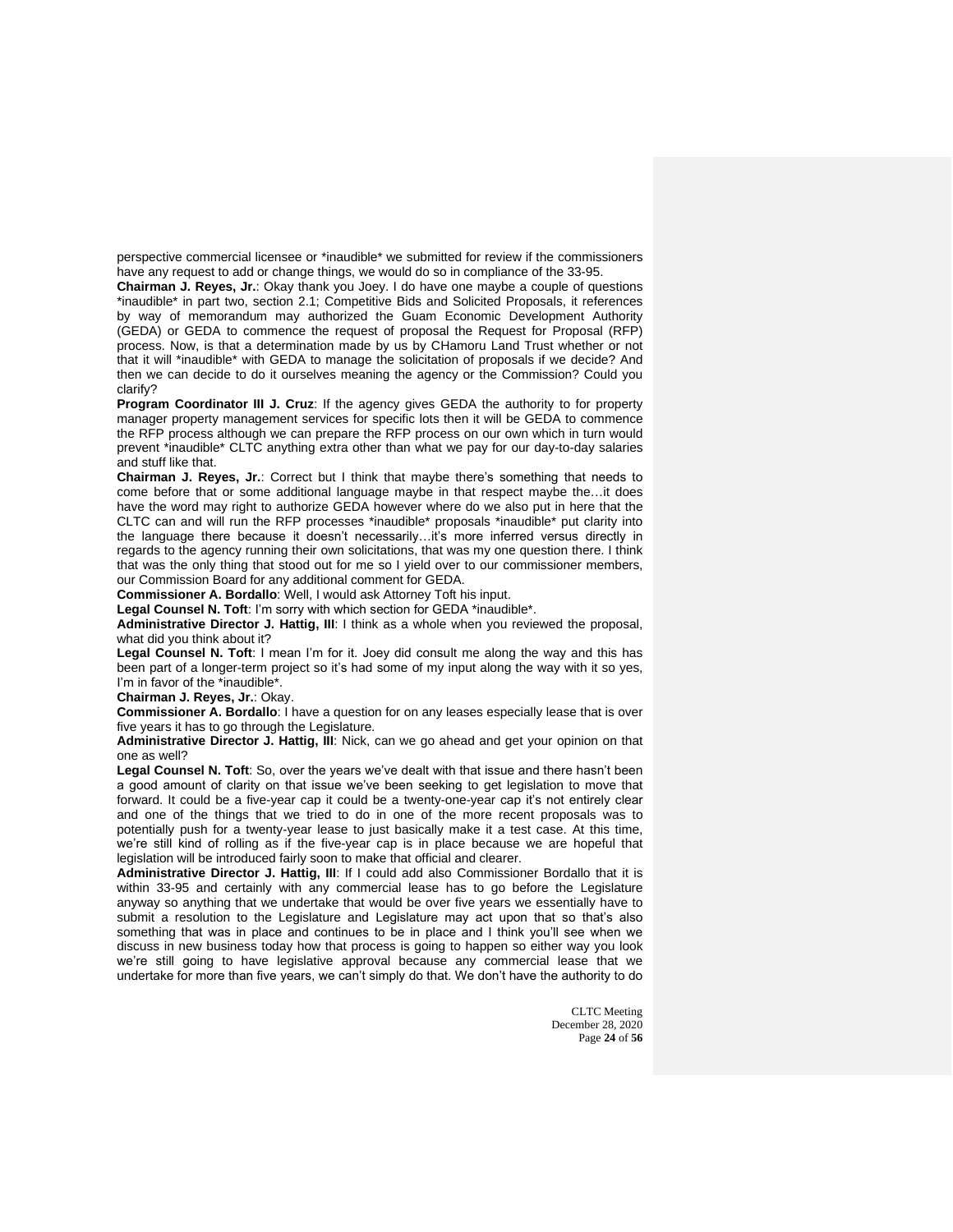that right now but I do concur with the Legal Counsel's statements that we are currently seeking legislation that would allow the CLTC, Commission itself to negotiate the terms of an exceptional lease for its highest and best use and I'll point to the recent introduction of Bill 425-35 that was not or currently is not being undertaken by the 35<sup>th</sup> Legislature that would essentially grant the Commission that authority without the competitive bidding process so we are at a crossroad where the Commission and propose something to the Legislature along that route or it can simply wait for the Legislature to create a standalone piece of legislation that would address the issue but we are experiencing difficulty with our commercial leases GEDA has testified previously that the Commercial Rules and Regulations somewhat prevent any kind of decent investment a long term investment in our commercial properties. We are hopeful that the negotiations will continue into the 36<sup>th</sup> Legislature and we can have some kind of resolution but the Chairman is aware and the Commission will be able to review an opportunity to declare any commercial any properties to be commercial via public hearing so you do have that internal mechanism that the Commission is able to take advantage of a…perhaps we can tackle that in the next meeting. **Commissioner A. Bordallo**: So, you have one lease renewal that's coming up?

**Administrative Director J. Hattig, III**: Well, I think in the new business we're going to talk about specific piece a lease that is up for renewal that is up for an actual extension or another lease so that's kind of like our determination there.

### **Chairman J. Reyes, Jr.**: Okay any other \*inaudible\*.

**Administrative Director J. Hattig, III**: The purpose of having these rules and regulations and really this SOP is because there is not a lot of clarity because of the statute so what we've done is we've taken the statute and we've broken it down so that the agency specifically and the Commission and see what the gaps are if there are any gaps and to propose \*inaudible\* so that this can be changed a little bit later on. So even if you approve this today we can go back and take a look at it subject to any changes in the statute but we wanted an exact how to for the agency to work with regard to soliciting or unsolicited proposal because we do have several leases that are not commercial in nature and again we have instances of a cultural lease for instance and we don't have any rules and regulations for a cultural lease or a none profit organization lease for instance so this kind of opens the door these proposed SOPs gives an opportunity to outline that so we can propose that in the bigger picture.

**Chairman J. Reyes, Jr.**: I agree. I'm all about \*inaudible\*. My whole thing though is that I don't \*inaudible\* to be managed by GEDA there's opportunities where it could be done just within the agency itself but that's my thoughts in that that's my only request is to just incorporated some of that verbiage or language so that it's not all. It appears that we're going to keep just punting to GEDA to manage anytime we get or we're working with these commercial leases \*inaudible\* that's just my thoughts there. What do you recommend on how we manage that, in some of the language, just to see if we can make some of those changes?

**Administrative Director J. Hattig, III**: I think you hit the nail on its head, Mr. Chairman by adding language specifically that the CHamoru Land Trust is empowered by the rules and regulations and by its own enabling legislation. We are empowered to do this ourselves as Administrative Director I submit to you that we do have the employees and the expertise to do this. We may need an additional bump and I think we will need an additional bump in administrative personnel to ensure that this happens. But for now, right now we do have the \*inaudible\* employees and their expertise to accomplish the task of putting together the RFPs.

**Chairman J. Reyes, Jr.**: Right, I think that's exactly where I'm going. I know that we have these…the authority to manage \*inaudible\* or for the Commission to mandate them however,

> CLTC Meeting December 28, 2020 Page **25** of **56**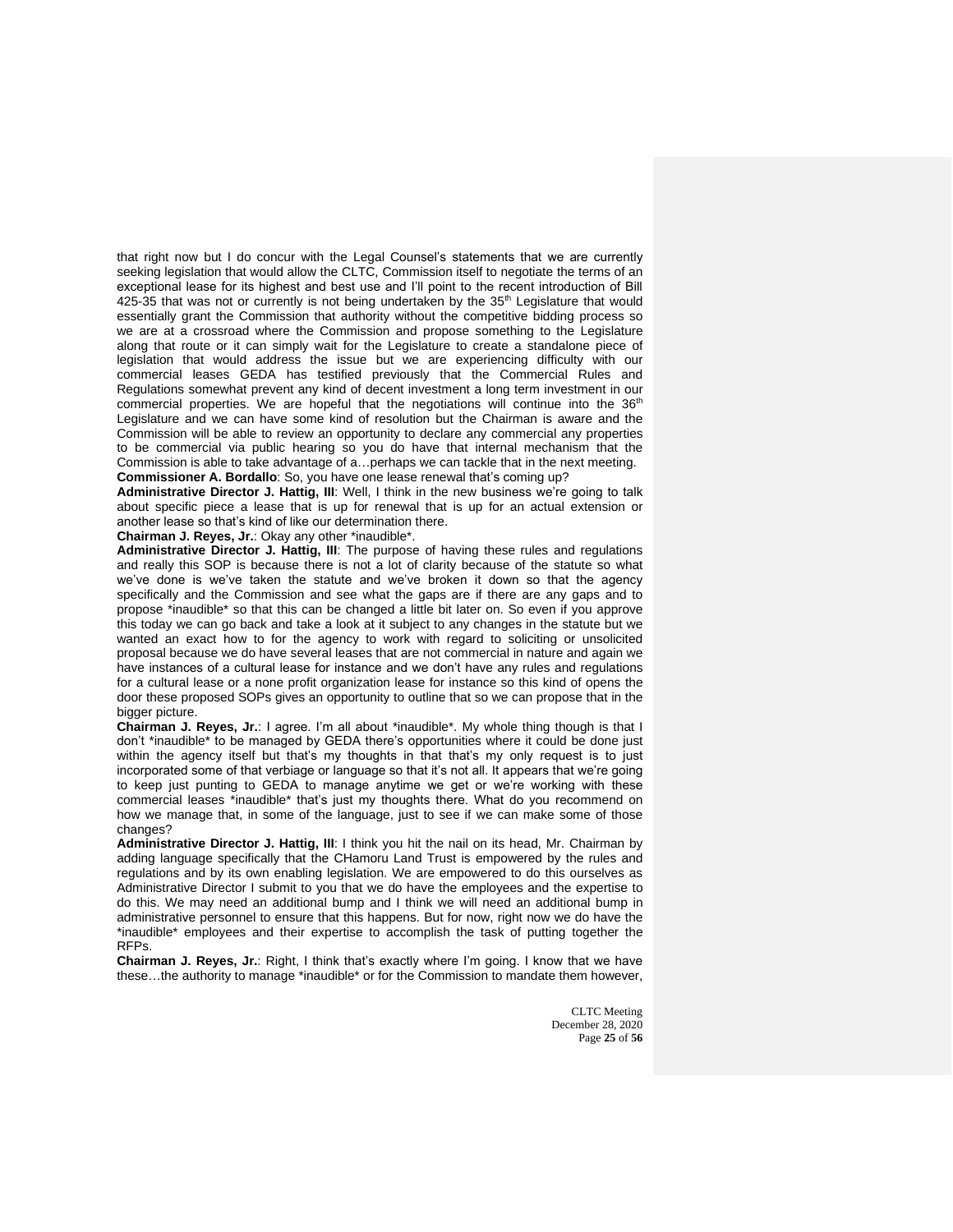in the SOPs it doesn't appear that way. It appears that, we are punting it over to GEDA. So, there's a little bit of contradiction in my perspective but in the SOPs perspective and what's executable by law. So just something to consider.

**Administrative Director J. Hattig, III**: We'll make the changes. We'll make the necessary changes and resubmit.

**Commissioner A. Bordallo**: Well, I do have a question. By what authority does GEDA have on the land?

**Administrative Director J. Hattig, III**: The simple answer is, none that is given to them by the CLTC. None other than what is given to them by the CLTC.

**Commissioner A. Bordallo**: But their…you know, GEDA's mission or what is their job to do that? Is it by law that they're supposed to be the ones?

**Administrative Director J. Hattig, III**: I'm not aware of any specific law that requires or enjoins GEDA to be the property manager. We do have a memorandum of agreement to manage five specific properties but that was made back in 2018 so if the Commission would like to review the memorandum of agreement or any other such mechanism, they certainly can but currently, right now I am not aware and maybe the Legal Counsel can also give an opinion but I don't know of any law that specifically enjoins or requires GEDA to participate as a property manager for the CLTC.

**Commissioner A. Bordallo**: Unless, their job is just to market the properties.

### **Chairman J. Reyes, Jr.**: Right.

Administrative Director J. Hattig, III: I do know that in the memorandum of agreement that's one of the things that they assist us on is because they have the \*inaudible\* of the economy and the business community that they're able to really use that and to market our land and to make sure that the best possible offers are made.

**Chairman J. Reyes, Jr.**: To that point, Commissioner Bordallo one of the things is \*inaudible\* are our five properties with GEDA and that's up to us whether or not we maintain it with them, we take it back we do a swap. So those are some of the things that we can put into consideration when we really start looking at the progress or lack thereof that GEDA has had with those properties with those properties that they've had in their inventory to manage. **Commissioner A. Bordallo**: \*Inaudible\* who gets the money?

**Chairman J. Reyes, Jr.**: It'll be the Commission. It'll be the Land Trust.

**Commissioner A. Bordallo**: No but right now, those five leases?

**Chairman J. Reyes, Jr.**: Oh no, they have five properties to manage but none of them are on a lease yet. They have not been successfully leased out or even bided out. It's just in their inventory.

**Commissioner A. Bordallo**: Oh.

**Chairman J. Reyes, Jr.**: So that's just something that again, we can decide as a board to whether or not keep that inventory to continue to market for us and get bids.

**Commissioner A. Bordallo**: Well, I would like to know those five properties.

**Administrative Director J. Hattig, III**: Yes ma'am. Joey can you…we'll be able to send Commissioner Bordallo the list of commercial properties under the memorandum of agreement and we'll send Commissioner Bordallo and all of the commissioners really a copy of the memorandum of agreement so that it can be reviewed.

**Program Coordinator III J. Cruz**: Yes sir.

**Chairman J. Reyes, Jr.**: Thank you. Anything else, Commissioner Bordallo and Commissioner Santos?

**Commissioner A. Bordallo**: None, that's all.

**Chairman J. Reyes, Jr.**: So, I think that I will feel comfortable if we kind of revisit the SOPs. Again, I'm all about the SOPs but I feel that there's a little bit of contradiction here I just want to be able to spell that out clearly that the agency, CLTC can manage their own. I mean it's

> CLTC Meeting December 28, 2020 Page **26** of **56**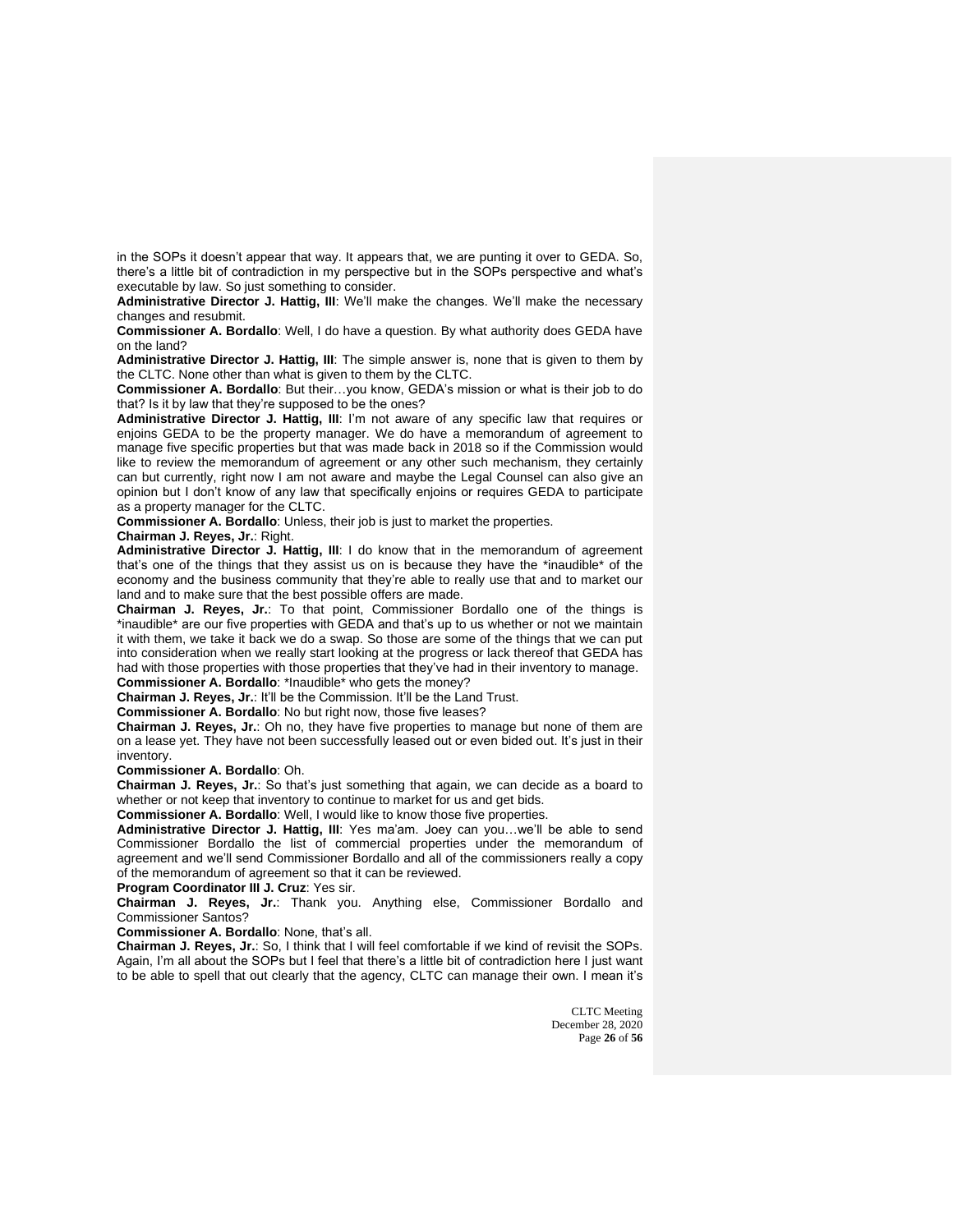up to designate any of the properties to be manage by them as it states there but I wanted to be a little bit clearer.

#### **Commissioner A. Santos:** \*Inaudible\*.

**Chairman J. Reyes, Jr.**: Alright, thank you. Any other items of discussion there? Alright, thank you guys for that. Moving on into our New Business, we have three items on the \*inaudible\* so Director Hattig.

### **Proposed Commercial Lease – Guam Racing Federation**

**Administrative Director J. Hattig, III**: Yes, thank you. We do have the General Manager for Guam Racing Federation, if we can get Mr. Simpson – he is here in office and we're trying to get him hooked up to a computer so that he can appear before the Board. He was given the advance information but I think the URL wasn't provided to him and that's my responsibility and I'll take responsibility for it but he is in office and if I can get the staff to have Mr. Simpson to appear. He's requesting for an exceptional terms lease for the property that was initially leased to the Guam Racing Federation in Yigo and that's the Guam Raceway Park that is CLTC's property. He's here to make a presentation based on that. He has been back and forth for several years now since the expiration of his previous lease and there he is so he'll be giving the Commission a presentation on his request. There is a potential piece of legislation also that is in the works for the exact terms of the lease for the Raceway that was supposed to be sponsored by Senator Joe San Agustin however Senator San Agustin had requested that the raceway work together with the CLTC to negotiate with what those terms might be before any legislation is proposed and so that's why we have Mr. Simpson here. So, Mr. Simpson if you could just unmute and this is your opportunity with your permission, Mr. Chairman his opportunity to speak.

**Chairman J. Reyes, Jr.**: Yes. We can proceed, thank you, Mr. Simpson.

**Henry Simpson**: Hafa Adai. Thank you for the opportunity to be here. We had before this, worked on a lease that I think was good for CHamoru Land Trust and the Raceway and I don't know if everybody has had the chance to look at it \*inaudible\* if there's any questions about it, I would be more happy to answer them also since we have new members, I'd like to offer an opportunity to visit the raceway track and answer any questions you may have and see what we're doing out there and the plans for the future are hopefully that would give everybody the opportunity to see what we're doing and ask any questions and hopefully take our lease onto approval through this committee and onto the legislature for \*inaudible\* for confirmation so thank you very much. If there's any questions, I'll \*inaudible\* thank you.

**Chairman J. Reyes, Jr.**: As \*inaudible\* getting up to speed with regards to what we have today in place with the Raceway. I know that there's a couple of action items, can you hear me okay, Sir?

**Mr. H. Simpson**: I'm sorry I can't hear. I'm sorry I can't hear you.

**Engineer Technician II Melvin Javier**: Mr. Chairman, can you try talking again?

**Chairman J. Reyes, Jr.**: Yes. Can you hear me, Mr. Simpson? Can you guys hear me? **Mr. H. Simpson**: Sorry, it's very difficult to hear.

**Chairman J. Reyes, Jr.**: Yeah, the feedback that we have, you're probably in the same room as all the mics are, right, Director Hattig?

**Administrative Director J. Hattig, III**: Yes, that's correct. We're working to make sure that doesn't happen again.

**Chairman J. Reyes, Jr.**: So just a couple of things Mr. Simpson, if you can \*inaudible\*. **Mr. H. Simpson**: It's getting better.

**Chairman J. Reyes, Jr.**: Alright, Director Hattig is going to run out really quick just so that we can see if there are some things that we can audio tune.

> CLTC Meeting December 28, 2020 Page **27** of **56**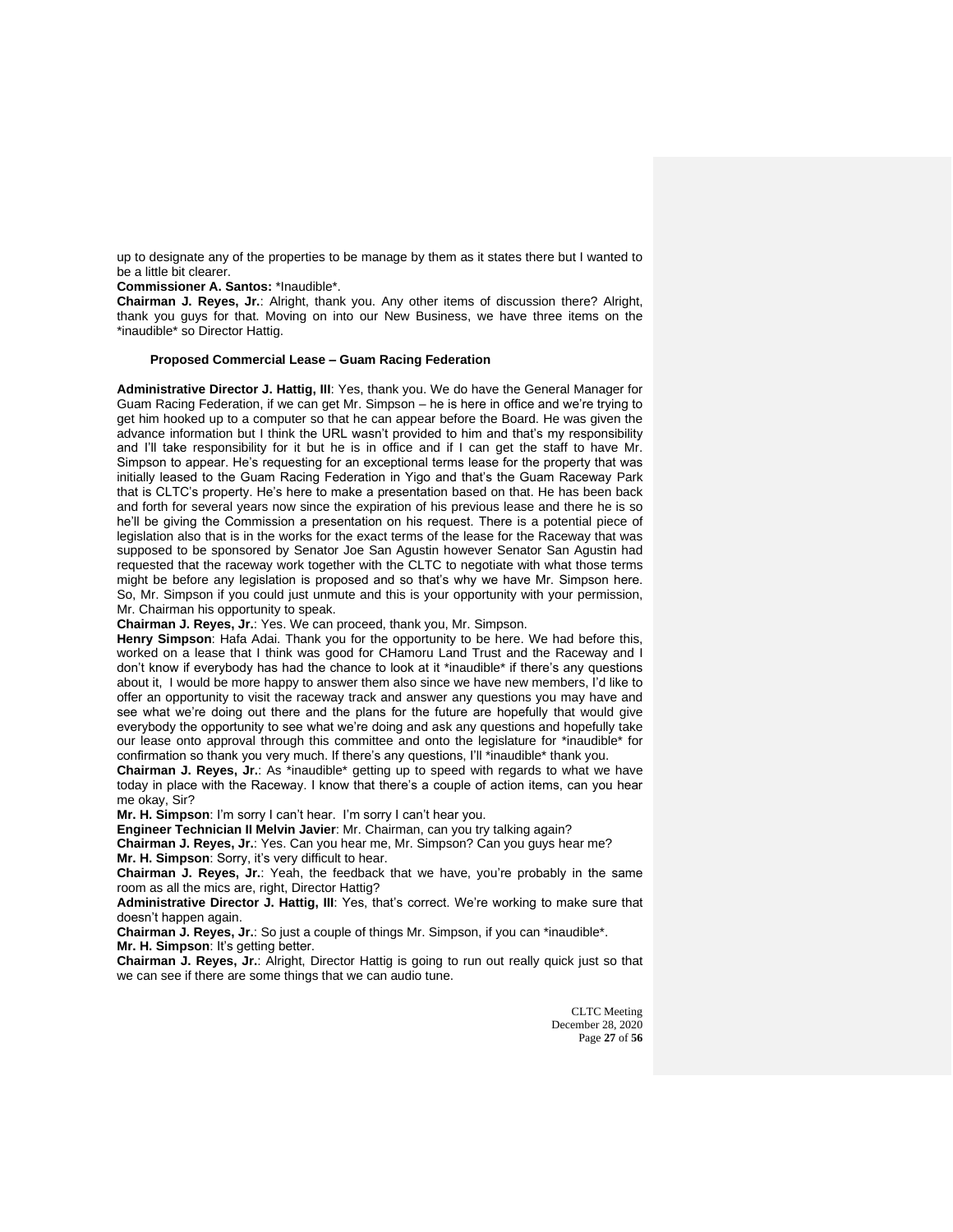**Administrative Director J. Hattig, III**: Why don't we have you \*\*inaudible\*\* go ahead, Sir come on. Okay, so Mr. Chairman I have Mr. Simpson here and he's going to sit here in \*inaudible\* okay. So, you're on.

**Chairman J. Reyes, Jr.**: Is that better, Mr. Simpson?

**Mr. H. Simpson**: Much better.

**Chairman J. Reyes, Jr.**: Alright. Thank you. So, I just had a couple of things to follow up on as I was getting up to speed as a new member to the Commission and being appointed Chair, I was informed that there were some action items or some tasks that was sent over to you and the raceway. I just wanted to follow up on some of those items and if I can get Joey's help to help me on that; some of those items that are either still pending or have been partially fulfilled. Joey, can you help me with those items, if you don't mind?

**Program Coordinator III J. Cruz:** \*Inaudible\* as of today would be the electronic file for the topo survey. Mr. Simpson had just submitted a report from Smithbridge. We're just going to review that report to ensure that it fulfills our request regarding the excavation but that's the only thing is the electronic file for the topographic survey.

**Chairman J. Reyes, Jr.**: And that topographic survey is for the area for where the mineral extractions are happening?

**Program Coordinator III J. Cruz**: Yes, for phase 5A.

**Chairman J. Reyes, Jr.**: And so, Mr. Simpson, in that regard, are there still mineral extractions happening today? Given the…I believe allowed to reconvene?

**Mr. H. Simpson**: Yes, we continue to grade the property to build the track. We try not to call it mineral extraction because it's actually grading to a level so that we can build a racetrack in the future and it's going on, it's permitted. Everything's been put in place so it continues the electronic file I brought the paper file this morning because the electronic file was sent but it was too big and it bounced back and so I'm going to get it on a disc and bring it to Joey but I brought in a paper copy today.

**Chairman J. Reyes, Jr.**: Okay, Commissioner Hattig I mean Director Hattig I think, can you hear us okay? I know you joined in on another…

**Administrative Director J. Hattig, III**: Yeah, I'm on my phone. Can you hear me?

**Chairman J. Reyes, Jr.**: Yes. Thank you for that, Mr. Simpson. Joey, thank you for clarifying that's the only item we're awaiting. So, what other mode of getting that over to us? Joey, can we do it on an external terabit hard drive \*inaudible\* to be able to extract that from Mr. Simpson.

# **Program Coordinator III J. Cruz**: Yes.

**Chairman J. Reyes, Jr.**: Okay. So, anything that we can do to help that Mr. Simpson that'll be great. I think another thing that will be good with us new Commission members is to be able to see what the masterplan is, right? What does the future look like for the raceway? I do not have a chance to see it and I know that at one point I do remember seeing some social media posts on some of the opportunities to see what those plans are for the future. I think it'll be great for us primarily inclusive of the current Commission members to see that plan just to get an idea of what does that look like. The one thing also that I want to ensure is one of my objectives to really push forward our residential and agricultural leases but we can't necessarily do that if we don't have the funds to get to further some of these leases and there's lots of opportunities that we could help in balancing the commercial leases. Things we have existing to help to really get these…our primary goal of the residential and the agriculture leases. So definitely there's lots of partnerships that we can have here and I'd love to see what those plans are as well. I yield sometime over to Commissioner Bordallo and Commissioner Santos for any additional questions.

> CLTC Meeting December 28, 2020 Page **28** of **56**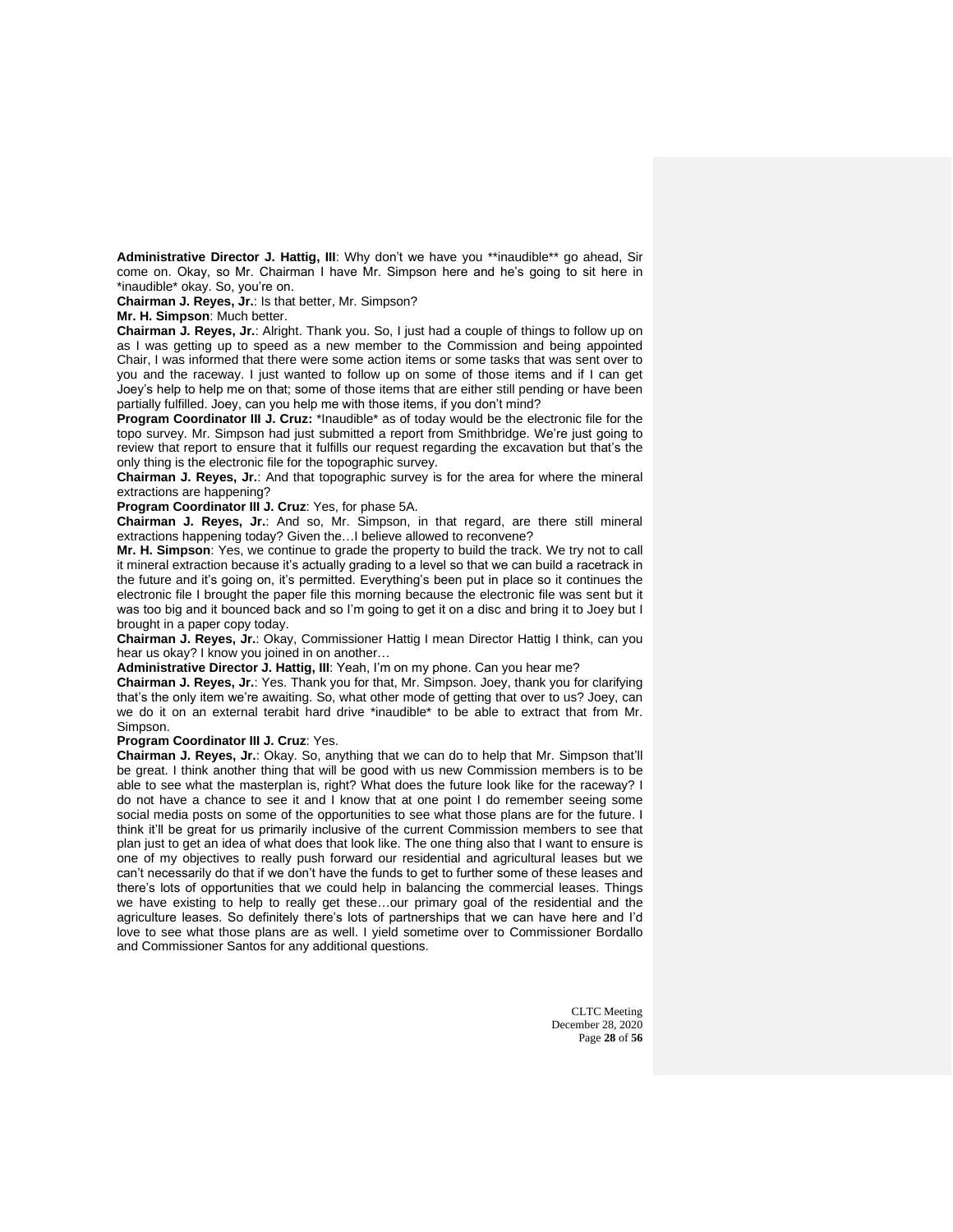**Commissioner A. Bordallo**: We know Mr. Simpson has come before the previous Board and I just want Director Hattig because I can't…you know, the lease for how many years and can you give us the information?

**Administrative Director J. Hattig, III**: Commissioner Bordallo, they have sent us the legislative proposal for a fifty-year lease, five zero and the terms will probably be broken up into five ten-year blocks if I'm not mistaken. The \*inaudible\* terms we included in a previous Board meeting that Mr. Simpson had attended but what I can do is to make sure to send you again, the copy of the legislative \*inaudible\* because that's the only format that the terms came in. We didn't have a lease agreement drawn up \*inaudible\* because this is being proposed legislatively. So, all the terms are going to be located inside the draft legislation. The draft legislation is still being drafted currently with us but after we're done negotiating the terms or reviewing the terms and agreeing we can review the Commission's support maybe for a resolution and then that resolution will be forwarded to the Legislature along with the draft legislation that is going to be introduced. So that's the hope. I can send you again as soon as I get back to my workstation, I can send you a copy of the proposed \*inaudible\* legislation. I believe it was November that it was brought to us and we had been going over it several times in several meetings but I can certainly provide you with that and you can review the exact terms.

**Commissioner A. Bordallo**: And can I also have you provide the amount of the current charges or lease amount that he's paying now?

**Administrative Director J. Hattig, III**: Joey can provide the information as to the rental payment or the lease payment that is being made because it is on a month-to-month renewal currently right now with the raceway. So, Joey are you able to provide what they pay monthly? Is it monthly or annually?

**Program Coordinator III J. Cruz**: Monthly. Currently the Guam Raceway pays four thousand dollars (\$4,000.00) a month.

**Administrative Director J. Hattig, III**: And that's not including the royalties from the grading?

**Program Coordinator III J. Cruz**: No, it's not included. The last payment received for royalties was December 11, 2020, in the amount of twenty-two thousand four hundred fortytwo dollars (\$22,442.00).

**Administrative Director J. Hattig, III**: \*Inaudible\* we were able to provide you, Commissioner Bordallo with some information on the amounts currently being paid for annual rent and for monthly rent and for the royalty.

**Program Coordinator III J. Cruz:** Sir, we can provide a statement of their account to reflect from the beginning of FY2020 to current.

**Administrative Director J. Hattig, III**: Excellent. Does that answer your question, commissioner?

**Commissioner A. Bordallo**: Yes.

**Chairman J. Reyes, Jr.**: Thank you, Commissioner Bordallo. Any other questions, Commissioner Santos?

**Commissioner A. Santos:** Yes, I have a question for the Director. Was that any of their, this is my first meeting, I'm not too caught up…I haven't…I don't know anything dealing with the racetrack. Was that provided in our packet?

**Administrative Director J. Hattig, III**: Currently, no. The raceway is supposed to make a presentation and answer questions currently right now based on the information that has been presented and unfortunately, we don't have the actual packet a part of the packet for you today but this was kind of like a question and answer because you guys there's two new commissioners and we wanted to give you the opportunity to ask directly the representative of the raceway and then we would give you the packet to look over. The intent was not to

> CLTC Meeting December 28, 2020 Page **29** of **56**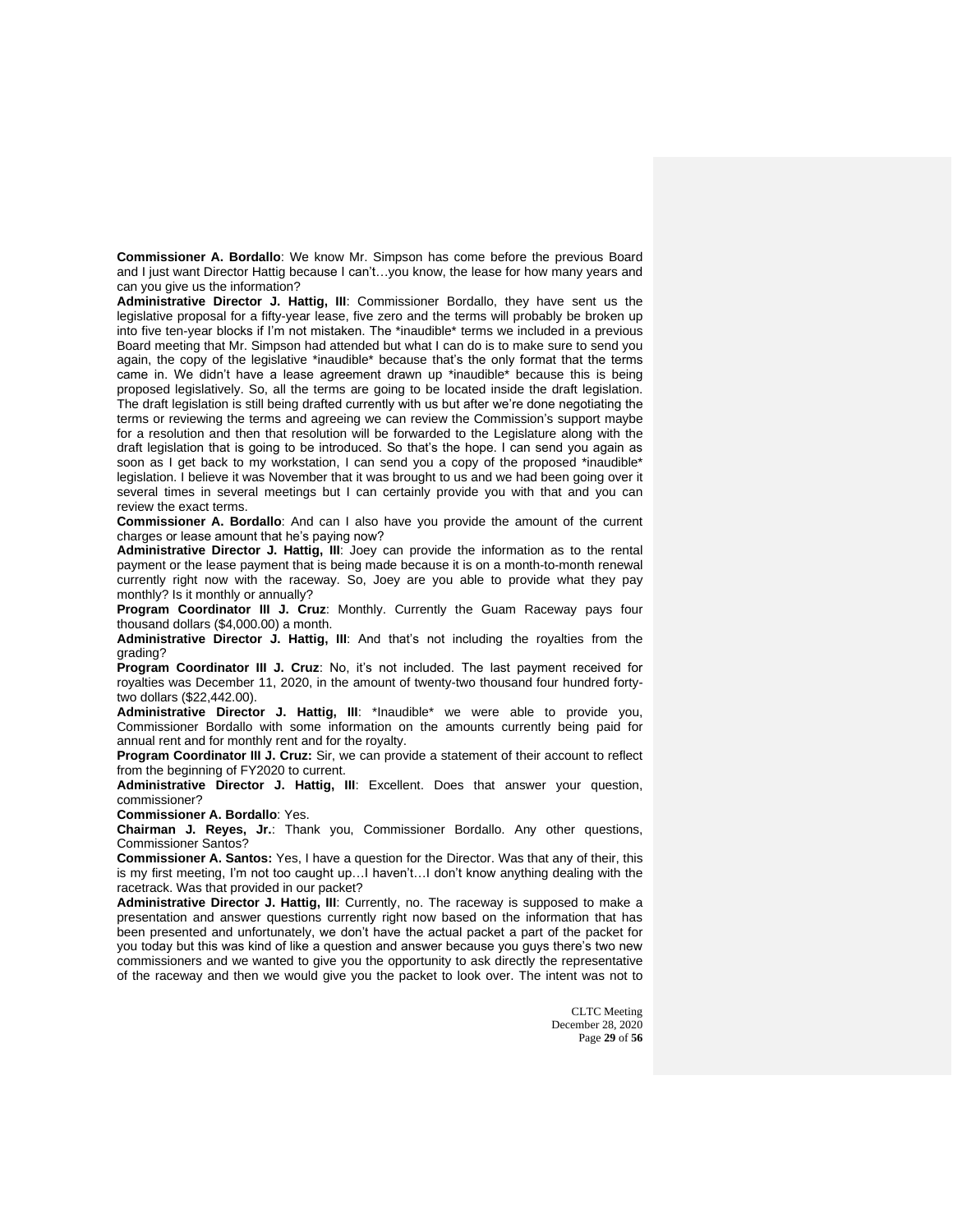approve the lease today, the intent was to introduce you to the representatives and to get you kind of caught up because we know that this is your very first meeting.

**Commissioner A. Santos:** Yeah, it could have been – I mean just a suggestion for anything further with whatever \*inaudible\* members for the future at least \*inaudible\* of what there are already are what is already established with the raceway that would have helped with me \*inaudible\* Mr. Simpson right now and he's going to set a date for us to go up and look up the racetrack and describe everything that's going on because I want to know what like what are you doing with…I mean you said, don't call it mineral extraction, I get that, but let's call it for what it is, right? You're extracting that from our land, \*inaudible\* what do you do with all of the cascao (Chamorro word for gravel) or the gravel that you are extracting or everything that you are removing from the property \*inaudible\* what do you do with that?

**Mr. H. Simpson**: It's actually taken by the people that move it whether it's Perez Brothers or Hawaiian Rock or Smithbridge. We were actually lucky in the beginning because if we had to pay these contractors to move the material it would have cost us so much more to actually pay to have it moved. This way at least because of the material being removed so that we can build a track has a value and they're willing to pay us for it and we're splitting that value fifty-fifty (50/50) with ourselves and CHamoru Land Trust. It started out and here's a little history of it, Black Construction did the airport and when they did the airport they had...they were paid to grade the airport but they had a huge pile leftover so that pile they were selling for forty-give cents (.45) a cubic yard, you can go and get a dump truck load for a sixteen yards eight dollars (\$8.00) a load and they would to get it out of there and so they suggested that if we worked with a contractor and the material is usable then they'd take it out as they need it, we don't have to pay them to remove it so that we can get the ground level and so the different contractors basically only three; Hawaiian Rock, Smithbridge and Perez Brothers that use those kinds of material but over the years we've used all three of those Companies to level the ground for the temporary dragstrip for the future dragstrip for the offroad area for the flat track area and things like that. We're trying to do the minimum amount of earth moving in order to build the racetrack because that's not our intention. Our intention is not to be a mineral extractor, we don't want to leave a big hole on the ground. We're cutting it to have a formula three racetrack, a big parking lot a commercial area, go cart tract all the things that make the racetrack \*inaudible\* and also, we hope a really, really good tourist draw and if we can have two Guam Grand Prix per year if we can have one in the \*inaudible\* so that's our goal. I do have some copies with me and I'll leave them with Joey or I'll leave them here it's a copy of the proposed legislation for the lease and some pictures of the track as it's finished the track as it looks now and then the section also the section we're working on. So, I'll leave paper copies for you guys and you can look at it and then maybe through Joey give me a day in January sometime where everybody can go up and look at the tract and I'll answer any and all questions give you a tour of what we're trying to do and you can see what the overall plan is.

**Commissioner A. Santos:** Right on. Mr. Chairman and Director and Commissioner Bordallo I wanted to…I mean if there's nothing in place right now for whatever you're extracting maybe we can include or incorporated into the CHamoru Land Trust buildup for anybody who is trying to provide for their family and build residential houses for the residential lessees' right. Maybe \*inaudible\* they provide for the startup families to be able to build their homes instead of selling it, you're going to just…it's like a revolving for our Trust to become what it's meant to be right is providing those homes and the sustainability and the substance for our people to live and thrive. You know what I mean? Maybe that's something that we can think about, just throwing it out there.

**Chairman J. Reyes, Jr.**: Yes. Thank you. Anything else? No? Okay. Mr. Simpson, I thank you for your time. I don't think that there's any other questions from the Commission. Thank

> CLTC Meeting December 28, 2020 Page **30** of **56**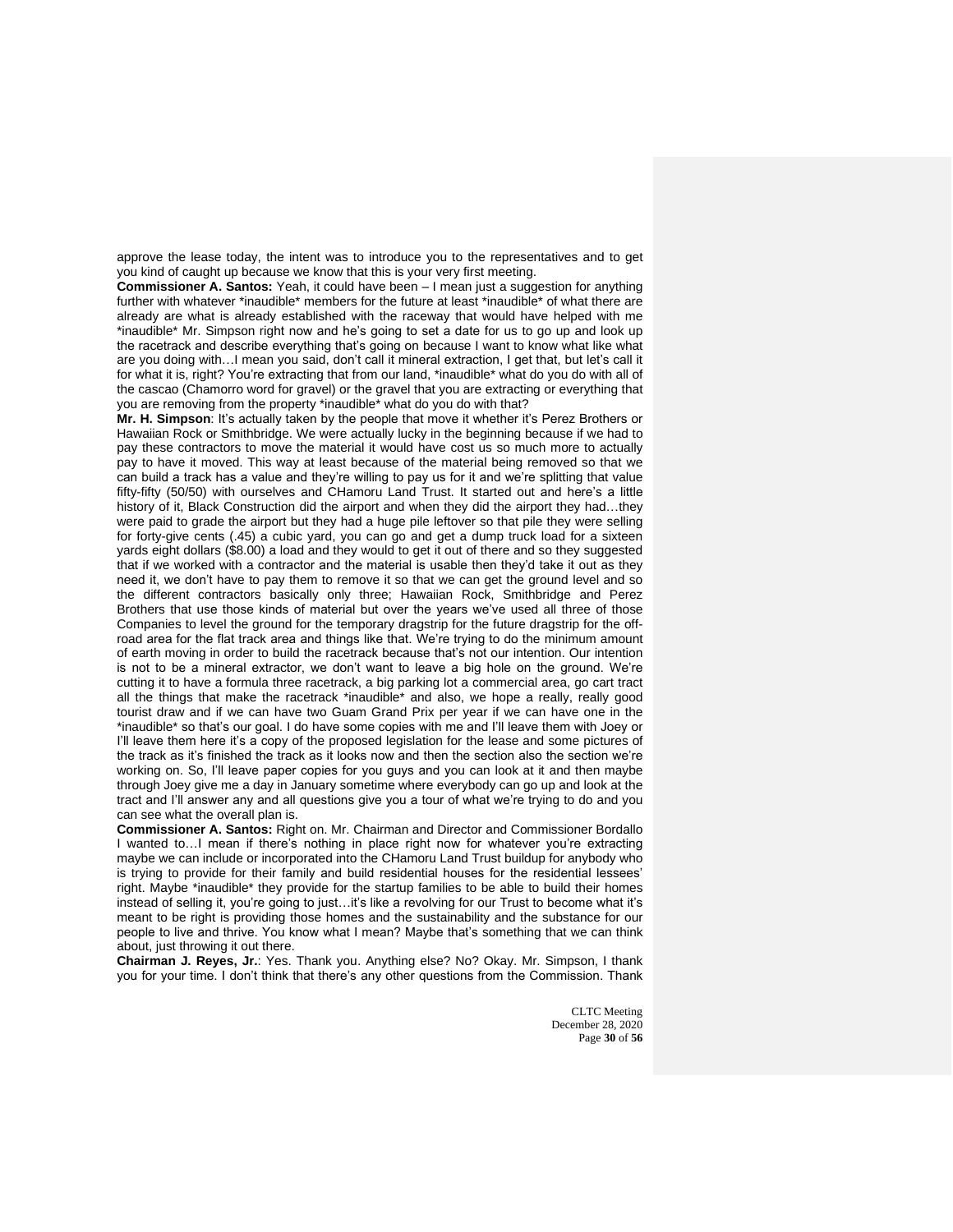you for bringing those paper copies. I will have them or you can leave them with Tina and we can pick them from her, Tina or Joey and then the Trust can pick it up from them. Joey, I will put that onto your plate to figure out an electronic extraction of the topography maps, either an external drive or whatever means is acceptable with Mr. Simpson \*inaudible\*.

**Program Coordinator III J. Cruz:** No problem, Sir. I got it.

**Chairman J. Reyes, Jr.**: Okay thank you. Mr. Simpson, any questions for us?

**Mr. H Simpson**: No, I want to welcome you all to the Commission. You're going to have good time. You're doing some very important work. I've watched the Commission \*inaudible\* over the past twenty years and I actually new Angel Santos. He encouraged me to build this track because he used to race his '57 Chevy down at Harmon field and when I was explaining this all to him in what we're trying to do he had told me about his car and basically remember a little bit about it. We used to race motorcycles down there at the time and it was one of the biggest things that people really see come back was to have the track so I think even though it's not directly in \*inaudible\* in putting CHamoru people on property indirectly it is because it can supply the income and also supply an outlet for our people here for drag racing for motorcycle racing for all the good things that come out of racing. So, thank you very much and keep up the good work and hopefully I will see you folks out there.

**Commissioner A. Santos:** Thank you, Mr. Simpson. He had a Mazda. \*inaudible\* he had a Mazda; it was a red car with the engine coming out of the hood.

**Mr. H. Simpson**: Okay thank you.

**Chairman J. Reyes, Jr.**: Thank you, Mr. Simpson. I know we are now three hours in. It's 4:06 p.m. We have a request to do a quick break so let's put in a ten-minute break just so that people can get water and use the restroom and then we'll proceed and wrap up our meeting. Thank you. It's ten minutes, the time right now is 4:06 p.m. so please be back by 4:16 p.m.

### **BREAK 4:06pm to 4:16pm**

#### **Proposed Cultural Lease – Inadahen I Lina'la Kotturan CHamoru**

**Chairman J. Reyes, Jr.**: Let's resume please. Director Hattig, next item on the agenda is the Inadahen I Lina'la Kotturan CHamoru.

**Administrative Director J. Hattig, III**: Yes, Sir. I don't have anybody that confirmed for representing Inadahen today unfortunately but I did meet with a Board member from Inadahen \*inaudible\* last week and I did remind her about today's meeting. I do have a couple of things to report back to the Commission so I reiterate that Inadahen I Lina'la Kotturan CHamoru is an umbrella organization that represents CHamoru practitioners in the art, in the cultural art and Inadahen has been occupying a property at Oka Point. The property was set aside for the development of a CHamoru Cultural Center by law and once a point in time a license was issued to Inadahen in order to do just that. The license \*inaudible\* when it expired and Inadahen has…I don't know if you remember but also there was another CHamoru Cultural group that was \*inaudible\* by Ms. Ann Marie Arceo the former President of the Department of Chamorro Affairs. I believe that was Hurao, is that correct? I believe it was Hurao Academy and so Hurao Academy actually worked together with Inadahen to establish itself as a non-profit organization and then when Inadahen to hold they had proceeded to request from the CHamoru Land Trust a long-term cultural lease on the property of Oka Point. However, when they came to us, I believe it was last year requesting that exceptional terms lease we had informed them then that under the Commercial Rules and Regulations Public Law 33-95. We don't have the authority to enter into what's called a cultural lease. Our leases are either agricultural or residential or they're commercial in

> CLTC Meeting December 28, 2020 Page **31** of **56**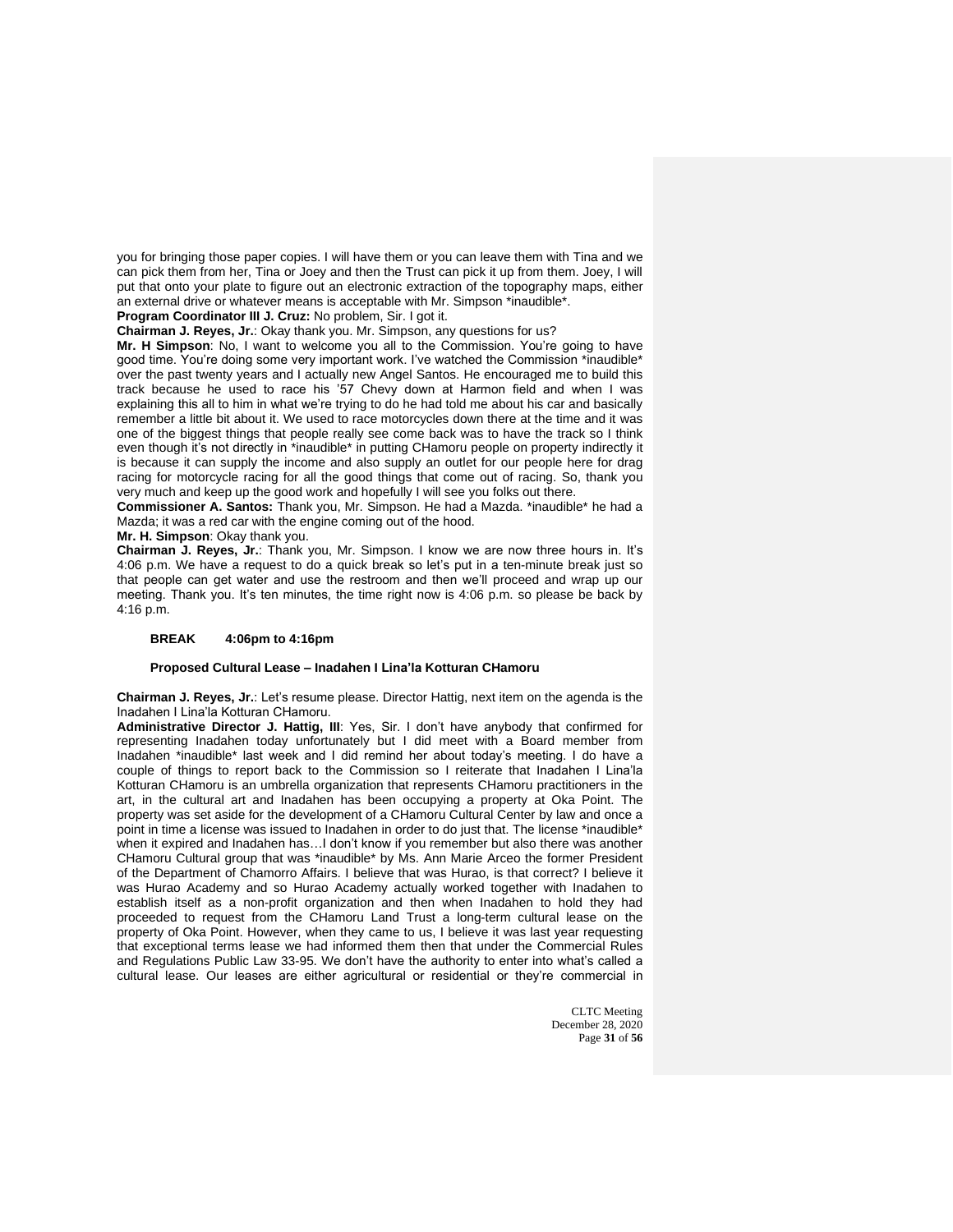nature. So, we had suggested to Inadahen that they could approach it in three ways: number one they could seek legislation that would authorize the Trust to enter into a cultural lease. Number two they could seek legislation that would authorize the Cultural lease to be awarded to Inadahen as a standalone piece of legislation with term or it could approach the Department of Land Management because as far as we are concern, DLM was the only one that had the opportunity and the authority to enter into a cultural lease because DLM manages our cultural leases with other properties that we had in the past. We requested for today for Inadahen to give us an update on what they would like to do. From what I understand from Ms. Guzman they had met with the Governor, I don't know, as early as last month. I believe and maybe even this month and they were trying to seek the Governor's support obviously for this particular endeavor and so that's what I have to report back to the Board right now is to give kind of like a history or context to this particular agenda item.

**Chairman J. Reyes, Jr.**: Okay. Director Hattig, who did you communicate with in regards to being present today kind of more informational slot in our agenda.

**Administrative Director J. Hattig, III**: I did tell Ms. Guzman who is a Board member and to my knowledge the staff had informed their representatives that there would be a meeting both in November and today.

**Chairman J. Reyes, Jr.**: Okay. Let's see if we can…I think there's a possibility of someone being able to join but not to hold up kind of the agenda items. Mr. Torres is up next who has been very patient with us on his turn, if we could just move to the next agenda item and we'll see if someone is going to be able to join and we'll \*inaudible\* does that work for everybody? **Commissioner A. Bordallo**: Yes.

### **Renewal of Commercial Lease – Johnny Cool Towing**

**Chairman J. Reyes, Jr.**: Okay so moving along on our agenda so I want to make sure again in the interest of time and in respect for everybody's time. Okay, thank you. Next item on the agenda is Johnny Cool Towing.

**Administrative Director J. Hattig, III**: Thank you, Mr. Chairman. Today, we have Mr. Johnny Cool Torres he is here and also Joey will provide some information on the summary of this particular request.

**Program Coordinator III J. Cruz**: From the agency side, Mr. Johnny Cool's lease expired April 8, 2020. After reviewing his lease agreement, his expired lease agreement and consulting with Attorney Toft, we recommend that because there's a verbiage in there that authorizes an extension. Attorney Toft also recommended that an extension also be granted for equal length as the original license. Although, it must be made very clear that there'll be no additional extensions and the property will revert back to CLTC at the end of the license. Furthermore, an appraisal will be conducted by two licensed appraisers; one chosen by CLTC and the other by Johnny Cool Towing Service, this would ensure that the rental rate is current based on the fair market value.

**Chairman J. Reyes, Jr.**: Alright. I went all the way down the recommendation, I'm going to turn it over to Attorney Toft to provide additional guidance on this.

**Legal Counsel N. Toft**: Sure, like Joey said, there's a provision in the law that \*inaudible\* the statute of limitations on a…I'm sorry, the length of a lease limitations that we were discussing and there is a section on it that says that if there is an existing commercial lease or license that the act that limited the time period didn't affect those leases or licenses or their extensions if they have them and so we'll be running into this multiple times with existing leases and licenses both of which were made prior to the enacting of that legislation. So, if they have that option to renew, that is not affected by the law that would normally limit the time of a lease or license.

> CLTC Meeting December 28, 2020 Page **32** of **56**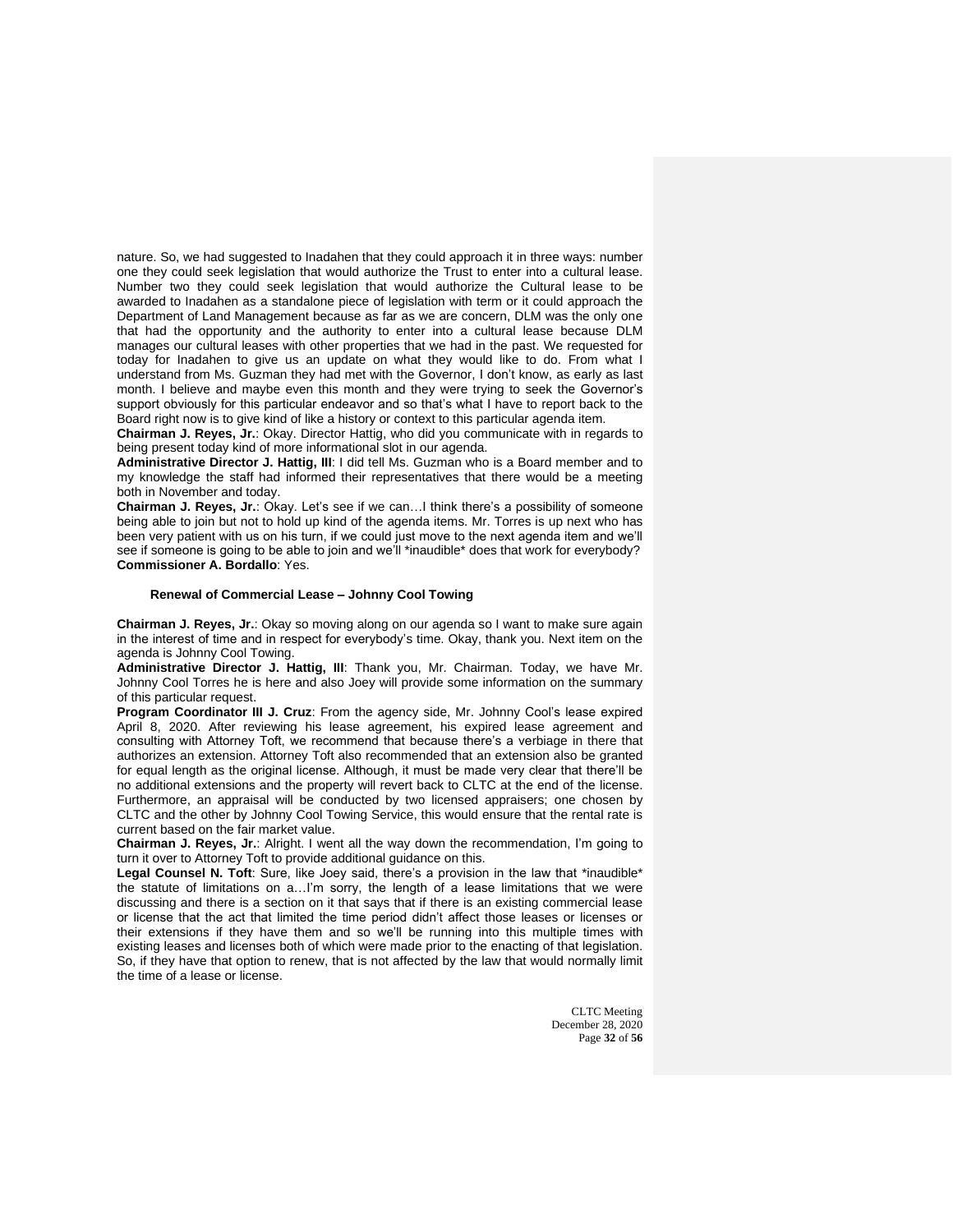**Chairman J. Reyes, Jr.**: Okay. Joey, what is our, can you remind me, we talked about appraisals, right? What is that?

**Program Coordinator III J. Cruz**: Appraisals are to ensure that \*inaudible\* so \*inaudible\* one chosen by the potential lessee and one by the Commission.

**Chairman J. Reyes, Jr.**: This if for the renewal, correct, should we decide to proceed with the renewal?

**Program Coordinator III J. Cruz**: Yes sir.

**Chairman J. Reyes, Jr.**: \*Inaudible\* a renewal would not…is it conditional on the \*inaudible\*.

**Program Coordinator III J. Cruz**: Sir, sorry could you repeat that my…

**Chairman J. Reyes, Jr.**: Is it going to be conditional on the appraisals?

**Program Coordinator III J. Cruz**: Yes, the rental rate will be conditional.

**Chairman J. Reyes, Jr.**: Okay but how about the renewal?

**Program Coordinator III J. Cruz**: As soon as the rental rate is agreed upon then we can execute the renewal.

**Chairman J. Reyes, Jr.**: Okay. I'm going to yield over to our commissioners and I'm just going to read something. I need to read something here really quick. Commissioner Bordallo or Santos, any questions?

**Commissioner A. Bordallo**: I have a question. What are the appraisal rates on the rent?

**Program Coordinator III J. Cruz:** The current rate that Mr. Johnny Cool is paying, I believe there's a rate of an appraisal done twenty-one years ago.

**Commissioner A. Bordallo**: I see that the rental rate is four seventy-seven (\$477.00) in the lease agreement but what you have as far as the appraised rental rate? You said, one from CHamoru Land Trust and one from Mr. Torres.

**Program Coordinator III J. Cruz**: Yes ma'am. Currently there has been no appraisal that has been done yet but the appraisals will…Mr. Johnny Cool will bear the expenses of the appraisals.

**Commissioner A. Bordallo**: In other words, it's not complete?

**Program Coordinator III J. Cruz**: No ma'am, not yet.

**Commissioner Bordallo**: So, the lease was a twenty-year lease, when did the lease…?

**Johnny Torres**: It ended on April 8.

**Program Coordinator III J. Cruz**: 2020.

**Mr. J. Torres**: Yes, 2020.

**Commissioner A. Bordallo**: So, it took a year from the lease agreement?

**Chairman J. Reyes, Jr.**: Commissioner Bordallo, despensa (sorry) but you're breaking up. **Commissioner A. Bordallo**: I'm trying to understand what the fact are on \*inaudible\* so there's one on April 1999 he entered \*inaudible\* lease and it expired on April 8, 2020. **Chairman J. Reyes, Jr.**: Correct.

**Commissioner A. Bordallo**: That's not twenty years.

**Mr. J. Torres**: We're on a month-to-month.

**Commissioner A. Bordallo**: You're on a month-to-month?

**Chairman J. Reyes, Jr.**: Commissioner Bordallo brings up a good point, Joey and Director Hattig. So, it wasn't a twenty-year lease? It was a one-year lease?

**Program Coordinator III J. Cruz**: No, commercial licenses are granted up to a twenty-oneyear lease, for twenty-one years.

**Chairman J. Reyes, Jr.**: Okay, because it does say twenty years on our fact sheet but it is a twenty-one-year lease and it was issued for twenty-one. Commissioner Bordallo, sorry I just wanted to clarify that as well.

**Program Coordinator III J. Cruz:** My apologies, that's a typo on my \*inaudible\*.

CLTC Meeting December 28, 2020 Page **33** of **56**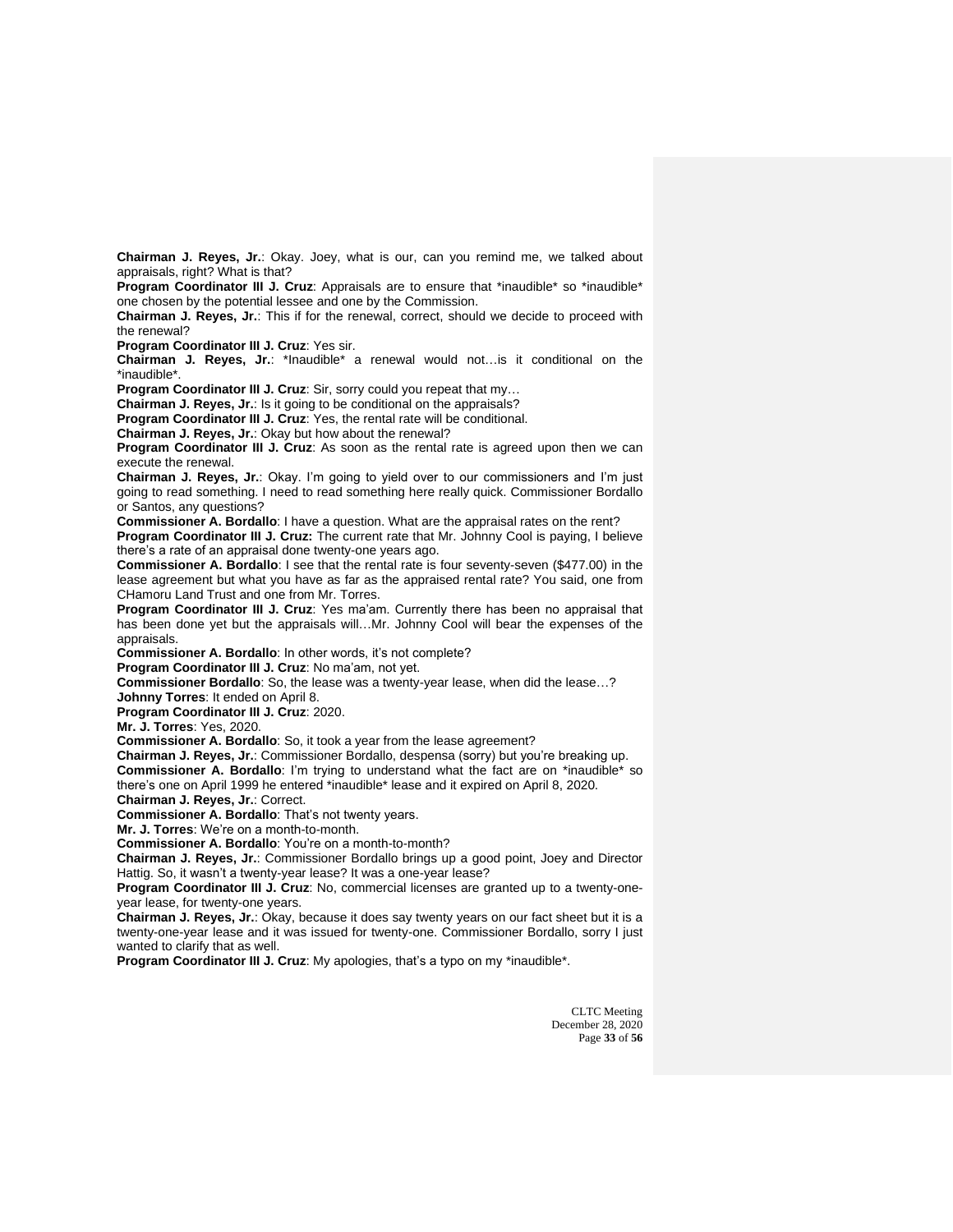**Commissioner A. Bordallo**: What does the CHamoru Land Trust recommend as far as the amount if it were to \*inaudible\*?

**Chairman J. Reyes, Jr.**: Director Hattig you're on mute and then Commissioner Bordallo could you repeat that please? You broke up.

**Commissioner A. Bordallo**: What does the Chamorro Land Trust recommend \*inaudible\*.

**Administrative Director J. Hattig, III**: If I could, the amount based on the appraisal and Joey is here to correct me if I'm wrong but isn't ten percent (10%) of the fair market value not to exceed the ten percent (10%).

**Program Coordinator III J. Cruz**: The ten percent (10%) is not less than ten percent (10%). What we'll do is we're going to go out and do some market research and determine because of the type of industry to determine what percentage of the fair market value should be charged and we'll present it to the Board and then we can use that for every other type of commercial licensee or lessee that comes in at least it's equitable across the Board for whether it's for towing services or whatever Mr. Johnny Cool does on that property.

**Administrative Director J. Hattig, III**: Does that answer your question Commissioner?

**Commissioner A. Bordallo**: Yeah so, we can make a decision unless we know the amount? **Administrative Director J. Hattig, III**: Well it's going to be based…it should be based on the research but we're just acting on the renewal because Mr. Johnny Cool again has been…it's already the end of the year 2020 and the…I guess what I'm asking the Commission to do is to consider the renewal but it will be based upon those recommendations that the Commission has just discussed, the fair market value of the property and of course we need to take into consideration the type of industry that Mr. Torres is part of.

**Commissioner A. Bordallo**: Okay and then you have on your recommendation \*inaudible\* contradict that is not clear for us to make a decision.

**Chairman J. Reyes, III**: Director Hattig and Mr. Cruz, what is the intent to proceed here again given the guidance that we have Mr. Toft? What is the intent to proceed that you want us to do? Is it \*inaudible\* the renewal with \*inaudible\*.

**Program Coordinator III J. Cruz**: Yes, until the appraisals have been completed and our final report has been submitted for review and consideration of their annual monthly rental rate and also because his lease is expired or license expired, we may request also for a right of entry in the meantime so that he can be maintaining the property, still pay his monthly rental things of that nature.

**Chairman J. Reyes, Jr.**: Right so we are currently on a month-to-month but that month, the existing month to month that we have in place that is inclusive of a right of entry, correct? Mr. Torres has had access to the property and everything?

**Program Coordinator III J. Cruz**: Yes.

**Chairman J. Reyes, Jr.**: Alright I just want to make sure that \*inaudible\*. So, Joey could you summarize again for me and the commissioners exactly what the recommendation.

**Program Coordinator III J. Cruz**: Because of the one sentence or the option to renewal included in Mr. Johnny Cool's expired license after consulting with Attorney Toft his recommendation also is to grant the extension for equal length as the original lease although this extension will only be a onetime extension and an appraisal will be conducted by two license appraisers one chosen by CLTC and the other by Mr. Johnny Cool. We understand that at this time because we don't have the appraisal report, we are also unable to provide a recommended monthly or annual rate but if the Board does consider it could effectuate and allow Mr. Johnny Cool to obtain or procure such services to get the ball rolling.

**Commissioner A. Bordallo**: Okay what month did it expire?

**Program Coordinator III J. Cruz**: April 8, 2020.

**Commissioner A. Bordallo**: April 8 okay so \*inaudible\* will April 8 \*inaudible\* enough for him to get things done \*inaudible\* and come back \*inaudible\*.

> CLTC Meeting December 28, 2020 Page **34** of **56**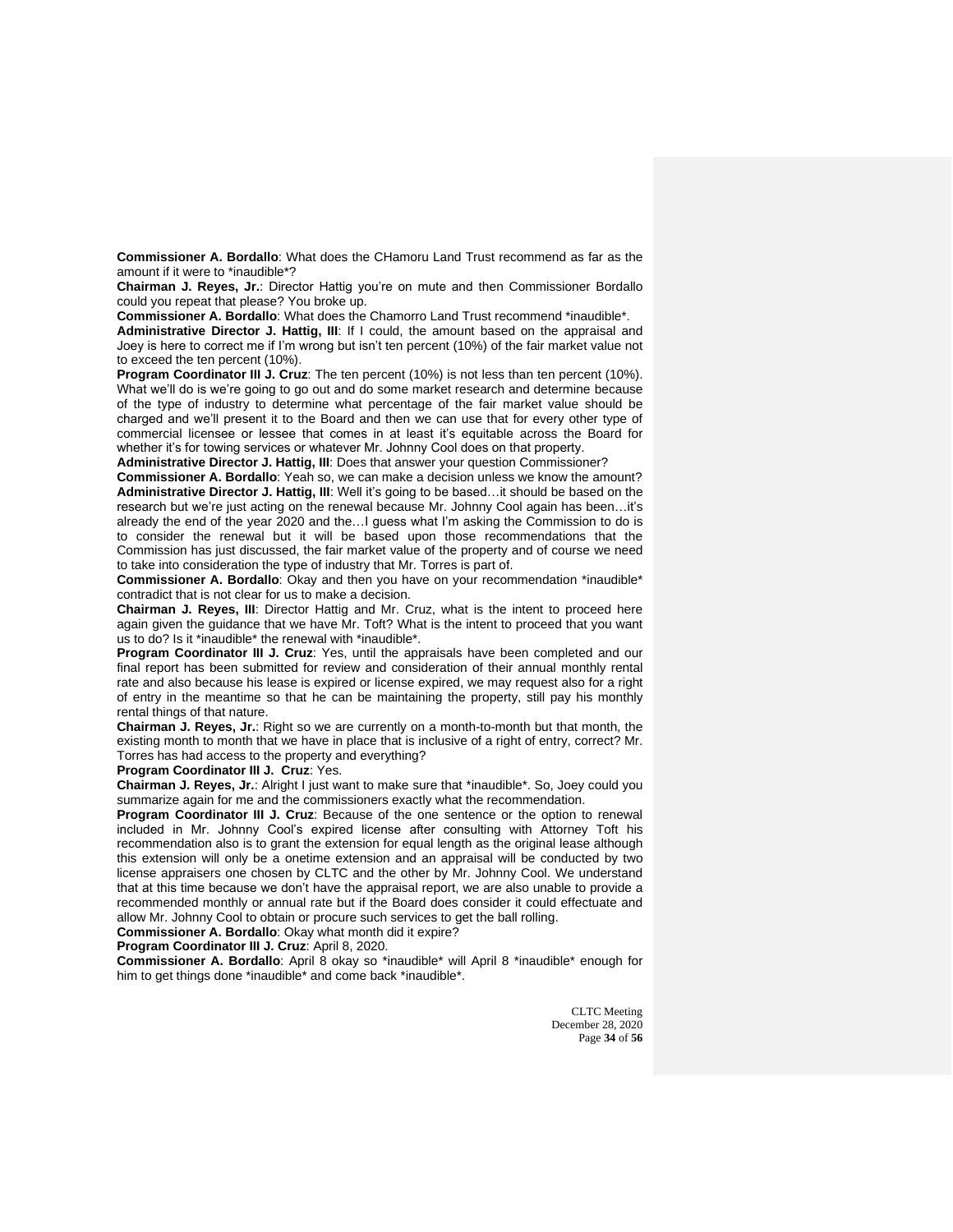**Chairman J. Reyes, Jr.**: Commissioner Bordallo I don't know if anyone else experienced but I didn't hear any of that. Are you having internet latency because I didn't hear any of that Commissioner Bordallo if you can hear me?

**Commissioner A. Bordallo**: \*Inaudible\* the lease expired 2020 \*inaudible\* we're going to add another \*inaudible\* to exercise the renewal from six months to \*inaudible\* to determine the amount of the rental but as of now, it is still \$477.88 a month. Did you hear me? **Chairman J. Reyes, Jr.**: Did anyone hear?

**Administrative Director J. Hattig, III**: I only heard bits and pieces but I'm trying to piece it together. I understand the \*inaudible\* I think overall that she's trying to convey. On the one hand we have the Commission which is seeking to approve a finite amount, an amount that has been fixed and recommended by the agency and then on the other hand we have the lessee or the licensee who is requesting for an extension but has no guarantee that he's going to get that extension if he puts forward the money to get the appraisals done. I'm only summarizing that that might be the issue right now and then Commissioner Bordallo would like to find out; how much longer would it take? How much would it take Mr. Torres to conduct those specific appraisals right so that he can be granted the extension after that? So maybe we can hear from Mr. Torres on what his capabilities are or his timeline.

**Mr. J. Torres**: Okay, I just got to make arrangements with the appraisals the one that you guys recommend and I get. You guys give me the go, I'm going to get the ball rolling. You got to give me the \*inaudible\* so I can work with them right away, maybe two months.

**Administrative Director J. Hattig, III**: Does that help Commissioner Bordallo with her question?

**Commissioner A. Bordallo**: Yeah, definitely.

**Mr. J. Torres**: You know with this pandemic oh it's very strict, we got to wait in line with the appraisals.

**Chairman J. Reyes, Jr.**: Okay. Commissioner Bordallo, can you hear me okay? **Commissioner A. Bordallo**: Yes, I could.

**Chairman J. Reyes, Jr.**: I wanted to ask, I think I heard the tail end with what you were talking about earlier. Were you in essence thinking of something a shorter term until all of the items have been determined?

**Commissioner A. Bordallo**: Yes.

**Chairman J. Reyes, Jr.**: Okay. Do you mind restating that, saina (elder) because I just want to make sure that it's clear and that we understand?

**Commissioner A. Bordallo**: Since the lease expired April 8, 2020; we are in December 2020 so we have to renew from that date \*inaudible\* six months \*inaudible\* then we can get back with him on the renewal on the \*inaudible\*\*.

**Chairman J. Reyes, Jr.**: Okay, so in essence have all the appraisals complete; is that what you're saying?

**Commissioner A. Bordallo**: Yes. The lease agreement, the proposed lease agreement is made \*inaudible\* to agree to and for the Board to agree to.

**Chairman J. Reyes, Jr.**: Attorney Toft is that something that we can do?

**Legal Counsel N. Toft**: I'm sorry, can you specify exactly what it is that we're trying to do? I couldn't hear a lot of that.

**Administrative Director J. Hattig, III**: I think the concern here if I may, the concern is that April was the expiration and we're now coming up in April 2021, four months from now, so would we be able to use that date as the same date that we would be able to agree on this lease? That's the only thing that I'm trying to think right now that I'm piecing that together, using this available time because in a sense we're extending him for one year. We've extended him for almost one year so if we can just get that four-month period done and then consummate the lease when the actual date came around. My question is the renewal to me,

> CLTC Meeting December 28, 2020 Page **35** of **56**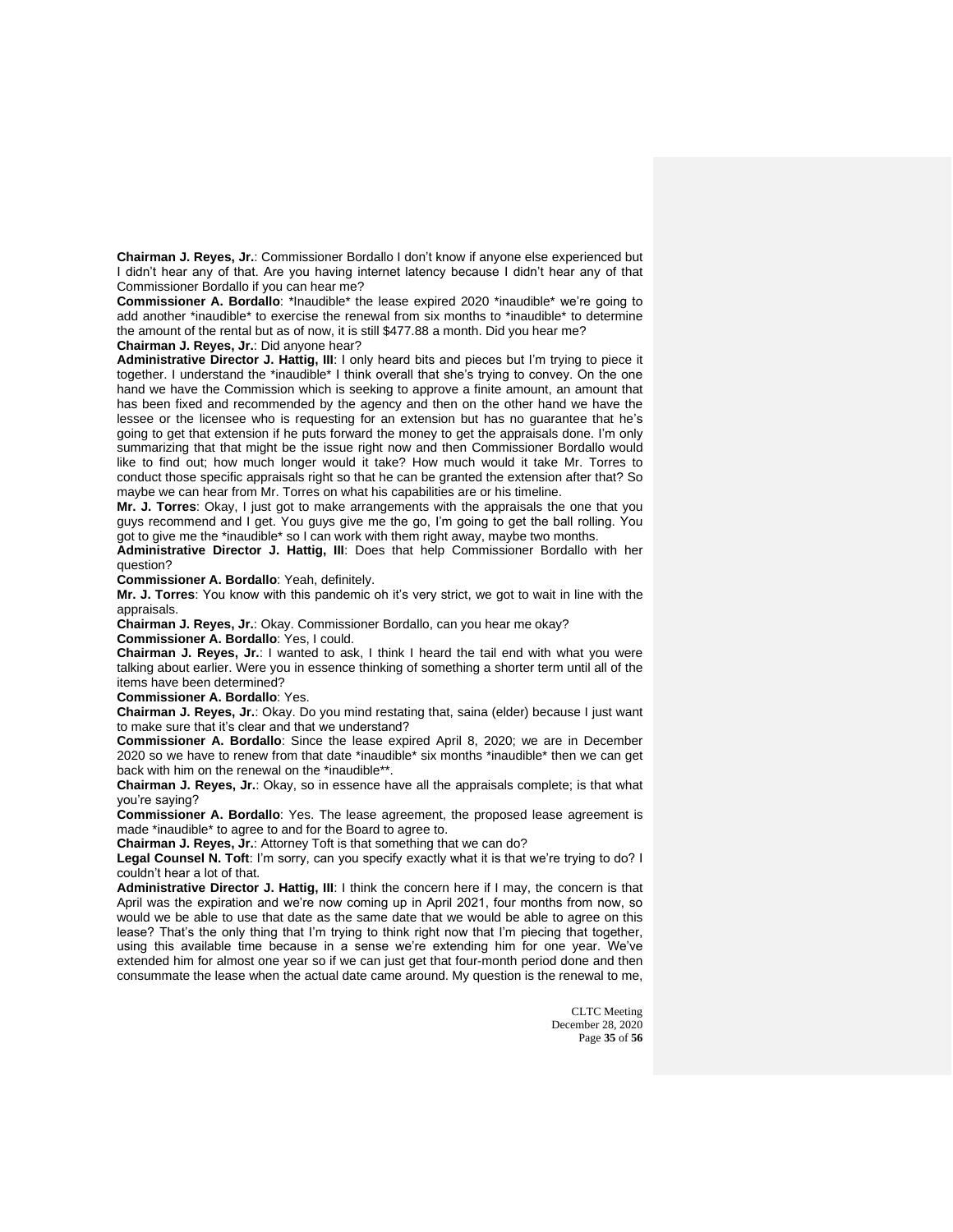I think the renewal can be consummated on whatever date the Commission decides it doesn't need to be directly on April 8. If it expired on April 8 then technically there is no more license so we're now in a month-to-month area and then whenever we get this done, whenever the Board says, okay yes, we'll grant the extension pending Johnny Cool's appraised value and final report then that day is done then that will be the anniversary or that'll be the new date and then we can go from there. But again, I'm just listening to the pieces and hoping that's it.

**Chairman J. Reyes, Jr.**: Commissioner Bordallo, did you catch that?

**Commissioner A. Bordallo**: Yes, I did.

**Chairman J. Reyes, Jr.**: Okay did Director Hattig summarize it?

**Commissioner A. Bordallo**: It's basically and extension to 2021 from April 8, 2020 to 2021 April 8.

**Administrative Director J. Hattig, III**: I see so a one-year automatic extension I guess I would say so that Mr. Torres can get all of whatever he needs done within that time frame? **Commissioner A. Bordallo**: That's correct.

**Administrative Director J. Hattig, III**: I must ask the Legal Counsel are we able to grant a one year I don't know what you call it an extension or a period of time where he can exercise his extension? I think that's what Commissioner Bordallo is leaning towards.

Legal Counsel N. Toft: I mean we can do that without \*inaudible\* month to month it's what's called a hold-over tenancy basically where he's paying the same amount. All the terms of the license essentially are the same until the document is drawn up or one of the parties abandon the agreement until we have a new license in place at any point within after giving thirty days' notice either party could terminate the arrangement. I think we can just set our own goal having things done by April, it's something that we need to commemorate and he just needs I think the right of entry so that he has a paper in hand incase he's questioned about anything he's doing out there.

**Administrative Director J. Hattig, III**: I'm sorry Mr. Chairman but Nick can we close the deal earlier than April? Sorry Nick, that question was for you. Could we close…?

**Legal Counsel N. Toft**: Yeah, no we definitely can. We can close it at any time that twentyone year however long the…however many years the original license was that doesn't start running until we start the new deal because it's just considered a holdover tenancy until the time, we start a new deal. The sooner the better and if it takes 'til April it takes 'til April but we're not bound by that.

**Chairman J. Reyes, Jr.**: And in essence just to confirm this \*inaudible\* status quo right now, whatever \*inaudible\* we have we just need to make sure that we pass a right of entry just so that Mr. Torres can have that in hand right and then we'll go through the Trust and him for the lease renewal.

**Legal Counsel N. Toft**: Yes.

**Chairman J. Reyes, Jr.**: Mr. Torres does that sound okay to you?

**Mr. J. Torres**: It' good.

**Chairman J. Reyes, Jr.**: Alright, so I'm good with that. I will turn it over to the commissioners, my colleagues and any additional comment on that. It looks like we can keep things as is, right. Allow Mr. Torres the opportunity to work with Joey and the team for those appraisals so that it can come to the table to \*inaudible\* agreed upon the execution of a lease I'm sorry a license renewal and the only we need to do an action on is a right of entry just so that he has that…in case there's any questions on the property.

**Commissioner A. Santos:** Would he still have to come back at later then so we can provide and give him that license agreement?

**Chairman J. Reyes, Jr.**: Correct, yes. After he's fulfilled the…correct. Commissioner Bordallo any objections, not objections but any additional comments on that.

> CLTC Meeting December 28, 2020 Page **36** of **56**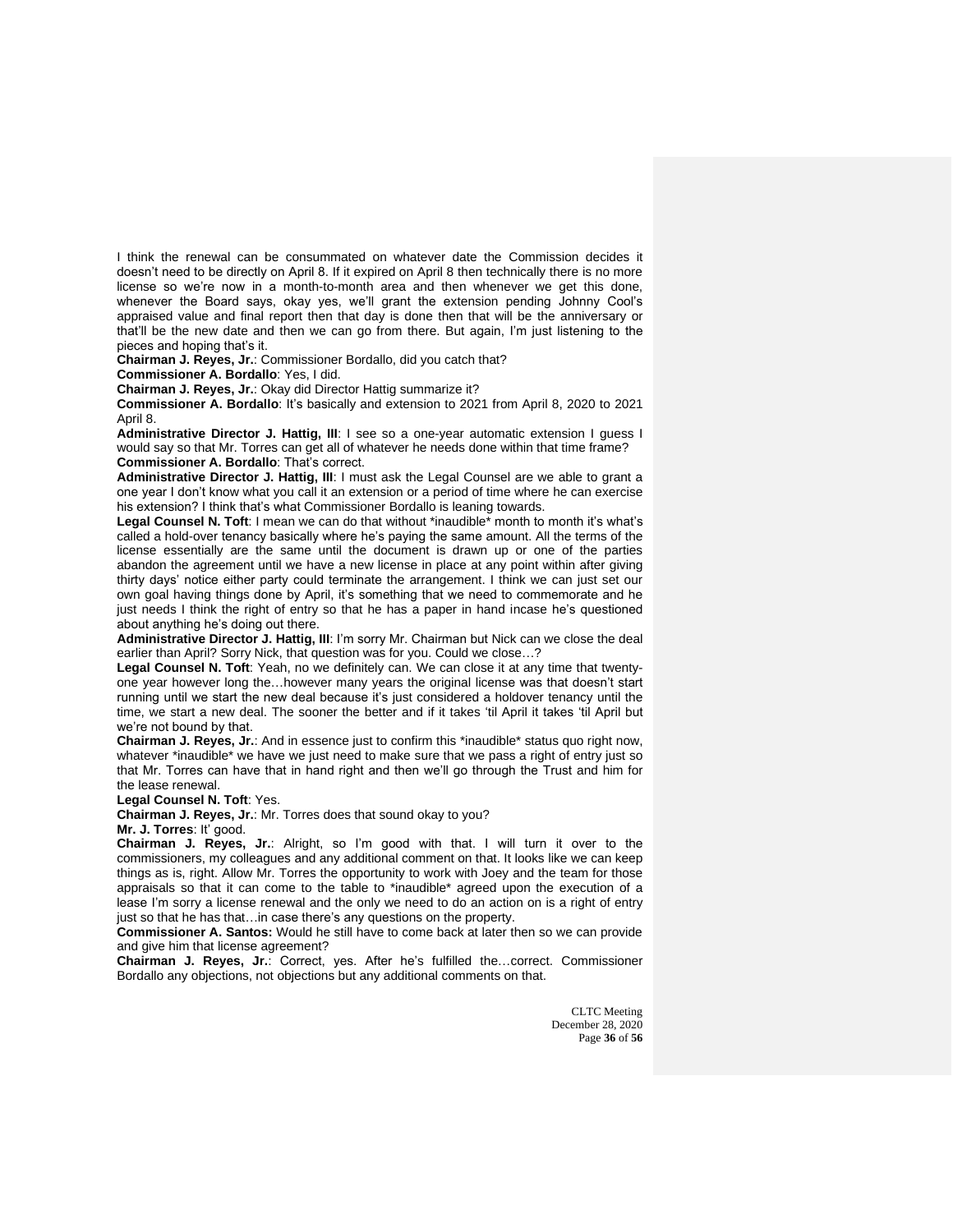**Commissioner A. Bordallo**: Where is it exactly?

**Mr. J. Torres:** Route 16, Harmon, right behind the new Shell gas station. Route 16.

**Commissioner A. Bordallo**: Route 16. Okay.

**Mr. J. Torres:** By San Agustin's Funeral Home.

**Commissioner A. Bordallo**: Okay.

**Chairman J. Reyes, Jr.**: The entrance is from San Agustin's. Okay any other item for this \*inaudible\* before we move to a motion by the commissioners if they're \*inaudible\*?

**Commissioner A. Bordallo**: \*Inaudible\*.

**Chairman J. Reyes, Jr.**: Commissioner Bordallo we cannot hear you. It's breaking up.

**Commissioner A. Bordallo**: Hold on.

**Chairman J. Reyes, Jr.**: Okay, thank you.

**Commissioner A. Bordallo**: Mr. Chairman? **Chairman J. Reyes, Jr.**: Yes, Ma'am we can hear you better now.

**Commissioner A. Bordallo**: Can I make a motion that Johnny C. Torres doing business as Johnny Cool Towing Service \*inaudible\* four hundred seventy-seven dollars and eighty-eight

cents (\$477.88) and that \*inaudible\*? **Chairman J. Reyes, Jr.**: Thank you Commissioner Bordallo. Did everyone get that?

**Land Agent I T. Tainatongo**: No.

**Administrative Director J. Hattig, III**: Ms. Tina who is taking down the motion probably didn't get all of it.

**Land Agent I T. Tainatongo**: No sir. I need somebody to reread it or clarify.

**Administrative Director J. Hattig, III**: If I could as before we do that maybe we could Commissioner Bordallo if you could restrict your motion to the right of entry because as we've discussed before we don't need to memorialize our intention to issue the extension to Mr. Torres. We could continue the month-to-month lease, the hold-over right that Legal Counsel called it right a hold-over tenancy so if we could just get motion with the granting of the right of entry for Mr. John C. Torres for the property mentioned the commercial licensee property.

**Commissioner A. Bordallo**: Okay. I make a motion that John C. Torres doing business as Johnny Cool Towing Service \*inaudible\* Lot No. 5149-6 \*inaudible\* on a month-to-month basis \*inaudible\*.

**Administrative Director J. Hattig, III**: Yes, but the portion where you have the amount and you have the date it's really not necessary to memorialize that portion because we are already in the understanding that we are going to continue the previous license agreement until the new license agreement is approved. So, if we could stop right at the portion where he is granted a right of entry to lot 5149-6.

**Chairman J. Reyes, Jr.**: Okay thanks Jack. Commissioner Bordallo you're frozen right now if you can hear us.

**Administrative Director J. Hattig, III**: Okay Mr. Chairman I think we have a video of Commissioner Bordallo, she's coming back on.

**Commissioner A. Bordallo**: Okay can you hear?

**Chairman J. Reyes, Jr.**: Commissioner Bordallo can you hear us?

**Commissioner A. Bordallo**: Yes, I could.

**Chairman J. Reyes, Jr.**: Okay you're coming in clearer now. Thank you, Si Yu'os Ma'åse' for that. Did you have the last pieces of Director Hattig was explaining for this one, because we will have the continuance, the month-to-month and everything is status quo as is the only motion we need is the right of entry and then as the progress has been made by Mr. Torres and working with agency then we'll reconvene to determine the license extension etc.?

> CLTC Meeting December 28, 2020 Page **37** of **56**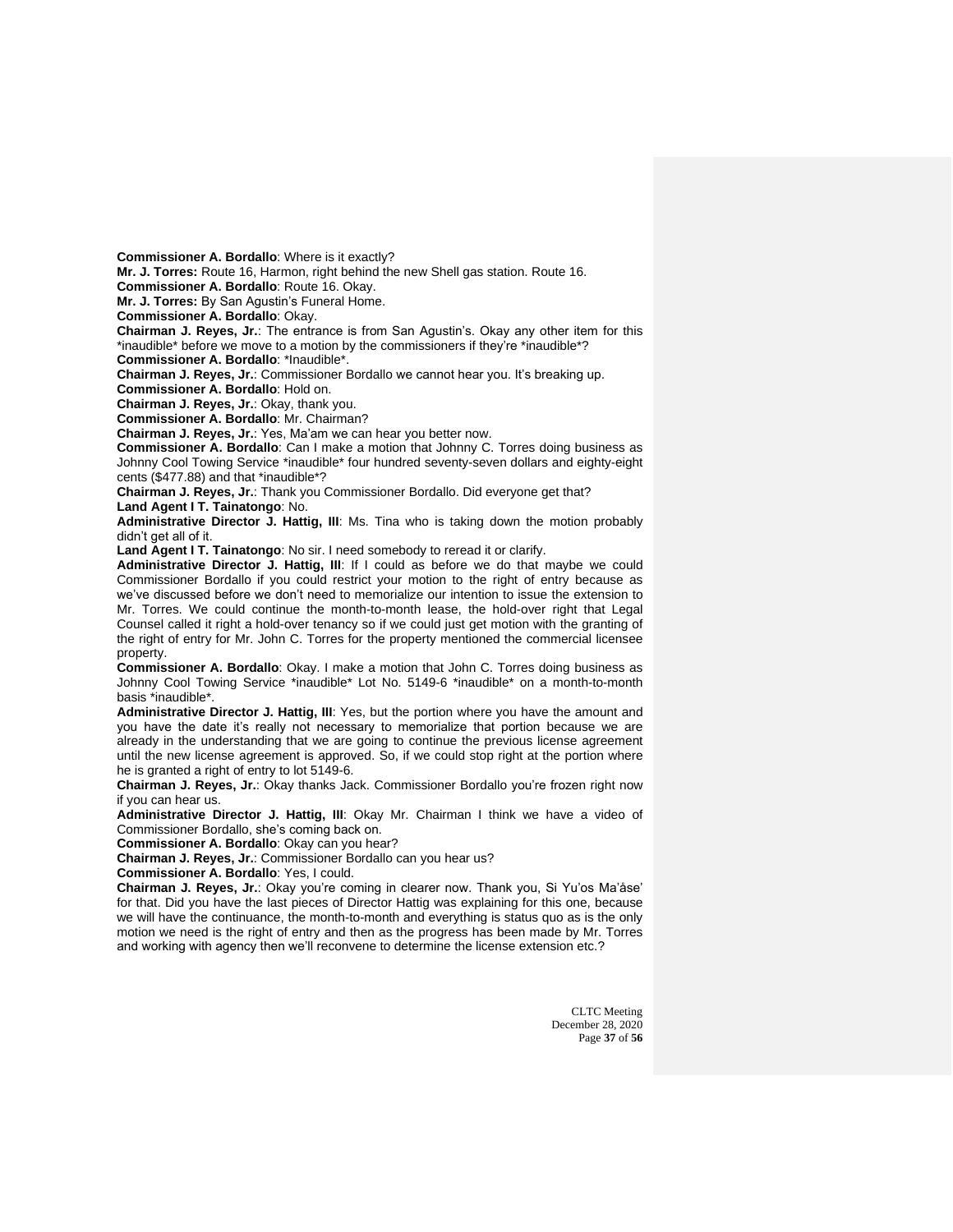**Commissioner A. Bordallo**: Okay. So, I would like to make a motion that John C. Torres doing business as Johnny Cool Towing Service has the right of entry to Lot No. 5149-6 Dededo.

**Chairman J. Reyes, Jr.**: Okay, si Yu'us Ma'åse commissioner. May I get a second to that motion?

**Commissioner A. Santos:** I second the motion.

**Chairman J. Reyes, Jr.**: Alright. Thank you, Commissioner Santos. Any objections?

**Commissioner A. Bordallo**: None.

**Chairman J. Reyes, Jr.**: No objections. The motion passes. Mr. Torres, Joey will continue to work with you and then we'll see you again once all of the appraisals are complete and the assessments have been done.

**Mr. J. Torres**: Thank you. I would like to thank Mr. Chairman Reyes, Director Hattig, Commissioner Arlene Bordallo and Commissioner Angela Santos. Happy Holidays and Merry Christmas.

**Chairman J. Reyes, Jr.**: Thank you and Merry Christmas.

### **Proposed Cultural Lease – Inadahen I Lina'la Kotturan CHamoru**

**Administrative Director J. Hattig, III**: Mr. Chairman I'd like to report that we do have I think two representatives of the Inadahen that have logged into the meeting, okay.

**Chairman J. Reyes, Jr.**: Alright so we will go back to that agenda items and that is with the Inadahen I Lina'la Kotturan Chamoru and we do have, am I correct, Ms. Amber Benavente and Mrs. Monica Guzman online?

**Administrative Director J. Hattig, III**: They are logged in now. If either of the gentleladies would like to unmute and go ahead and address the Commission.

**Amber Benavente**: Hi Hafa Adai, this is Amber.

**Chairman J. Reyes**: Can you hear us okay?

**Ms. A. Benavente**: Yes, I can hear you. Monica is just trying to unmute right now.

**Monica Guzman**: Hafa Adai everybody. This is Monica Guzman.

**Chairman J. Reyes, III**: Thank you Ms. Guzman for joining us today. So, on the agenda item as what Mr. Hattig shared with the Commission is an opportunity for Inadahen I Lina'la Kotturan CHamoru to kind of talk through some of the options in the current state of the lease as well as you know myself and Commissioner Santos are the two newest members on the Commission so maybe Commissioner Hattig do you want to set the stage for discussion please.

**Administrative Director J. Hattig, III**: Thank you, Mr. Chairman so again we've received a request from Inadahen I Lina'la Kotturan CHamoru for a fifty-year cultural lease on the Oka Point property that was set aside by legislation for the development of a cultural center. We met with representatives this year and we had informed them that currently we do not have rules and regulations that permit a type of cultural lease. We only have the commercial rules and regulations in Public Law 33-95. We were exploring options and we went over some options on what Inadahen can do in order to effectuate what their request is. One of them was to seek legislation that would allow the Trust or authorize the Trust to enter into cultural leases with cultural organizations and spell out what that process would be. The second one would be a piece of legislation that would grant an exceptional terms lease to Inadahen specifically for the property that was set aside at Oka Point and all the requirements within that legislation, the lease terms for \*inaudible\* Department of Land Management since DLM is currently the only agency that has authorization to enter into cultural leases because they manage a couple of cultural leases for properties in Dededo that we have. In providing those options we would like to hear Inadahen on some of the progress maybe that is made and

> CLTC Meeting December 28, 2020 Page **38** of **56**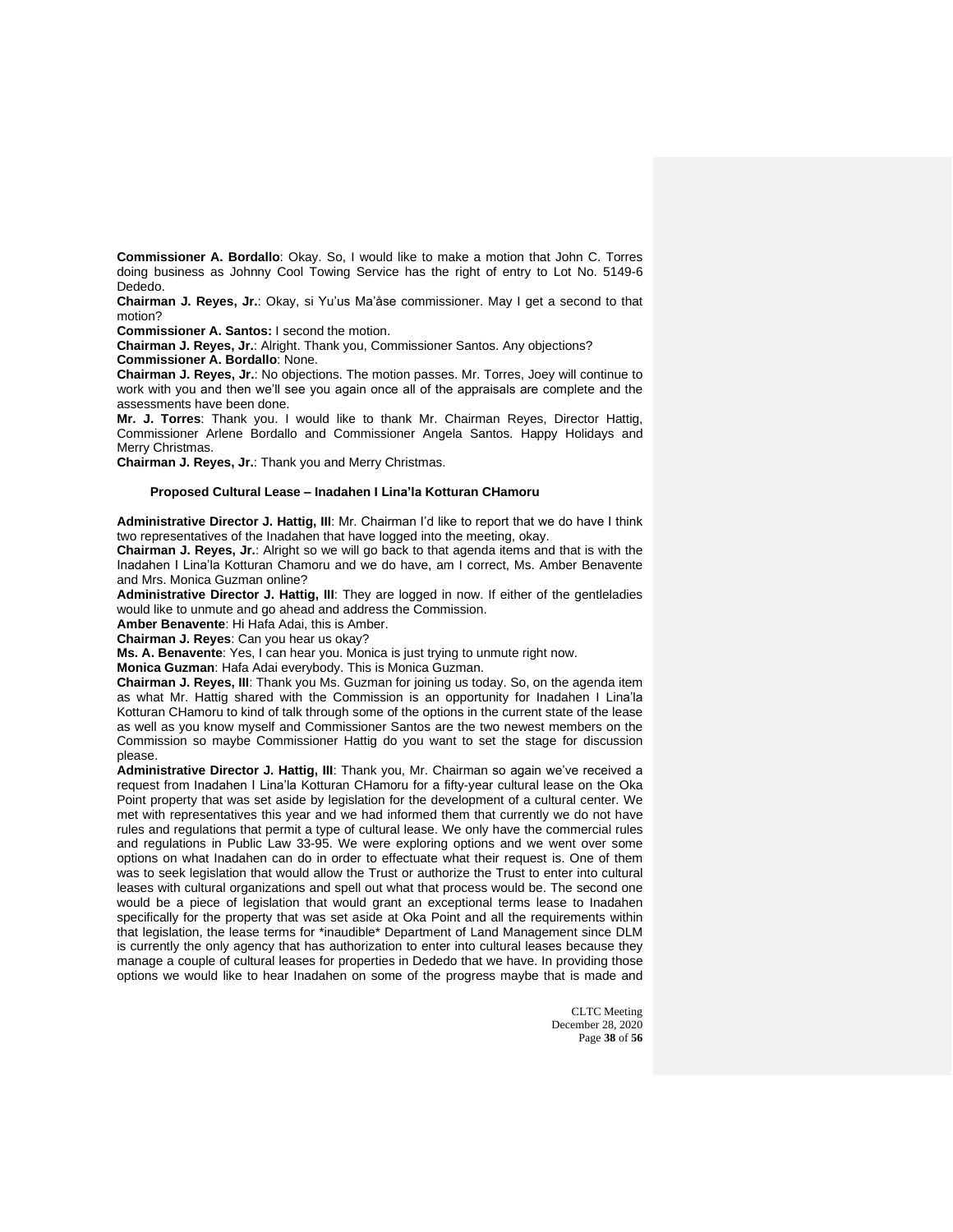discussions with its members under its umbrella organization and also, I was informed that the organization met with the Governor so maybe to inform the Commission that results of that meeting and how we can move forward on this issue.

**Ms. M. Guzman**: Thank you for that Director Hattig and thank you to the Board members for allowing us to be present today to speak at the Commission meeting. What the Director did summarize is correct and as the organization we have been looking into all the options and we do want to push forward on trying to obtain a lease for the property at Oka Point. What we did do is like the Director said informed us that she would have her Legal Counsel look into the options and how best to move forward and that we also have \*inaudible\* Legal Counsel that we just recently got on board that will assist us in trying to move forward in the best way possible. We do know that property has been designated by law as a cultural as a site for a CHamoru Cultural Center and we just want as an organization to work closely with the Commission because I think we both look forward and have the same goals in mind we just want to make sure as you do that, we do it in a proper and legal manner. So, what we want to do is just work closely with you welcome John to the Board and welcome Arlene and Angela we all know each other and we are just very happy that the Board has been in engaged and having their first Board meeting and I believe that we can move forward together but it's been a long process and what our Board, I'm a Board member and our Chairman of the Board, Raph Unpingco along with Amber who is our Secretary and Celina and Randy Cauffman and Jonathan Perez we all look forward to finally having some permanent type of arrangement for access to the property. We have been fortunate because at the direction of the Director we have been afforded access to the property and because of that we were able to get two grants and that has always held us up is the formal authorization to be on the property but because of that letter to authorize us access we were able to get two grants and we're looking forward to applying for more grants so that we can work together and develop a strategic plan and do everything we can to represent the CHamoru culture in the best possible manner. As we've indicated earlier, we are the umbrella organization for other none profits that are currently up there and we want to just make sure that we do the best thing and the right thing possible. I don't know, Amber did you want to add anything?

**Ms. A. Benavente**: No, I think you covered everything.

**Ms. M. Guzman**: Okay, so having said that commissioners what we do our own due diligence. We do want a lease because we feel that that's probably going to be the best option for us and in our meeting with the Governor, she also offered some other opportunities but you know she is going to have her Legal Counsel research those other options but we're just really happy to be on the agenda today and we're just you know- it's been a rough year. We started \*inaudible\* with the agency \*inaudible\* pre-COVID and because of COVID everything's had to…it's been delayed and we just are very, very happy and want to work closely with the Commission and with the Agency and with that if you have any questions.

**Chairman J. Reyes, Jr.**: Yes. Thank you so much Mrs. Guzman. I have a couple of questions, maybe you can answer or Director Hattig or Joey or Mr. Cruz; sorry. What is our existing agreement with Inadahen I Lina'la Kotturan CHamoru?

**Administrative Director J. Hattig, III**: Currently right now, we have a right-of-entry authorization that was authorize by myself and the license agreement that was previous had already expired I should say; either expired or was not renewed but currently that's our current official I guess relationship that we have with Inadahen is that they are potential lessees but they are occupiers of CLTC property currently.

**Chairman J. Reyes, Jr.**: And so, has a lease ever been established I guess is also where I'm trying to understand.

> CLTC Meeting December 28, 2020 Page **39** of **56**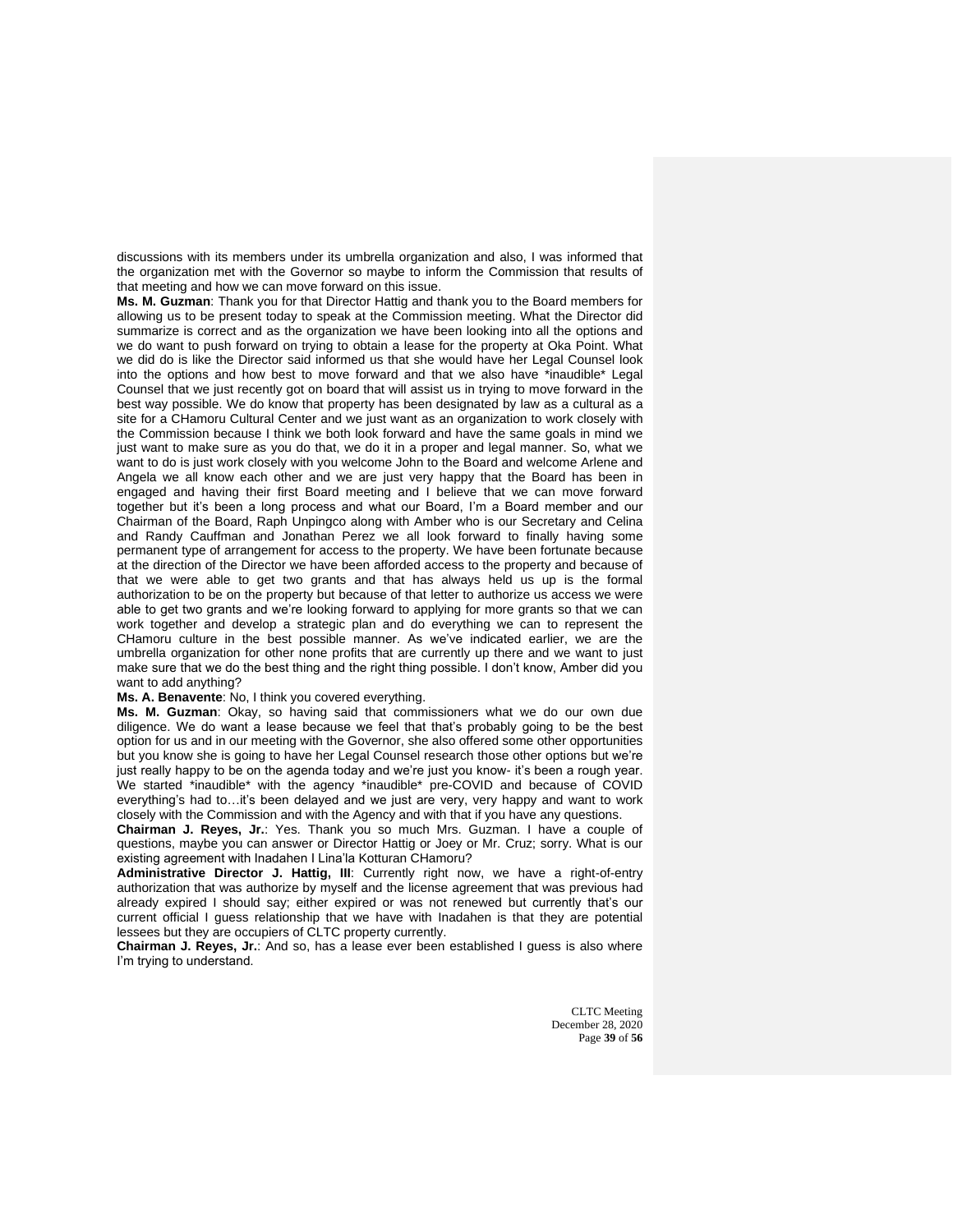**Administrative Director J. Hattig, III**: That one I'll leave that question for Joey. He was here prior to me with regards to the prior license or lease.

**Program Coordinator III J. Cruz**: Yes, a lease was established. Unfortunately, the lease was terminated I believe back in 2016 or 2017, I believe for whatever reasons. That's the story of Inadahen so the lease was terminated.

**Ms. M. Guzman**: If I may, Mr. Vice Chair my understanding that it wasn't lease it was a license.

**Program Coordinator III J. Cruz**: I'm sorry. Correction, it was a license. The license was terminated.

**Ms. M. Guzman**: Right.

**Chairman J. Reyes, Jr.**: By whom? Sorry, I'm probably catching up by some of this but who was it terminated by? By CHamoru Land Trust?

**Program Coordinator III J. Cruz**: Yes, by the previous Board.

**Chairman J. Reyes**: So, when that termination happened? We just allowed a right-of-entry?

**Program Coordinator III J. Cruz:** Yes, the public law was created although the public law wasn't specific to that specific organization. It was just set aside for a cultural center a CHamoru Cultural Center.

**Chairman J. Reyes, Jr.**: Which is the current and where Sagan Kottura is today, correct? **Program Coordinator III J. Cruz**: Mr. Chairman I would also like to invite Mr. Toft to provide

any information that he can based on his knowledge of the prior agreement.

**Legal Counsel N. Toft**: I can't recall any specific as far as the prior agreement went. I don't recall the specific reason why there was a termination but I do know that there was discussion as to if the prior agreement can be resurrected and I don't think that was an option because in the interim time the new commercial rules and regs got passed and that kind of limited our options as to what we could do.

**Administrative Director J. Hattig, III**: Also Mr. Chairman I'm sorry. Mr. Toft can also elaborate on the law and why we were not able to establish a lease from the law that set aside the property for a cultural center.

**Legal Counsel N. Toft**: It did set aside a property for a cultural center but it did not specify either a how to award it whether it had to be- it basically that's all it did was set aside for a commercial sorry for a cultural center. It did not provide the mechanism as to how to do so or any sort of exceptions to the commercial rules and regs and that kind of…the only thing it did was make sure that the property couldn't be use for anything else but it didn't help us as far actually establishing any sort of new license or lease.

**Chairman J. Reyes, Jr.**: Let's take a quick pause here. I did notice Commissioner Santos dropped off.

**Administrative Director J. Hattig, III**: Oh, I didn't even notice that.

**Chairman J. Reyes, Jr.**: Alright we'll just give her a second to log back on. We just need to make sure she's present. Alright Commissioner Santos there you are. We can resume. I think where we left of was the designation of the \*inaudible\* didn't necessarily help the situation for the granting of a license or a lease. With the right of entry, there has been no disruption in the current use of Sagan Kottura or access to the property, correct, Mrs. Guzman and Ms. Benavente?

**Ms. M. Guzman**: Correct.

**Chairman J. Reyes, Jr.**: I'm going to yield some time now to our Commissioners for any additional questions. Commissioner Bordallo, any questions or comments?

**Commissioner A. Bordallo**: Yeah, I have a question. Is that the area where there's a gate and it was the old nursing house \*inaudible\*?

**Ms. M. Guzman**: Yes ma'am.

**Commissioner A. Bordallo**: There's no one there right now?

CLTC Meeting December 28, 2020 Page **40** of **56**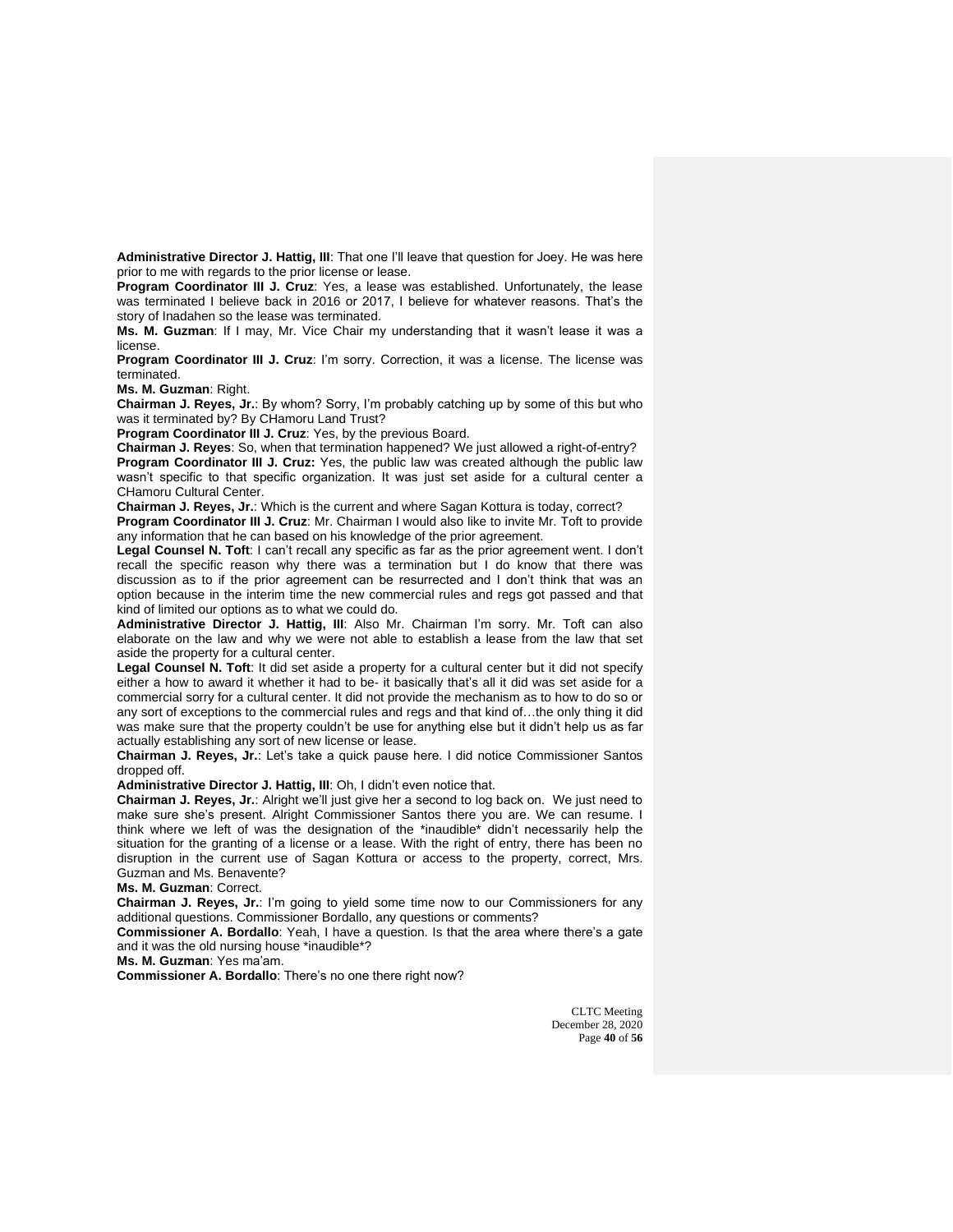**Ms. M. Guzman**: Right now, we have some organizations that are represented up at the center but do to COVID it's been closed and we're opening slowly and then we still have the issue of having no utilities up there so it's…when it is operational, it's only during the day.

**Commissioner A. Bordallo**: If you don't have the lease agreement, you can't get \*inaudible\*.

**Ms. M. Guzman**: Right.

**Commissioner A. Bordallo**: \*Inaudible\* I mean it was just designated as a cultural center but there's no lease agreement with the people that are \*inaudible\*.

**Administrative Director J. Hattig, III**: That's correct, Commissioner Bordallo. They just have a right-of-entry. They had a previous license that allowed them to legally occupy and conduct business. That license was it revoked by the Commission and so they're coming forward in trying to get a long-term lease on the property.

**Commissioner A. Bordallo**: So \*inaudible\* how long \*inaudible\*?

**Administrative Director J. Hattig, III**: I'm not sure how long that was maybe Joey can answer the question.

**Program Coordinator III J. Cruz**: The license was for a five-year period it was \*inaudible\* additional periods of five years each. So, a total of twenty \*inaudible\*.

**Commissioner A. Bordallo**: And it expired at the time?

**Program Coordinator III J. Cruz**: It wasn't expired. It was terminated by the previous CLTC Board.

**Commissioner A. Bordallo**: \*Inaudible\* under Land Management, wasn't it?

**Program Coordinator III J. Cruz**: The license was executed through the CHamoru Land Trust and we were the property managers at that time.

**Commissioner A. Bordallo**: Director Hattig, you mentioned something like I forgot what it is. I'll come back to the question. \*inaudible\* what happened?

**Administrative Director J. Hattig, III:** I'm not entirely sure, Commissioner Bordallo with the circumstances with the termination of that \*inaudible\* I wasn't here and I rely upon the guidance of the staff.

**Commissioner A. Bordallo**: Was it none payment or what?

**Program Coordinator III J. Cruz**: I believe it was for non-compliance but \*inaudible\* specific conditions that they were noncompliant with and were forwarded to the Board. It wasn't for nonpayment though.

**Commissioner A. Bordallo**: It was or it wasn't.

**Program Coordinator III J. Cruz**: It was not.

**Commissioner A. Bordallo**: So, what was the \*inaudible\*?

**Program Coordinator III J. Cruz**: We will go back and review the file and pull the Board meeting minutes regarding the termination of the license and forward it to you.

**Commissioner A. Bordallo**: \*Inaudible\* I just want to get an understanding of what happened and go from here.

**Ms. M. Guzman**: Thank you very much Commissioner Bordallo and of course we'll be happy to sit down and explain all the different issues that did occur with the license but we do know that we want to continue to be the umbrella organization for the nonprofits that are currently there. It's a beautiful place where you can see our culture being practices where we have dance, the yo' ámte's (CHamoru medical healers) up there. There's a house with a visual artist. There are seafarers up there and it's an area the \*inaudible\* tourism industry. GVB will always contact us and ask them if they can bring tour agents up. We're just a small nonprofit organization with the potential to grow and we would like to partner with the CHamoru Land Trust as we grow the organization and develop the center so that it can be a source of pride for our people where we can display our CHamoru culture in just the most magnificent way possible.

> CLTC Meeting December 28, 2020 Page **41** of **56**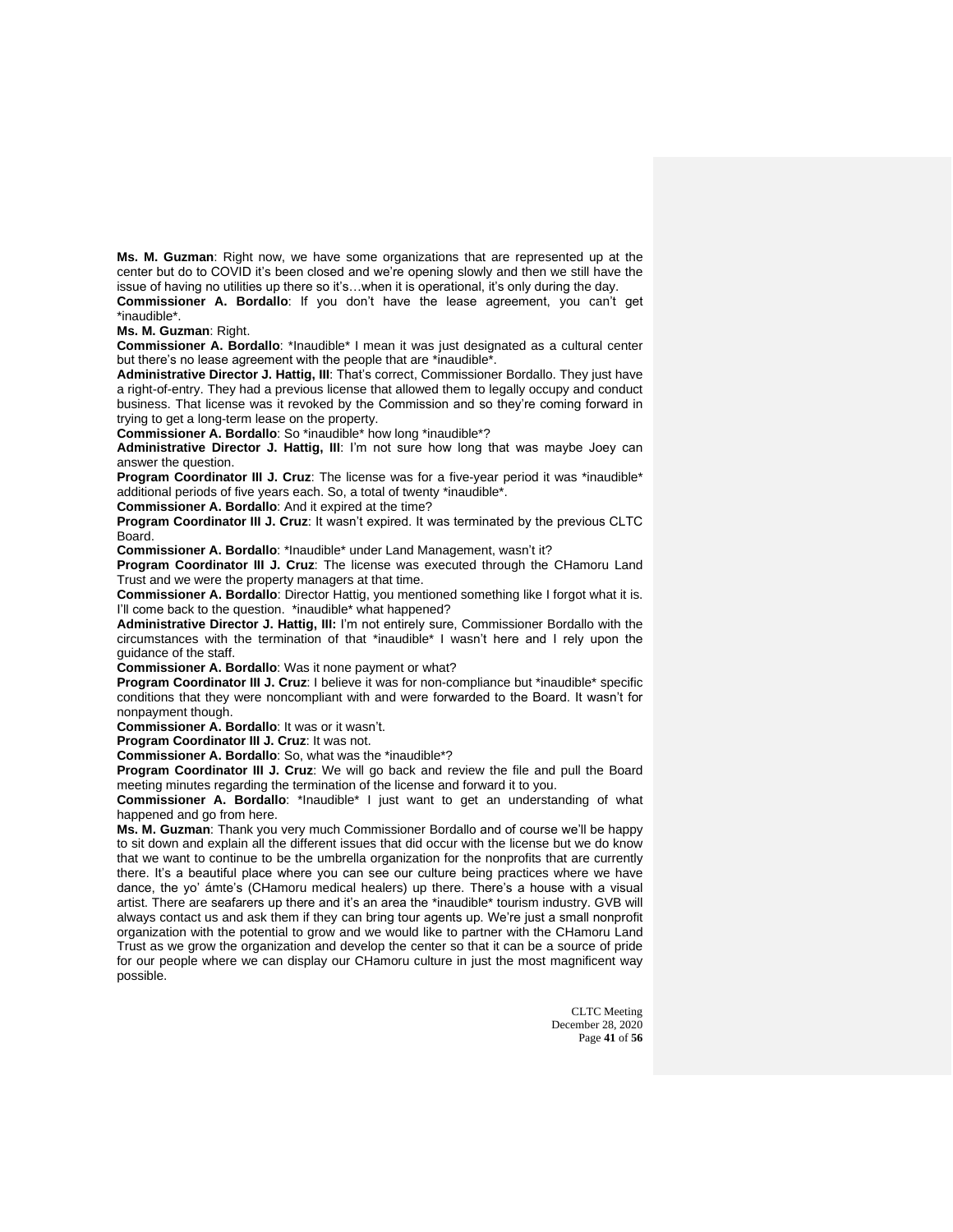**Commissioner Bordallo**: \*Inaudible\* whether or not, Monica. It shouldn't matter of what you say doing the lease and the language.

**Ms. M. Guzman**: Understood commissioner and I think we are all on the same page on just trying to make sure on how we move forward is done in the best interest of the people of Guam and the best interest of the Commission and the agency and of Inadahen so we look forward to working closely with you and of course, we have the Legal Counsel, the Attorney General and then of course just to make sure that everything is done correctly, accurately and legally.

**Commissioner A. Bordallo**: \*Inaudible\* you know as far as how to go about including culture in our CHamoru \*inaudible\*.

**Ms. M. Guzman**: We also if I may add, we are also looking forward to the Construction of the Naftan (grave/burial place) Memorial because what better guardians for our ancestors than the Inadahen I Lina'la Kotturan CHamoru to be the guardians of the Naftan Memorial as where we're neighbors and so that was one of the reasons we met with the Governor because you know the designs for the Naftan came out and we just wanted her to know that we as an organization and representing all these nonprofits want to be partners with Naftan and Parks and Recs also so that we can be the guardian for our ancestors up at Naftan. Thank you very much.

**Chairman J. Reyes, Jr.**: Thank you Mrs. Guzman. Commissioner Bordallo, any other questions?

**Commissioner A. Bordallo**: No. I was just asking \*inaudible\*.

**Chairman J. Reyes, Jr.**: Yes, as you know what Commissioner Bordallo stated, it's to be able to ensure that we protect our culture and is kind of making sure that we cross our T's and dot our I's. I did want to ask Mrs. Guzman and Ms. Benavente, are there any \*inaudible\* plans in place or future projects that the Inadahen is looking to do that is either a strategic plan per say and maybe some of those are being held up because there's no official lease behind that? Do you have any of that to share? I'm just \*inaudible\* as to what is on the longterm road map.

**Ms. M. Guzman**: Thank you for asking that questions Mr. Chairman. I mentioned earlier that we are the recipients of two grants. One of those grants is from the Guam Council on the Arts and Humanities and that was to assist us in doing a strategic plan so that we can…the strategic plan we currently have needs to be updated so we were fortunate that they granted us some funding where we can bring in somebody and bring in all of our members and organizations and so that we can do a proper strategic plan and then part of that also was to upgrade and make our social media presence go robust. The organizations up there are very active, the two that are very active is the Yo' Ámte and the Guahan Sustainable Culture and then we're working on strengthening the other organizations up there because we know with their strength would make us stronger. So, we will keep you posted on the development of our strategic plan and if I may invite one of your Board members to participate also that would be great.

**Chairman J. Reyes, Jr.**: Thank you very much for that. Commissioner Santos any questions?

**Commissioner A. Santos:** I just want say keep up the good work, you all. That cultural center that I'm a part of that cultural center and I'm not too sure on what that does to my decision ability within the Commission but I'm…for anything that these guys need I'm \*inaudible\* about it I just want to put that out there. I'm looking forward to giving them that license, let's do it.

**Chairman J. Reyes, Jr.**: Thank you very much. Director Hattig, any additional thoughts for them?

> CLTC Meeting December 28, 2020 Page **42** of **56**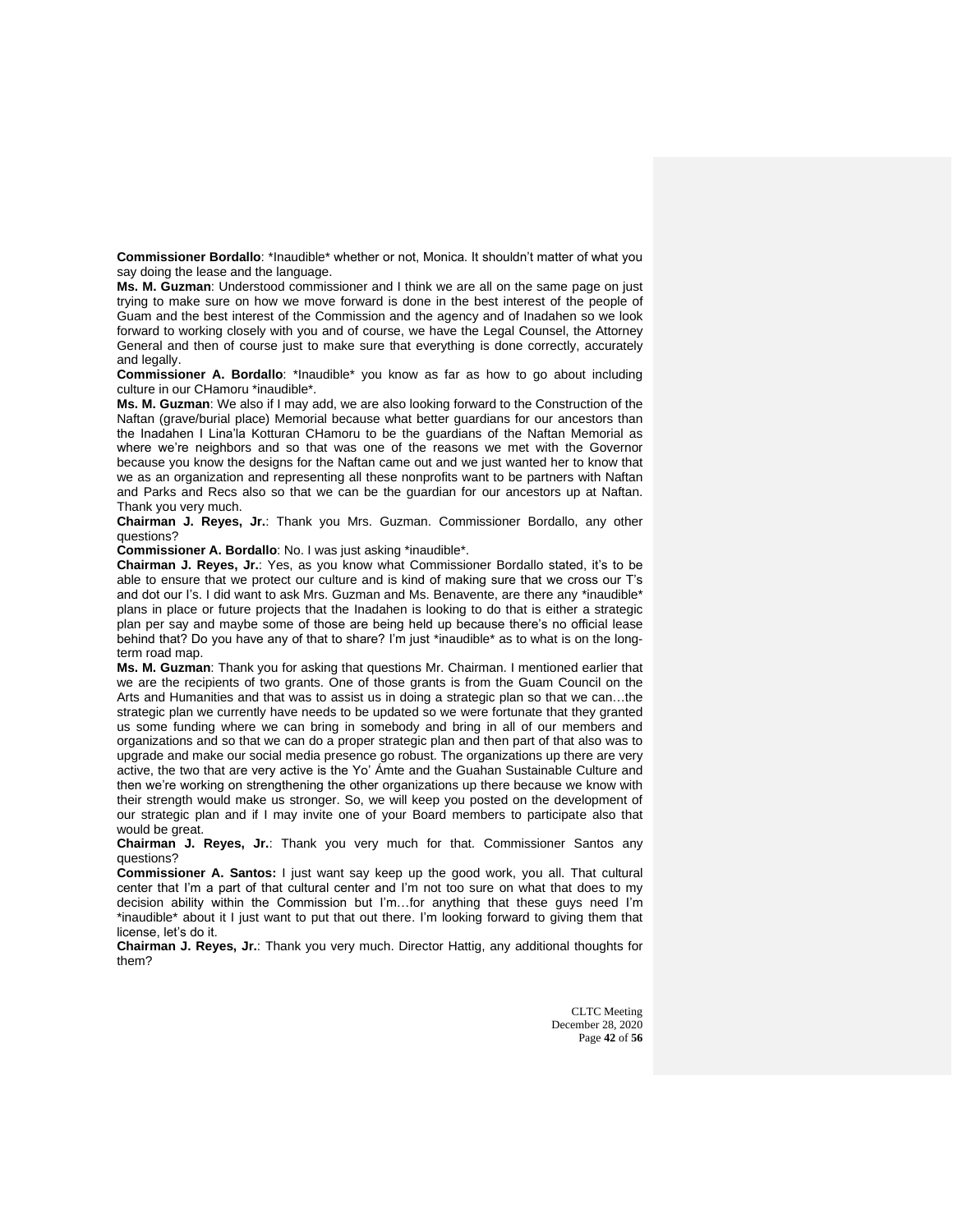**Administrative Director J. Hattig, III**: Yes. While I too support and I already talked with Mrs. Guzman on my support personally obviously and the agency's support. I just want to dive into some of the issues that make this very difficult and I know we're…we love our culture. We love what we're all going to work together to do but some of the decisions that need to be made \*inaudible\* are little bit more difficult to do and we're going to need to do that in an open and frank opportunity in front of the Commission. One of the issues is the property is a valuable property. I'll just go ahead and say it, plain. It's a very valuable property. It's one of our most valuable properties so the concern will also be not only making sure that they get a lease and license, lease or license but what our concern and my concern is what would be the benefit also of the Trust. That's my job as Administrative Director is to look out for the properties and the Trust and what it's going to gain. That's something that the Commission should really take a look at. The property value of the area that we're talking, the potential property taxes that are to be paid because nonprofit organizations are not exempt from paying property taxes and really what we can do in-kind, really that's what I'm looking forward too; because there's no price that you can put in our culture, really in my opinion. It's priceless. What are we going to do to help us out? Some of the things that have been thrown out is, we don't have our own building. The CHamoru Land Trust Commission does not have our own building. We rent from a private corporation so maybe in terms in what Inadahen is doing; if they're building something maybe they can incorporate a home for the CHamoru Land Trust Commission that could be something that saves us money annually every year in rent cost, perhaps and we're willing to work with our partners, the Trust was going to entertain a right of entry for the remnant part of Oka Point which was to be used for a staging area for the materials for the resurfacing of Chalan San Antonio that could have brought much needed utility into the area. I know that we were talking with DPW and the potential contractors there to put the necessary infrastructure there; water and power which was being talked about right here, today. So that's something that we could have acted on I think back then it's missed opportunity but now we have a new year so a new opportunity to reexamine the area, really to see what partnerships we can get out of it but to make sure that the Trust gets its fair share for the value of the property. Those are some of the things, outside the box thinking that I would like to continue presenting to the Commission and meeting Inadahen about so that we could work together to see what we could do to make this- move this forward and make it into fruition so that's some of the harder stuff that we need to tackle, really, in the coming year and let's set the stage for what we're going to be doing together. **Ms. M. Guzman**: If I may, Mr. Chairman. I really like what the Director's saying and if you guys know me and know the members of our Board, we are very out of the box thinkers and so I like what the Director was saying because when we put all of our heads together, we can come up with a plan that would be beneficial for everyone. And thinking outside the box and being creative but making sure at the same time that it's a win-win for everyone. Thank you. **Chairman J. Reyes, Jr.**: Okay with that said, if there's no other items of discussion we will

proceed to the next agenda item. Thank you so much, Ms. Benavente, Mrs. Monica Guzman for joining us and we definitely be in touch and look forward to some of the evolution of the strategic plan. Next item on the agenda. I know that we are at the 5:39 p.m. mark and I know for Commissioner Bordallo it's getting later and later out there so we'll move through the agenda items. Next on the agenda is our Financial Report, Director Hattig?

### **Financial Report**

**Administrative Director J. Hattig, III**: The Financial Report is going to be presented by Mr. Cruz and it'll be the September sorry it's the October Monthly Revenue Collection Report. Go ahead Joey.

> CLTC Meeting December 28, 2020 Page **43** of **56**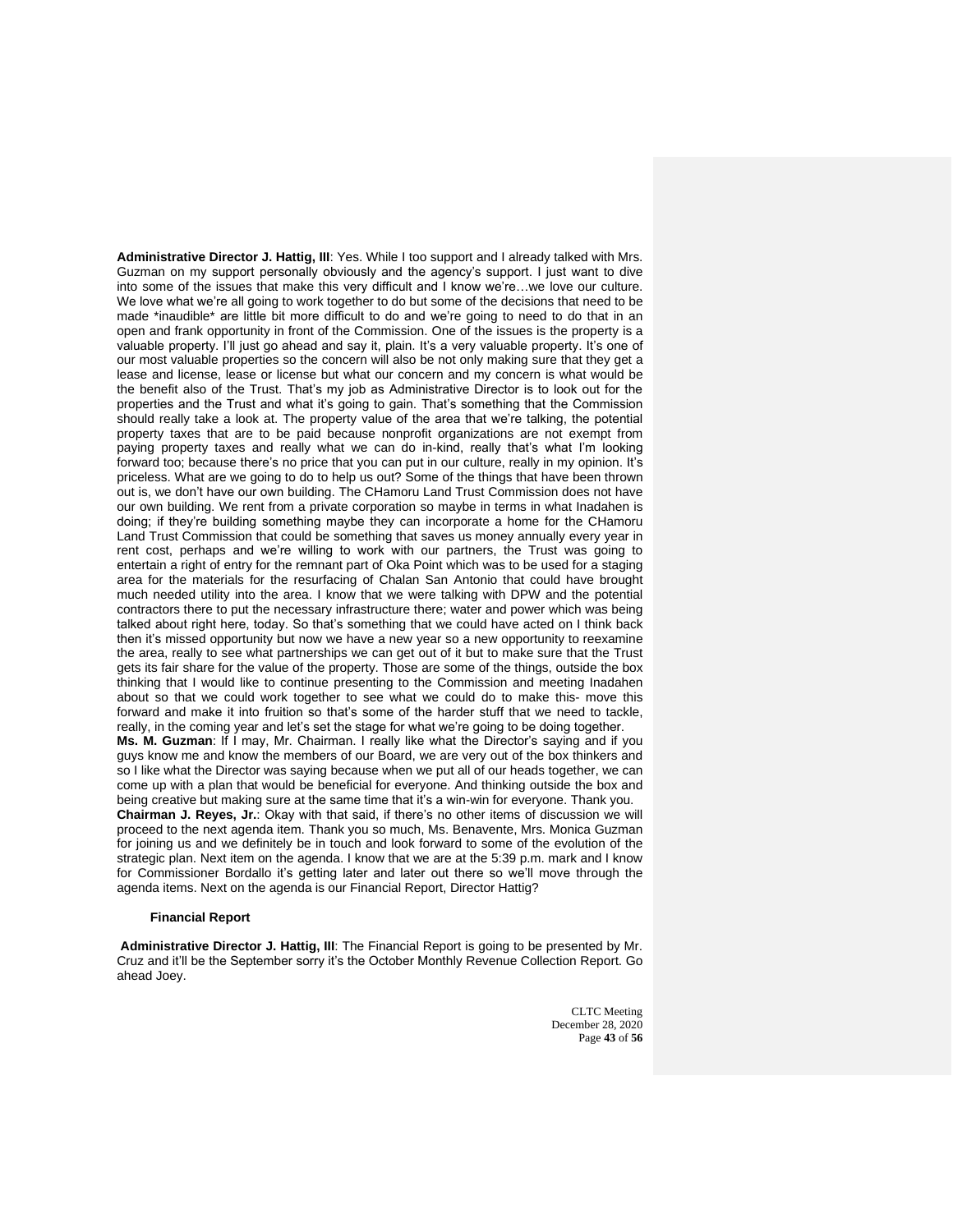**Program Coordinator III J. Cruz**: \*Inaudible\* September 30, 2020. For our year end collections for the CLTC Operations Fund we collected nine hundred thirty thousand seven hundred eighty-six dollars and forty-five cents (\$930,786.45). For our Survey & Infrastructure Fund we collected a total of eighty-six thousand three hundred forty-eight dollars and five cents (\$86,348.05). For our CLTC Loan Guaranty Fund we collected a total of one hundred forty-three thousand five hundred ninety-nine dollars and forty cents (\$143,599.40) just to give you guys an update our FY2020 independent financial audit has commenced aside from handling the CHamoru Land Trust financial audit we are also handling the Guam Ancestral audit financial audit, with that said, since the Board members have changed we would also like to request the change of the signatories of our three bank accounts with Bank of Guam with consideration the first would be the first bank account, Account No. 0101-295976, also Account No. 2501-002274 and Account No. 0401-437964 because we are going through financial audit the current signatories are the previous chairperson and Director Hattig. We're going to need to send Bank of Guam an Account Balance Information letter and unfortunately because the chairwoman is no longer the chairperson, we won't be able to gather information because the signatories haven't changed so we're requesting that the Board consider designating two Commission member and the Director to be the signatories for the three accounts that I have mentioned just to ensure that any information that we need during the course of this audit we're able to obtain.

**Chairman J. Reyes, Jr.**: Okay so you need two Board members, two Commission members and the Director?

**Program Coordinator III J. Cruz**: In the past it's been one Board member and the Director.

**Chairman J. Reyes, Jr.**: Okay so I'll defer to our Commissioners who are online today to previously Mr. Cruz stated that it was the past chairperson and the Director. I'm okay to keep it that way in that sense but I'm going to leave it up to you to decide and if we can get – So Mr. Cruz do we have to make a motion today to rectify this and I think we should but Director Hattig you had your hands up sir.

**Administrative Director J. Hattig, III**: Yes sir. I'd like to ask and this involves asking the Legal Counsel and again sir I apologize I don't mean any kind of offense but because of your current position at the Bank of Guam, is this going to be a conflict of interest for you to be a signatory? I just have to ask.

**Legal Counsel N. Toft**: I don't think that will be a conflict, no.

**Administrative Director J. Hattig, III**: Excellent sir. Thank you.

**Chairman J. Reyes, Jr.**: No worries. I am a signatory at my other nonprofits so- there is no conflict.

**Program Coordinator III J. Cruz**: Yes sir \*inaudible\* the Board to make a motion and we'll prepare the resolution.

**Commissioner A. Santos:** Joey you said three?

**Program Coordinator III J. Cruz**: We currently have three bank accounts. We believe it's a TCD, a checking and a savings account with Bank of Guam.

**Commissioner A. Santos:** They all need two signatures, correct?

**Program Coordinator III J. Cruz**: At the very least, two.

**Commissioner A. Santos:** Okay good.

**Commissioner A. Bordallo**: I make a motion to that Director Hattig and the Chairperson, Mr. Reyes be the signatories for all three accounts ending in numbers, 2274, 5976, 7964; all those three accounts.

**Chairman J. Reyes, Jr.**: Thank you, Commissioner Bordallo. May I get a second? **Commissioner A. Santos:** I second that motion.

**Chairman J. Reyes, III**: Thank you Commissioner Santos. Any objections? **Commissioner A. Bordallo**: None.

> CLTC Meeting December 28, 2020 Page **44** of **56**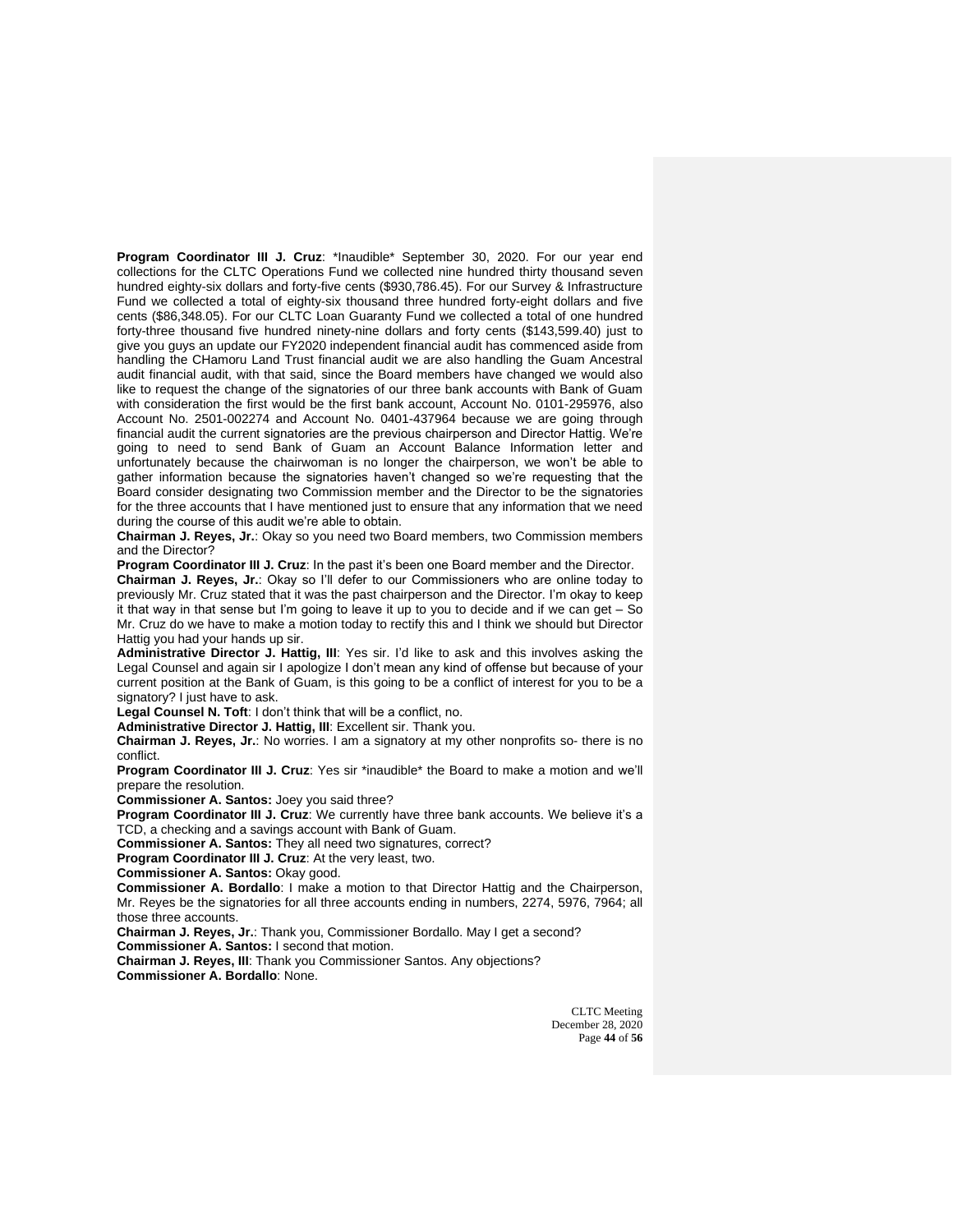**Chairman J. Reyes, Jr.**: Okay, motion passes. So, Joey you'll prepare the proper documentation for this?

**Program Coordinator III J. Cruz**: Yes sir.

**Chairman J. Reyes, Jr.**: Thank you very much. Okay, any other items on this?

**Program Coordinator III J. Cruz**: Also, for the financial report, the administration section of the CHamoru Land Trust is putting together a report that outlines the financial solvency of the Commission from 2011 to current to \*inaudible\* should be 2020 also only because we have concerns of our financial solvency and with no new revenue our operations fund is going to run out of money. Aside from that we also want the Board to consider and to review, because we handle the financial audit also for Ancestral, our goal is to find new revenue even if it's from interest earned from our bank accounts. For example, the GALC TCD in the amount of five hundred eleven thousand dollars (\$511,000.00) earned about eleven thousand dollars (\$11,000) in interest which is about nine thousand dollars (\$9,000.00) than what the Commission earned in its current bank account with the Department of Administration. So those are just the things we'll be presenting hopefully in the next board meeting so we're doing our part to try to find new revenue in other avenues.

**Chairman J. Reyes, Jr.**: Awesome thank you. Anything else, sir.

**Program Coordinator III J. Cruz**: For me, that's all.

**Chairman J. Reyes, Jr.**: Thank you. Any other items in this agenda items?

**Administrative Director J. Hattig, III**: I just want to point out Mr. Chair that the budget call for FY2022 has gone out already and we'll also be presenting that to the Commission in the next Board meeting.

**Chairman J. Reyes, Jr.**: Okay, thank you. Alright, moving on to the next agenda item is the Director's Report.

### **Director's Report.**

**Administrative Director J. Hattig, III**: By now you all have received a copy of my Director's Reports and basically, it's a more in depth look at some of the current things that the agency is experiencing. So, I make myself available for any questions subject to your review of my report dated, December  $28<sup>th</sup>$ . I do want to point out that what is not in the report has been sent to you via email we have a list of approved properties or available properties we would like the Commission to approve so that we can move forward in the issuing of or the search for lots for our designated data base, the CLTC database and also, we have lists of residential and agricultural applicants that we would like the Commission to approve so that we can move forward in trying to find lots for these folks and putting together for the packets for their lease issuance review by the Board. So those emails have been sent to you there's a total of 20 in the agricultural lists of applicants and 20 on the residential list of applicants and then on the subject properties we do have available six individual lots or tracts for agricultural and then two tracts that are available for leasing for residential. So, the previous Board had put in its Standard Operating Procedure that the Commission must approve the list of applicants to be moved forward to be worked on and the list of available lots to be leased out. So, I provided that to you today via email so if you could review those and if we could get approval on those three lists so we could move forward in doing the processing for those in conjunction with the new qualifications that are going into effect for January officially. **Chairman J. Reyes, Jr.**: Now, real quick question on this one; you want approval today, correct?

**Administrative Director J. Hattig, III**: If at all possible, we'd like your approval because if we don't have the approval then we won't be able to move forward as per the SOP. **Chairman J. Reyes, Jr.**: And then for this list is just basically who's next in line, correct?

> CLTC Meeting December 28, 2020 Page **45** of **56**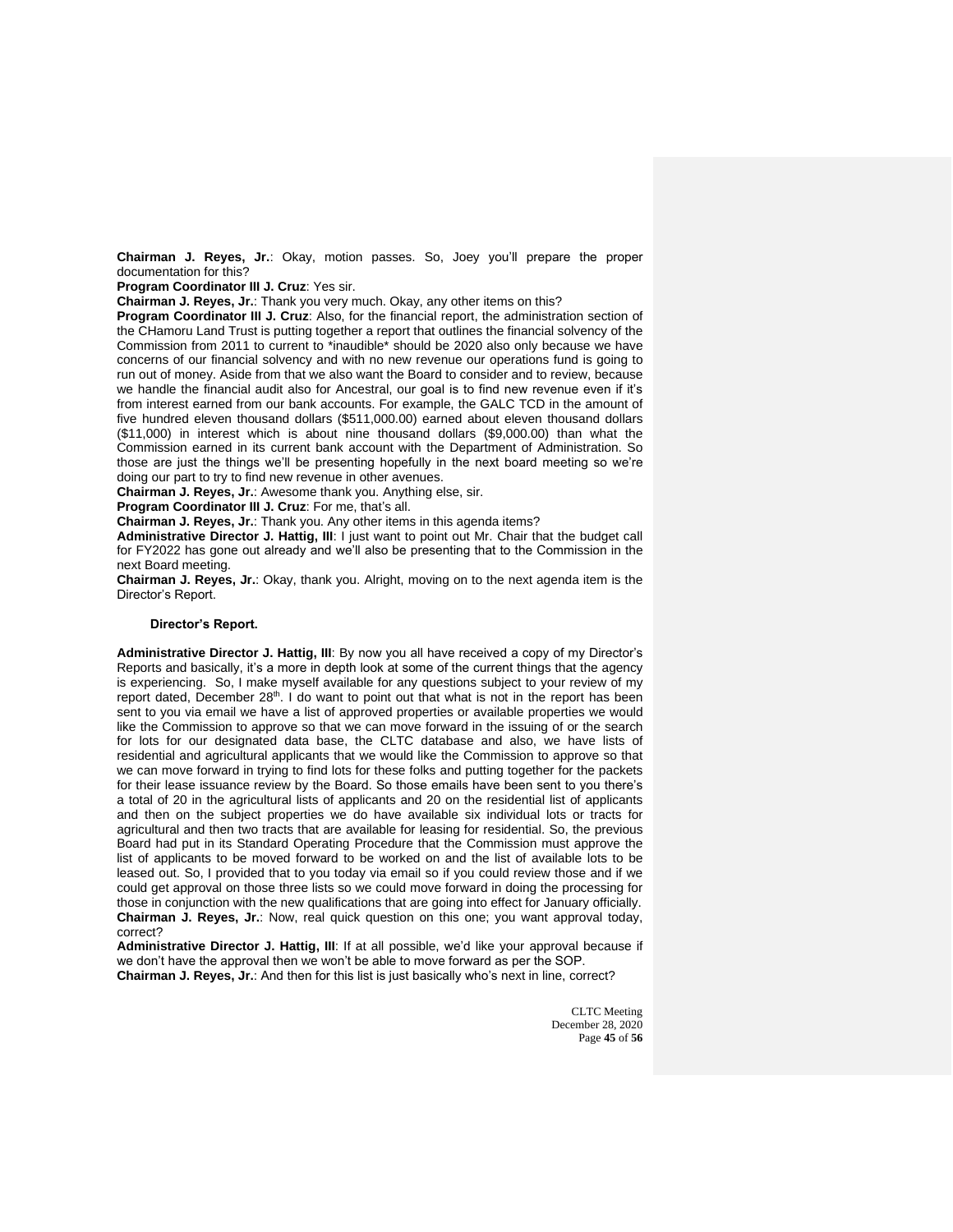**Administrative Director J. Hattig, III**: Correct. Because currently starting December of 1995 moving on down or forward.

**Chairman J. Reyes, Jr.**: Alright. I did receive the list let's confirm with Commissioner Bordallo and Commissioner Santos, did you guys get that in your emails?

**Commissioner A. Santos:** \*inaudible\* well we already know that these are the next 20 in line right?

**Administrative Director J. Hattig, III**: Yes.

**Commissioner A. Santos:** What is preventing from already do in it? \*inaudible\* the Commission needs to improve them?

**Administrative Director J. Hattig, III**: Well essentially, they're going to go before the Commission. Once we find lots that are available and once, they survey the lots then we put the packet together that goes before the Commission but in the SOP that was approved in July, one of the things that needs to move forward is the Commission needs to approve these lists in order for us to move forward with it and I'll cite the specific SOP. I know that you probably didn't receive one yet so let me…

# **Commissioner A. Santos:** I did.

**Administrative Director J. Hattig, III**: Oh.

**Commissioner A. Santos:** Yeah, but my question is with you giving us the list already what you're telling us that these are the people that need to go forward? The Commission has been \*inaudible\*.

**Administrative Director J. Hattig, III**: They're next in line. Their dates and times are up. I mean we're basically asking you to confirm that their date and time is up and we can talk to them and we can work with them on finding a lot for them and then getting them to survey the lot so that we can move forward to applying for the approval from the Commission for the lease.

**Chairman J. Reyes, Jr.**: So, in essence to be clear this is just to begin the process?

**Administrative Director J. Hattig, III**: Yes. It's in 3.1 of the SOP; Identification of available properties for lease and approved list of applicants. So, 3.1a is the available properties for Agricultural and Residential Lease. 3.1b is the current list of applicants in the Agricultural and Residential waiting lists and the c is the current applicants ranking each priority but we hope that you would entrust that to us that we already know the priority based on their application. **Chairman J. Reyes, Jr.**: Okay. Commissioner Bordallo, did you receive the list in your email?

# **Commissioner A. Bordallo**: No.

**Administrative Director J. Hattig, III**: If you could refresh Commissioner Bordallo and also check your junk mail maybe and your spam mail. They were sent to both your Yahoo account and your CLTC account.

**Commissioner A. Bordallo**: Okay what…do you remember the day that you sent it? **Administrative Director J. Hattig, III**: Yes, it was sent about an hour ago just today.

**Commissioner A. Bordallo**: Okay I have to go through my email.

**Administrative Director J. Hattig, III**: Yeah, I apologize it was sent to both at [arlenebordallo@yahoo.com](mailto:arlenebordallo@yahoo.com) and [cltccommissioner.bordallo@cltc.guam.gov.](mailto:cltccommissioner.bordallo@cltc.guam.gov)

**Commissioner A. Bordallo**: Well after the meeting I'll look for it because…

**Chairman J. Reyes, Jr.**: Director Hattig, you're speaking on mute.

**Administrative Director J. Hattig, III**: Sorry if you would like to ask me any questions about my report while Commissioner Bordallo is looking for the lists, I'm available.

**Commissioner A. Santos:** Director Hattig I guess I already asked it \*inaudible\* but like you said to entrust within you guys to know the process, right to entrust that you guys know the process and are making sure that the ones that are next line are legit really the ones next in

> CLTC Meeting December 28, 2020 Page **46** of **56**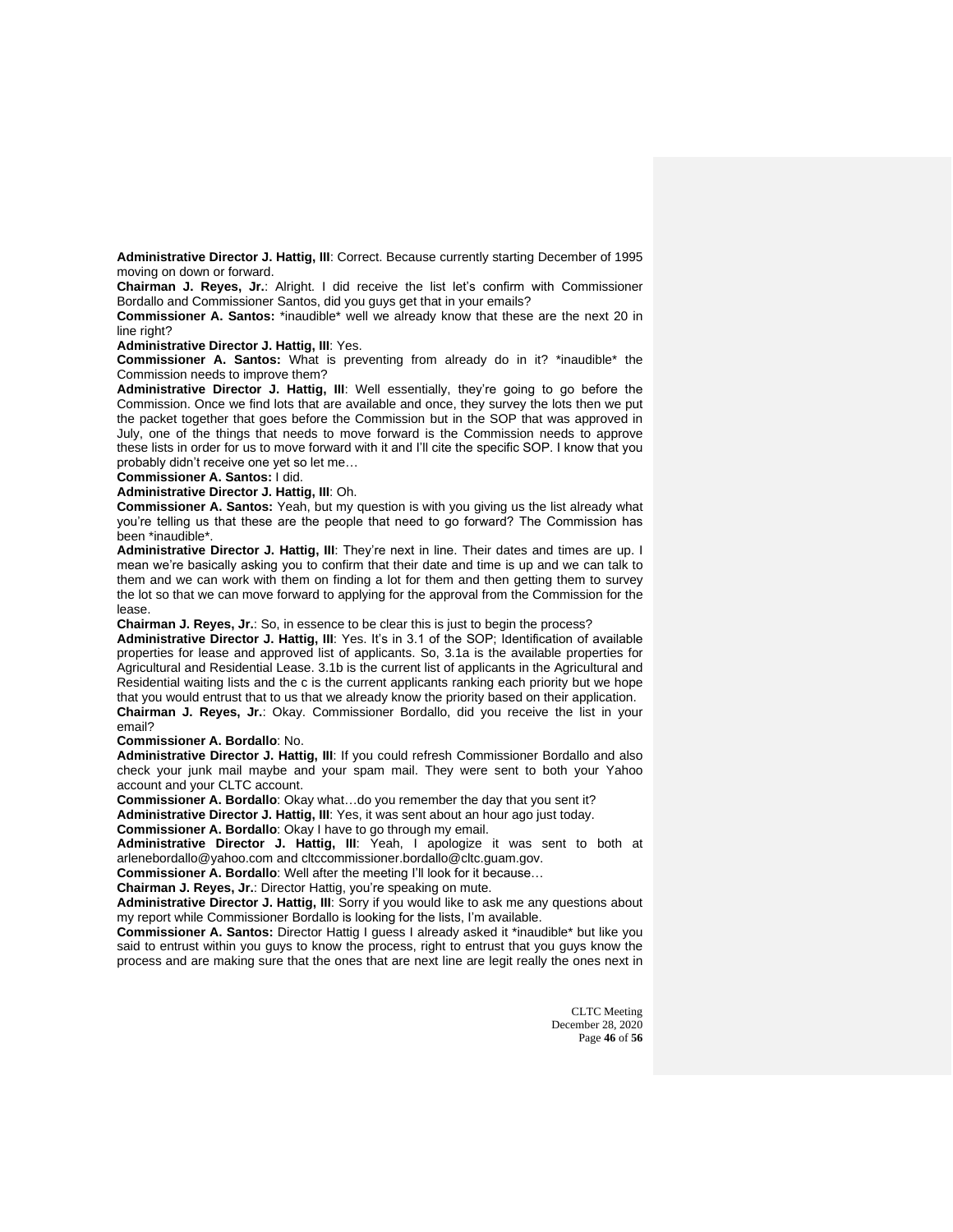line, correct? Nobody is \*inaudible\* anybody, you guys stated the time and date here, the date of the application, right?

**Administrative Director J. Hattig, III**: Correct. If I may add too, Commissioner Santos most of these have already been they've already been informed but for some reason or another through the years the process has not been completed so for most of this we're going to be completing the process. We just want to follow SOP because it was approved by the Commission.

**Commissioner A. Santos:** Correct. With every meeting the SOP is…every meeting you guys will present the Commission with 20 people who are next in line?

**Administrative Director J. Hattig, III**: Correct. That's the idea, yes.

**Commissioner A. Santos:** Okay. Cool.

**Chairman J. Reyes, Jr.**: Thank you for those clarifications, Commissioner Santos. I just took a look at the list and I trust that the Commission is maintaining this and is up to date and our approval or the Commission's approval is basically just to begin the process and things can take a turn for the better of course if we want or it could also have some setbacks. So is Commissioner Bordallo and Commissioner Santos, are you guys comfortable with moving forward and approving this list so the process can begin? I defer to you two to make that motion to proceed.

**Commissioner A. Bordallo**: \*Inaudible\*.

**Chairman J. Reyes, Jr.**: Okay, so may I get a motion so that the team can begin work?

**Commissioner A. Santos:** I make a motion to approve the list of 20, the next 20 recipients to begin the process for the application.

**Administrative Director J. Hattig, III**: For both agricultural and residential.

**Commissioner A. Santos:** For both agricultural and residential applications.

**Chairman J. Reyes, Jr.**: Okay. Thank you, Commissioner Santos.

**Commissioner A. Bordallo**: I second.

**Chairman J. Reyes**: Alright, thank you Commissioner Bordallo for that second. Any objections?

**Commissioner A. Bordallo**: None.

**Chairman J. Reyes, Jr.**: No objections, the motion passes. Director Hattig anything else on your…

**Administrative Director J. Hattig, III**: Did you get a chance to review the available lands lists? I know that it was regular email it wasn't a printout but the survey division has provided available lots; did you receive that email?

**Chairman J. Reyes, Jr.**: Yes, I did. Could you brief us on this, please?

**Administrative Director J. Hattig, III**: Okay. So, there are six current tracts or lots available for agricultural use and Mr. Pierce Castro is also there he'll be able to comment on where these tracts are or these lots. Tract 18113, Pierce?

**Engineer Technician II Pierce Castro**: That would be in Mangilao.

**Administrative Director J. Hattig, III**: Okay. Lot 10129-R3?

**Engineer Technician II P. Castro**: That's in Dededo, along Route 3.

**Administrative Director J. Hattig, III**: Lot 8?

**Engineer Technician II P. Castro**: Yeah, Lot 8 is in Inarajan this is where the Experimental Farm is at the UOG, Experimental Farm. It's on the border between Mangilao I mean Merizo and Inarajan.

**Administrative Director J. Hattig, III**: Okay. And then Lot 10141-R13?

**Engineer Technician II P. Castro**: That'll be in Dededo North of Swamp Road.

**Administrative Director J. Hattig, III**: Okay and then Lot 477?

**Engineer Technician II P. Castro**: That'll be in Agat past the Santa Ana Church.

**Administrative Director J. Hattig, III**: Okay. Then Tract 1112?

CLTC Meeting December 28, 2020 Page **47** of **56**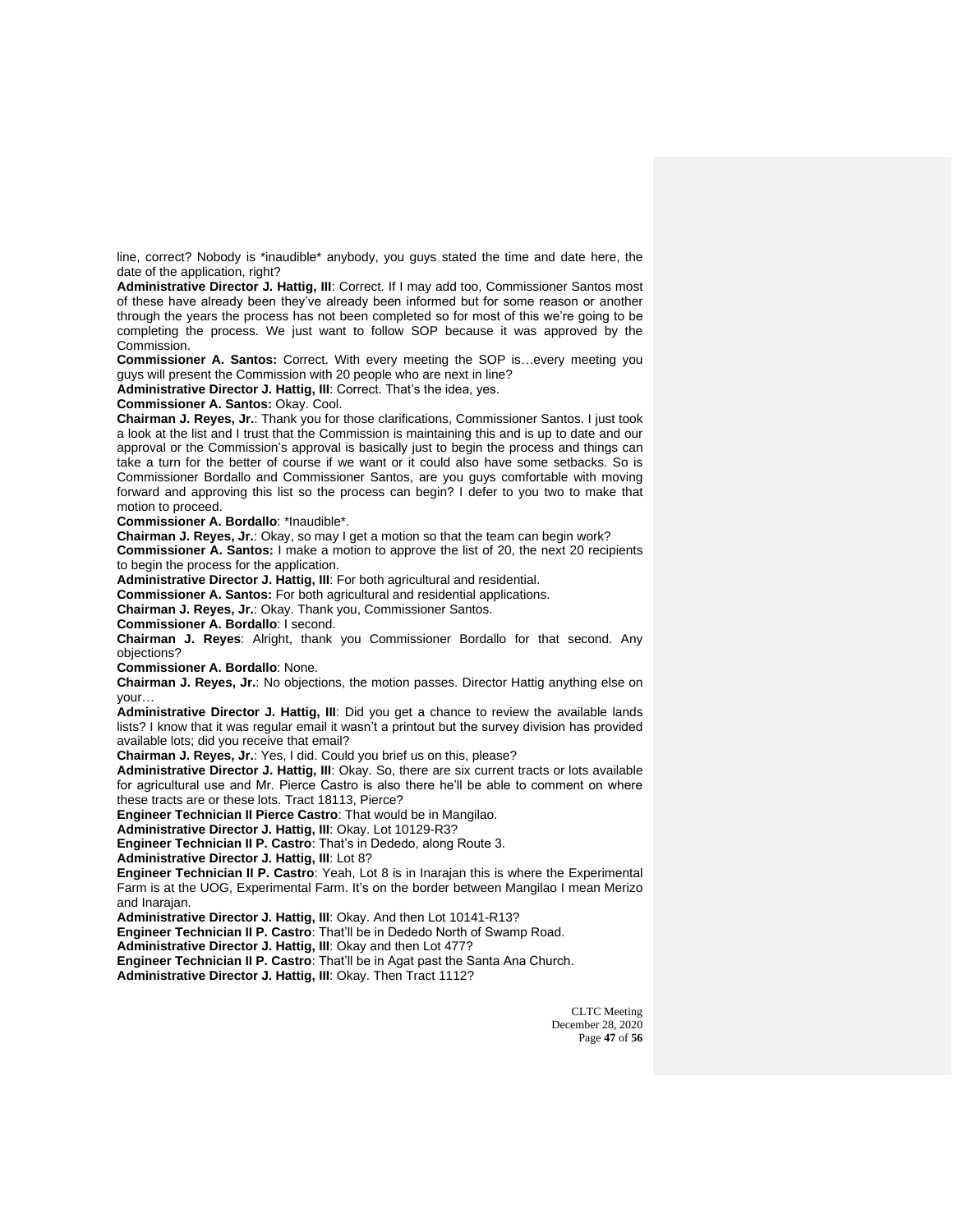**Engineer Technician II P. Castro**: Dededo along Swamp Road or I'm sorry, Ysengsong Road.

**Administrative Director J. Hattig, III**: Okay, so those are the approximate areas of the tracts or lots that are available for agricultural leasing according to our Survey Division and our Land Admin and Administrative Services Division. And then we have two tracts that are available for residential leasing. These are our large tracts. Tract 9210 Mr. Castro?

**Engineer Technician II P. Castro**: That's in Yigo, that's right outside the front gate.

**Administrative Director J. Hattig, III**: The front gate of?

**Engineer Technician II P. Castro**: The front gate of Andersen, I'm sorry.

**Administrative Director J. Hattig, III**: And then Tract 319?

**Engineer Technician II P. Castro**: 319 will be Agat behind the Pagachao Subdivision, across the Marina, the Agat Marina.

**Administrative Director J. Hattig, III**: So, these are the approximate areas that are available according to our Survey Division that have not been leased or are not scheduled to be leased commercially but rather for residential. We are still currently working on residential subdivisions and masterplans right now because \*inaudible\* through the years and terrain challenges that we've experienced and weather those particular lands we have to reevaluate and those subdivisions we also have to re-plan because there are new requirements for the Department of Land Management in terms of scheming for our new subdivisions so as soon as those plans become available, we will make them available for the Commission.

**Chairman J. Reyes, Jr.**: Okay. Director Hattig, well now that they've been identified as available then we will continue to work through the list to start the process of issuing leases, correct?

**Administrative Director J. Hattig, III**: Correct. The idea here is to make sure we have accountability right what you said before right lands are not issued to one person and then reissued to another. So now that we have our available lands list then we can properly manage who gets what and I told the Commission earlier that we have centralized the process for approval on certification of the land through survey and through our land agents supervisory or lead land agents and then administrative services is taking one last look at it before it gets to me and then the staff reports are put together and brought before the Commission.

### **Chairman J. Reyes, Jr.**: Awesome. Okay.

**Commissioner A. Bordallo**: This is a question that I have for the Director. There was at the Legislature a hearing on a bill that involved the CHamoru Land Trust. Can you tell me what that was?

**Administrative Director J. Hattig, III**: There were several bills before the legislature Commissioner Bordallo. I know that they talked about one that was about the existence of septic tanks above the Northern Aquifer. There was another bill that talked about illegal dumping on CLTC property and then there was another bill that talked about the request for utility verifications before the Commission issues leases and the final piece was Bill 425 which was to provide for commercial lease property without competitive bidding to authorize the CHamoru Land Trust Commission to negotiate its commercial leasing without competitive bidding. So those are the only four bills that I'm aware that went before the Legislature this term.

**Commissioner A. Bordallo**: What about the bill that involved I mean it was a public hearing with Sabina Perez and Senator Ridgell?

**Administrative Director J. Hattig, III**: I believe the bill that you're referring too wasn't specific to the CHamoru Land Trust it was establishing a task force to determine I believe in terms of the NGLA the Northern Guam Lands Aquifer but I'm not aware nor was I invited to participate to give discussion on that particular bill.

> CLTC Meeting December 28, 2020 Page **48** of **56**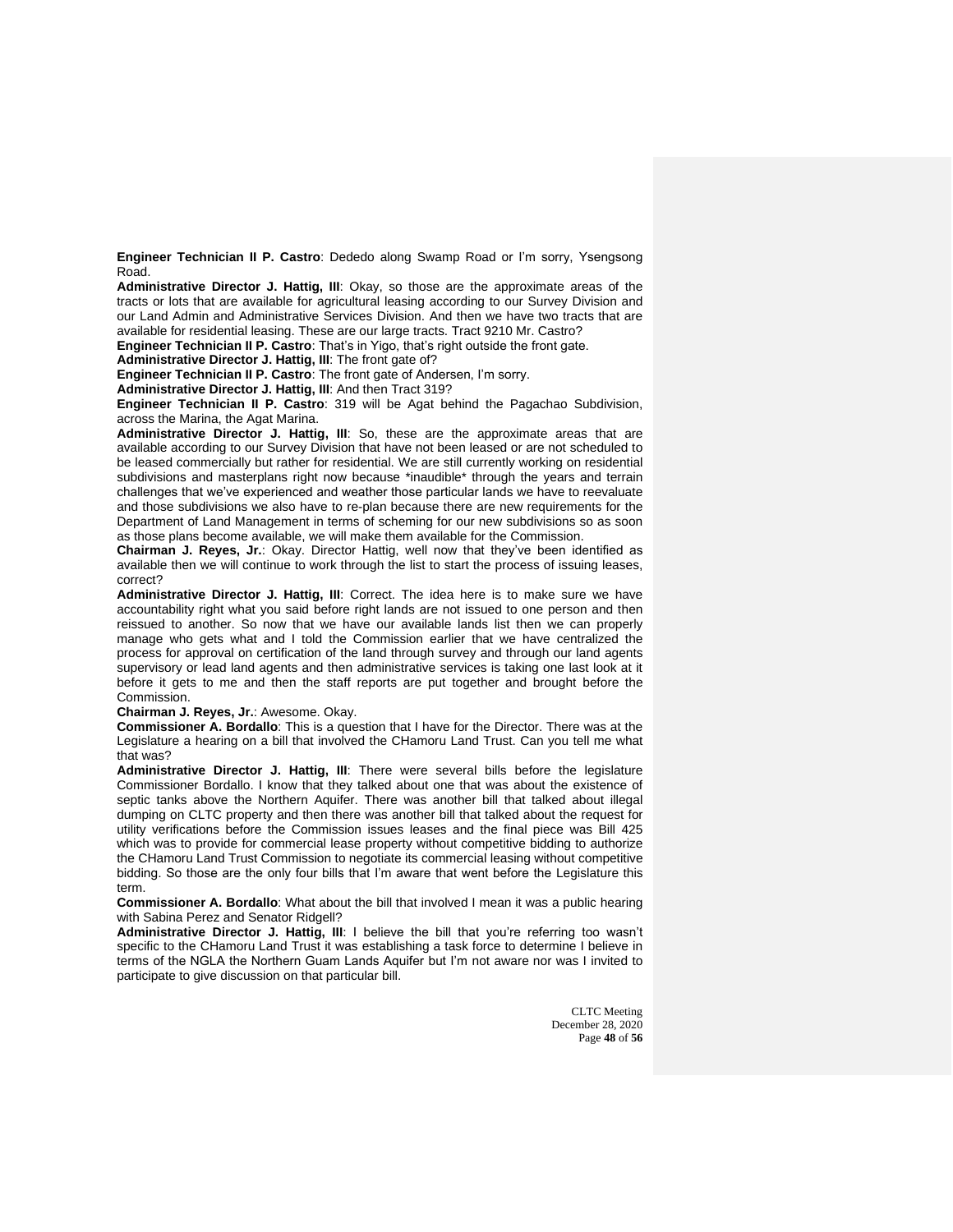**Commissioner A. Santos:** Is there anything specific that you know about it Chairman Bordallo?

**Commissioner A. Bordallo**: I did not attend that?

**Commissioner A. Santos:** But it was Senator Clint Ridgell and Senator Perez that…

**Commissioner A. Bordallo**: Yeah.

**Commissioner A. Santos:** And if I'm correct that was pertaining to property. I'm not too sure if it was CHamoru Land Trust property but it was the Forestry Act \*inaudible\* is what that property was being talked about \*inaudible\*.

**Commissioner A. Bordallo**: \*Inaudible\*.

**Chairman J. Reyes, Jr.**: Yes, Commissioner Bordallo you're right but Director Hattig wasn't that one of the bills that was going to be discussed in the public hearing that has been identified that there was a piece of CLTC property as part of those identified lands for the Guam Forestry Conservation?

**Administrative Director J. Hattig, III**: That's my understanding but they were already identified. They were already included in that particular inventory that they were in fact CLTC properties but for the purposes of conservation those particular areas were not going to be leased out \*inaudible\* remain within the Trust inventory but they were not going to be available for leasing because of the conservation purposes. I know we have certain lands that were also set aside like Hatdin Åmot CHamoru (garden of natural CHamoru medicine) in the North and in the South so those are also lands within the Trust that we are not able to do anything with because of conservation needs for our environment.

**Chairman J. Reyes, Jr.**: I believe Commissioner Bordallo that was the one because it was like in the millions in size right that was also something that I notice.

**Commissioner A. Bordallo**: I would like to know exactly where those conservations \*inaudible\*.

**Commissioner A. Santos:** Those properties are already within the Government of Guam's inventory. It's not with agency or within the CLTC that one I know for sure.

**Commissioner A. Bordallo**: \*Inaudible\* in Guam is under CLTC, supposed to be.

**Commissioner A. Santos:** Yeah, let me rephrase that saina-hu (my elder) but I don't think that was... veah I'll just refrain.

**Administrative Director J. Hattig, III**: There were lands set aside there's a public law that sets aside the inventory of the Trust and that's what Commissioner Bordallo was referring to. Any land that is not reserved by any department or agency revert to the inventory of the Trust but within those there are portions of those properties that have already been set aside by law for conservation and I can provide Commissioner Bordallo with those specific pieces of legislation.

**Chairman J. Reyes, Jr.**: Okay. Do you mind providing that to us just for informational purposes?

**Commissioner A. Santos:** I guess I was trying to say something else but I can't get it out at the top of my head is what I'm trying to say.

**Chairman J. Reyes, Jr.**: Okay, thank you very much. I do have one question Director Hattig. I'm sorry not a question but with this list that you forwarded to us; we don't need to do anything with this correct? With the tract?

**Administrative Director J. Hattig, III**: I guess to acknowledge that these are the tracts that we are going to be using and no other tracts are approved. It's a way of like I said, it's a way of safeguarding our lands so whatever we put forth is available based on our survey capability. We're only going to be talking about those lands, we won't be able to issue any other lands.

**Commissioner A. Santos:** Do we have size for these tracts and lots?

CLTC Meeting December 28, 2020 Page **49** of **56**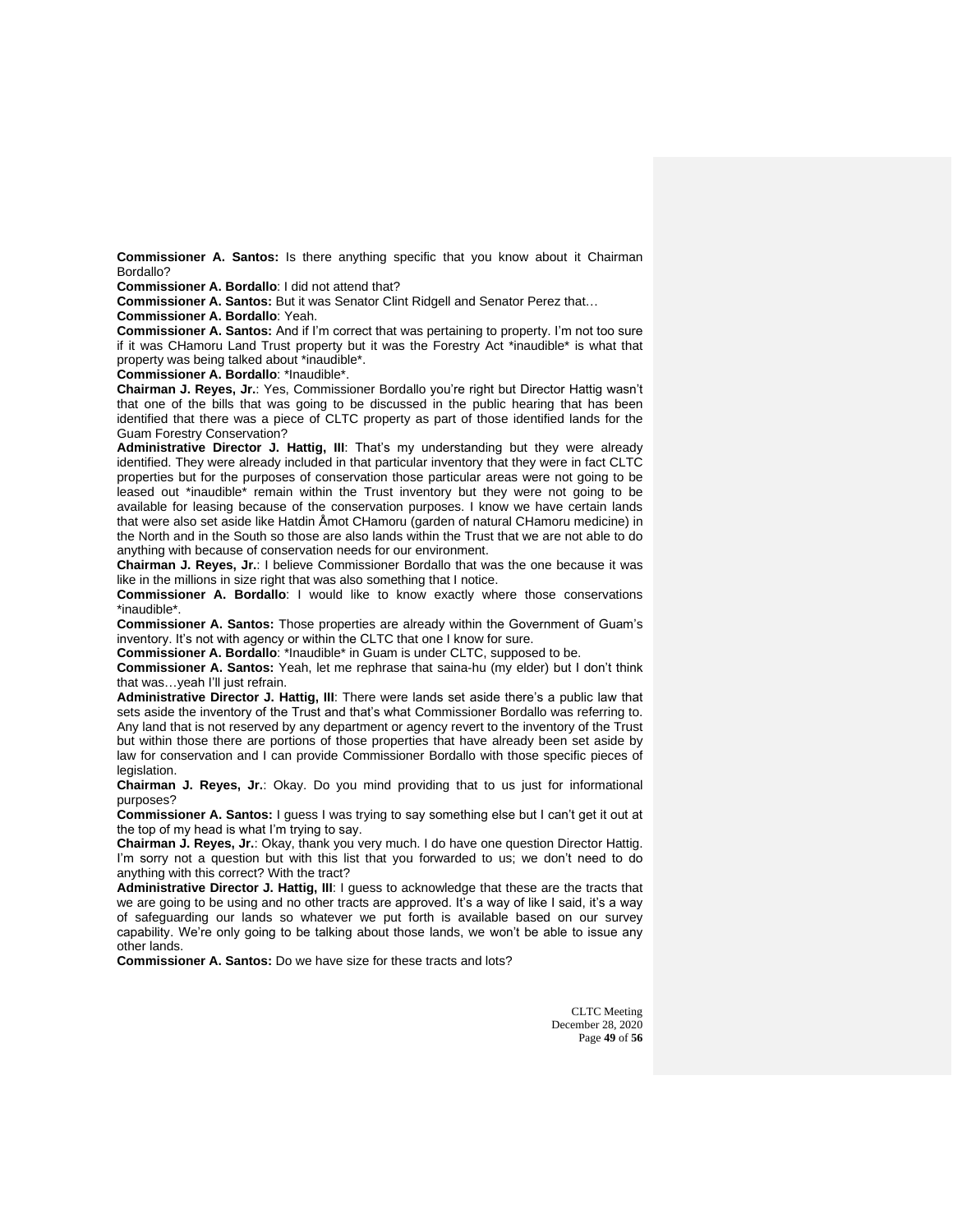**Administrative Director J. Hattig, III**: I apologize that I don't have the dimensions of the specific lots but if that prevents you from approving them then we can certainly at the \*inaudible\* time. \*inaudible\* I know that Pierce is listening so he'll be able to provide the sizes.

**Engineer Technician II P. Castro**: Yes sir, not a problem.

**Chairman J. Reyes, Jr.**: But to confirm, there's no action that you need from the Commission on this, correct, right now?

**Administrative Director J. Hattig, III**: If you look at the…it just says that the available property shall be presented to the Commission for approval. That's what it says in the SOP so I'm presenting those available properties to the Commission for approval.

**Chairman J. Reyes, Jr.**: Okay I just need it to be clear. Commissioners, the list of the tracts that Director Hattig had presented for agriculture which is six parcels I believe and for residential two tracts with the larger pieces are now available for lease. There's an action needed here \*inaudible\* has presented and we need to approve it so is there any additional questions or we can move to approve?

**Commissioner A. Bordallo**: I just want to find out, if it's a tract then can you tell us the locations.

**Administrative Director J. Hattig, III**: Yes, ma'am and we went over that with Mr. Castro he did give us an approximate location and the municipalities of each tract.

**Chairman J. Reyes, Jr.**: Okay but Director Hattig could you go through that one more time for us please?

**Administrative Director J. Hattig, III**: Sure, and I'll need Mr. Castro's help too as I'm also going to take note. So, we have the first available for agriculture is Tract 18113.

**Engineer Technician II P. Castro**: Yes, sir that's in Mangilao. It's closest to the old Kinney's Café on Route 15.

**Administrative Director J. Hattig, III**: Lot 10129.

**Engineer Technician II P. Castro**: 10129 is going north along past NCTMS on the right side before you get to Pots junction.

**Administrative Director J. Hattig, III**: In Dededo.

**Engineer Technician II P. Castro**: Yes, in Dededo.

**Administrative Director J. Hattig, III**: Lot eight is in Inarajan.

**Engineer Technician II P. Castro**: Right Inarajan. Yes, it's in the boundary between both Inarajan and Merizo. There's a UOG Experimental Farm up there.

**Administrative Director J. Hattig, III**: And then 10141.

**Engineer Technician II P. Castro**: Lot 10141 it's north Ysengsong Road, C & H Farm area. **Administrative Director J. Hattig, III**: And then Lot 477 is Agat, right near the Marina?

**Engineer Technician II P. Castro**: No that'll be Tract 319. 477 is farther south past the Santa Ana Church it's before the transfer station in Agat.

**Commissioner A. Santos:** On the left side?

**Engineer Technician II P. Castro**: On the left side as, you head south.

**Administrative Director J. Hattig, III**: Tract 1112.

**Engineer Technician II P. Castro**: That is along Ysengsong Road that's before you get to the left hand turn that takes you out to Rte. three and I can also provide the satellite overlays and a map for these lots and we can send them by email.

**Commissioner A. Santos:** Please if you don't mind.

**Engineer Technician II P. Castro**: You're welcome.

**Administrative Director J. Hattig, III**: And then the residential Tract 9210.

**Engineer Technician II P. Castro**: Yeah, 9210 is outside the front gate to Andersen. As a matter of fact, that's bordering Andersen.

**Administrative Director J. Hattig, III**: And then Tract 319 is Agat, right?

CLTC Meeting December 28, 2020 Page **50** of **56**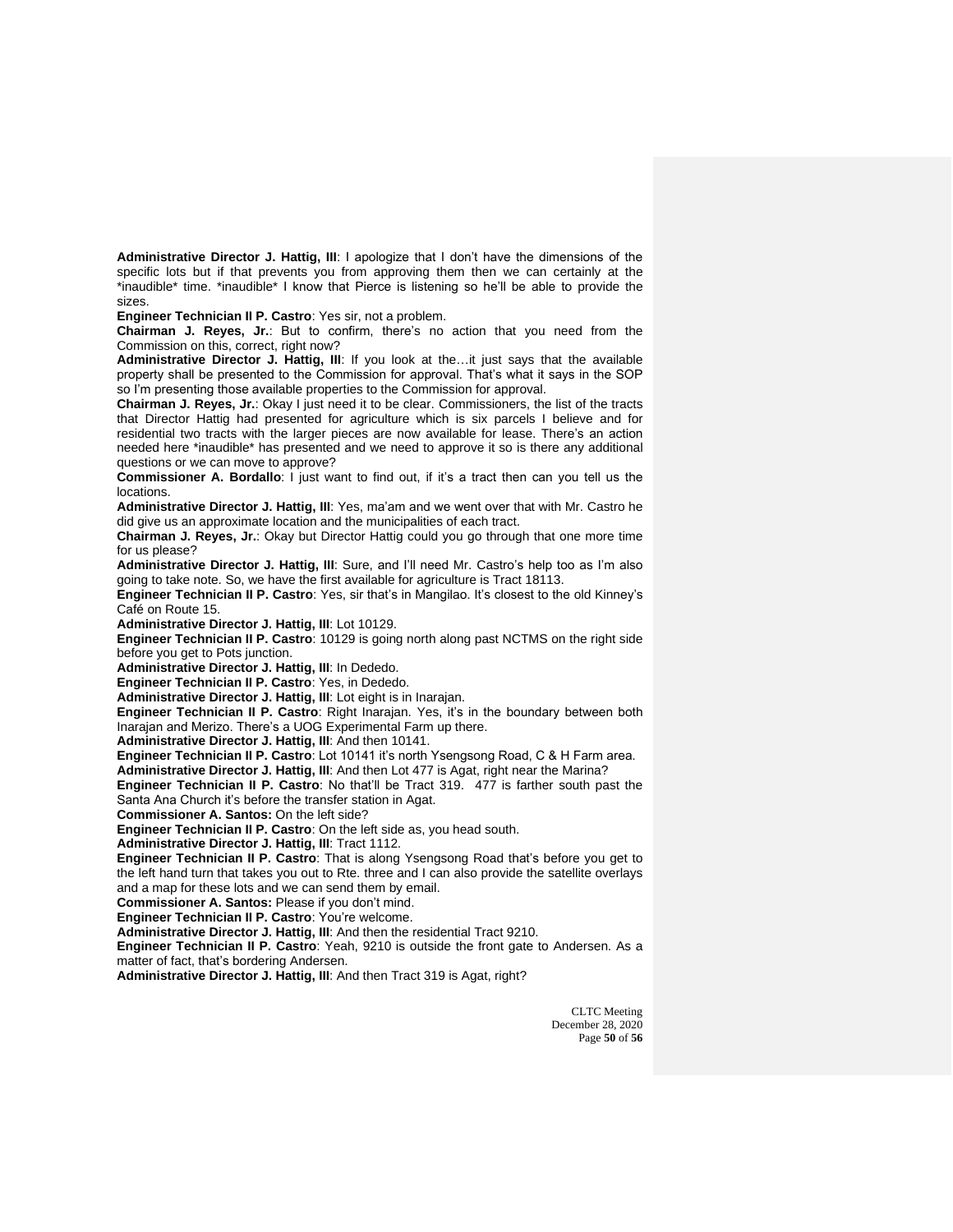**Engineer Technician II P. Castro**: Yeah 319 is behind the Pagachao Subdivision across the Agat Marina.

**Administrative Director J. Hattig, III**: Okay.

**Commissioner A. Bordallo**: Thank you.

**Engineer Technician II P. Castro**: You're welcome.

**Chairman J. Reyes, Jr.**: Pierce.

**Engineer Technician II P. Castro**: Yes sir.

**Chairman J. Reyes, Jr.**: Tract 1112, sorry I missed that one.

**Engineer Technician II P. Castro**: Yeah, that's as you head north on Ysengsong road it's on the left side.

**Chairman J. Reyes, Jr.**: Okay got it okay. I'm just taking note of this.

**Engineer Technician II P. Castro**: I'm sorry its closest to I guess Astumbo Elementary School.

**Chairman J. Reyes, Jr.**: Thank you.

**Engineer Technician II P. Castro**: I'll provide you with all the satellite images and maps, the survey maps.

**Chairman J. Reyes, Jr.**: Thank you so much. So, Commissioner Santos, Commissioner Bordallo, are you guys okay to move to approve this.

**Commissioner A. Bordallo**: Sure.

**Commissioner A. Santos:** And this is just the availability of these lots to be able to move forward. Identifying the lots?

**Chairman J. Reyes, Jr.**: Right Yes.

**Commissioner A. Santos:** And you guys identified them by survey and right have been surveyed too?

**Administrative Director J. Hattig, III**: Not necessarily surveyed but these are current information that has been provided by the Survey Division so other surveys that have occurred and map overlays we just take a map overlay of the general area to provide it to you but the actual survey must be done by the applicant.

**Commissioner A. Bordallo**: Okay I make a motion that the list that was mentioned by Mr. Castro that we approve to move forward on getting it advertised to be \*inaudible\*.

**Chairman J. Reyes, Jr.**: Thank you Commissioner Bordallo but may I suggest that we maybe not use those choice of words \*inaudible\* suppose we need to not necessarily use them \*inaudible\* just make sure we document that correctly.

**Al**l: Laughing.

**Chairman J. Reyes, Jr.**: Let me just reiterate the motion of Commissioner Bordallo is to proceed with the list provided by the Director and Mr. Pierce Castro for both agriculture and residential lots that are available.

**Commissioner A. Santos:** I second that motion.

**Chairman J. Reyes, Jr.**: Thank you, Commissioner Bordallo. Commissioner Santos, any objections?

**Commissioner A. Bordallo**: None.

**Chairman J. Reyes, Jr.**: Alright, no objections. The motion passes. Thank you so much. Any other items, Director Hattig?

**Administrative Director J. Hattig, III**: One other item Mr. Chair. I'm so sorry but on my report Agricultural and Residential leasing that's the second item; number two I want to bring up as previously discussed that currently \*inaudible\* Legal Counsel, I've asked his opinion on this the new qualifications of the program provided that the Commission is going to approve each qualified individual or each individual applicant to be qualified so therefore I wanted to submit a proposal to the Board that it delegate some of its responsibility of that qualification and other responsibilities so as to provide streamline and inspective process for

> CLTC Meeting December 28, 2020 Page **51** of **56**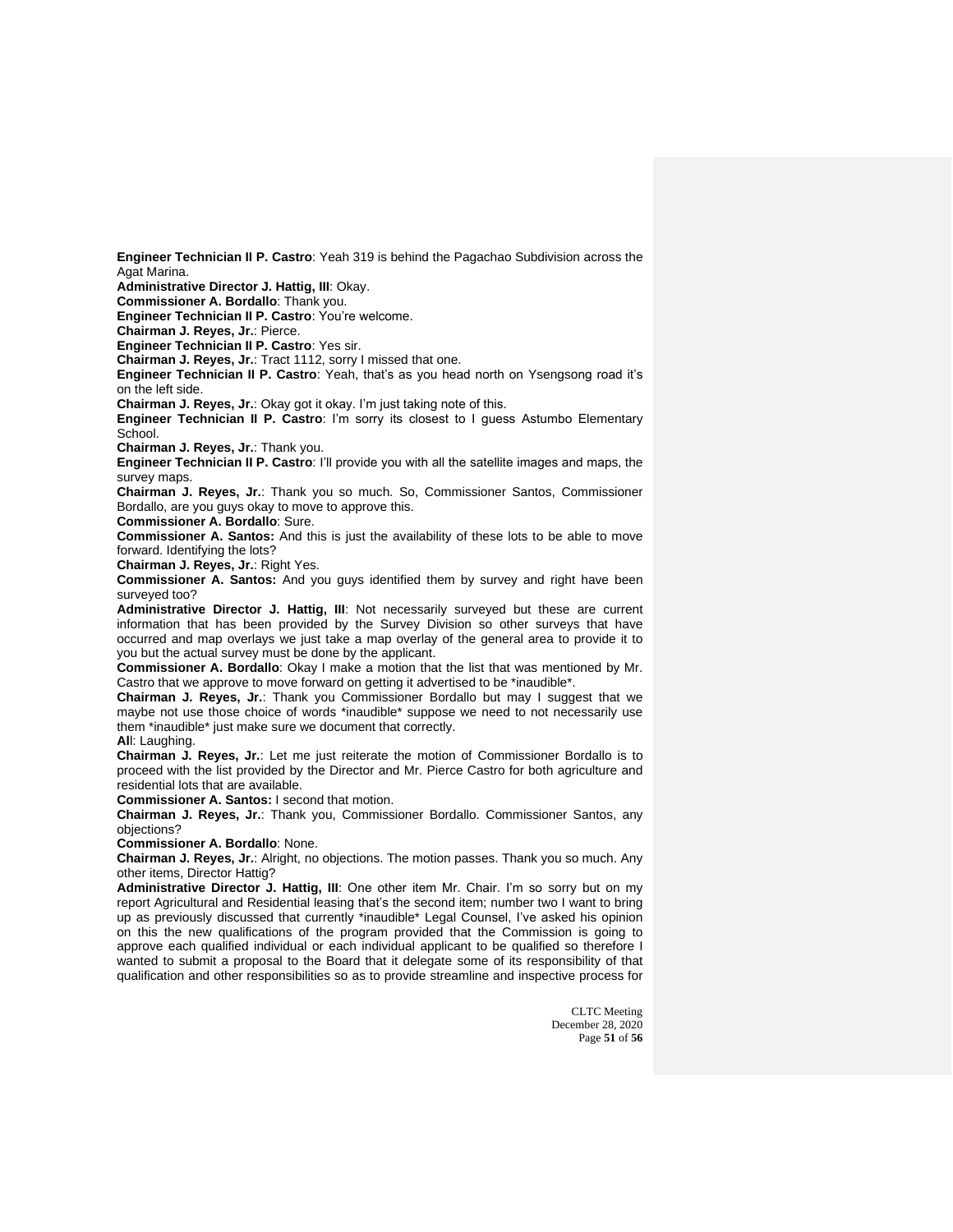our lessees when they apply and move forward towards a lease. So, on item number two, Administrative Director recommends that the Commission delegate its authority in accordance with law for the following: A. all beneficiary successor designations, B. all transfer of application and lease rights, C. all utility authorizations, building permit authorizations, clearing & grading authorizations, D. all survey authorizations, and E. all the determinations for qualifications under the program. In addition, a monthly report shall be given to the Commission detailing all actions under these delegations so purpose again is to streamline and improve the process for approval of the Commissions monthly meetings. So, I believe without these delegations your monthly meetings will be lengthened because in Constituent Matters these are all \*inaudible\* must be approved by the Commission. I'm not asking for this today necessarily but I am bringing it to your attention in the hopes that you will consider my proposal to assist and make it easier for us to help out our constituents.

**Chairman J. Reyes, Jr.**: Yeah, and Jack I'm sorry Director Hattig just to confirm right this is in relation to 35-112.

**Administrative Director J. Hattig, III**: Yes, primarily I know that number one, I mean letter E is directly related but all others become a function of the process.

**Chairman J. Reyes, Jr.**: Director Hattig, can I just ask where are you reading that from? **Administrative Director J. Hattig, III**: Sure, let me just bring up the public law.

**Chairman J. Reyes, Jr.**: No, the items that you just enumerated for us.

**Administrative Director J. Hattig, III**: In my report they should be in my last page. I'm hoping that you received the very last, its number 22 it's label as number 22. I know Tina sent…Ms. Tina sent out the packets under Agricultural and Residential leasing, number two.

**Chairman J. Reyes, Jr.**: Got it. Okay. Because you were numerating the letters and I'm sorry I didn't know exactly where you were at. In addition to that though there are some things that we wanted to make sure that I wanted to make sure with the Public Law 35-112 and I know this will \*inaudible\* item on your report \*inaudible\* agency up to speed but I want to make sure that the Board…Commission members are also up to speed in the same sense that you're getting the office the agency ready so how can we do that? How can we do that so we're in sync with what's going to be done administratively \*inaudible\* and you know everything that…I'm sure we're going to run into constituents and beneficiaries and they're going to ask some of these questions of course we're going to defer to you but if you can answer it off the \*inaudible\* that's something that'll be great but then also to make sure that you get our support in some of these functions that will be that we want to provide your authority for or the agency \*inaudible\*.

**Administrative Director J. Hattig, III**: What we can do Mr. Chair is we can set up a virtual training for all intense and purposes. I wouldn't recommend and Legal Counsel Toft is here; I wouldn't recommend that we do it as a group because of open government meeting requirements but if I could set up an individual items and virtual training with each Commissioner so that at your time we can go through the process and we can tell you exactly what the agency is doing and what the employees are going through exactly for the changes.

**Chairman J. Reyes, Jr.**: Attorney Toft we would do it – it's best to do it individually with the Director, correct?

**Legal Counsel N. Toft**: That's correct, yeah.

**Chairman J. Reyes, Jr.**: Alright, so let's take that approach Director Hattig so that we can know how that all ties with the increased volume the potentially increase volume that we will see so that we can…I want the commissioners to make an informed decision as well as…Commissioner Santos is very new and to get up to speed and some of that one and ones that we had be conducted as well.

> CLTC Meeting December 28, 2020 Page **52** of **56**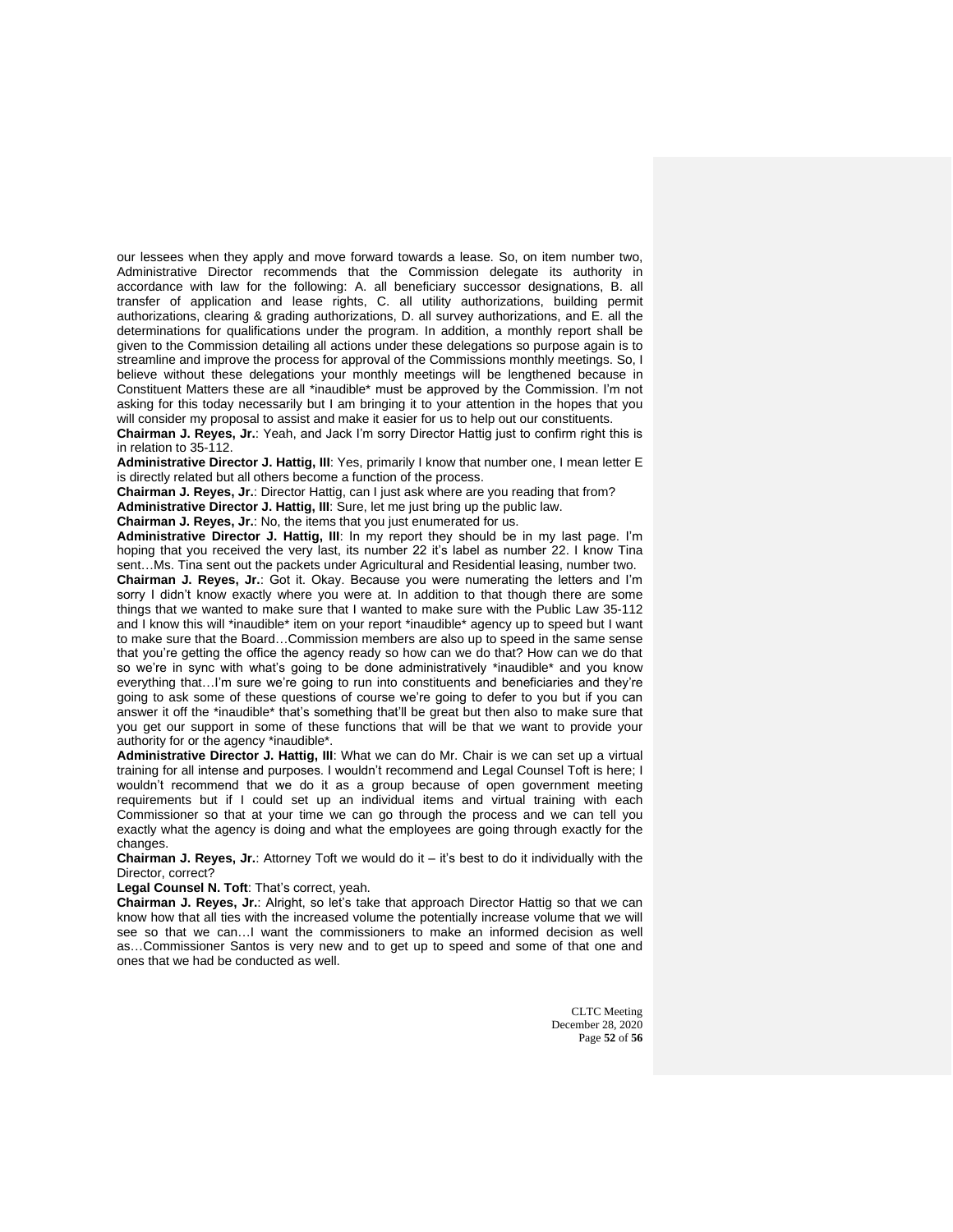**Administrative Director J. Hattig, III**: In conjunction with that I want to report that the Attorney General has contacted me and they're trying to get the virtual training set up for the Fair Housing Act because as you're aware based on the settlement and Public Law 35-112. The commissioners as well as the agency staff as well as myself have to attend the mandated training for the Fair Housing Act. So, we're going to make sure that we contact you once that's available and then when you commissioners each individually when you are ready you can contact me and we can set up the virtual trainings for the new procedures.

**Chairman J. Reyes, Jr.**: Okay, I appreciate that.

**Commissioner A. Santos:** Thank you.

**Chairman J. Reyes, Jr.**: Commissioner Santos, Commissioner Bordallo, anything else on that?

**Commissioner A. Bordallo**: No, I'm good.

**Chairman J. Reyes, Jr.**: Commissioner Santos?

**Commissioner A. Santos:** Nothing on what he mentioned but we're still talking about what he proposed on his agriculture and residential leasing item, right?

**Chairman J. Reyes, Jr.**: Yeah. I think that will all tie into the one and ones that you'll have for us to make that decision and potentially in our next Commission meeting.

**Commissioner A. Santos:** I didn't really get what you were talking about I was pretty much looking at the laws and seeing how and what it falls into. I'm sorry, Director what you proposed, you said one and ones?

**Administrative Director J. Hattig, III**: Yes. Whenever you're ready to engage you can send me an email and we can set up one and one training and what I'll do is go over each of these proposals with you and how they interconnect with the new qualifications.

**Commissioner A. Santos:** You're talking about the \*inaudible\* number two, right?

**Administrative Director J. Hattig, III**: Yeah, the ones on number two under agricultural and residential leasing. I'll expound on them more during our one and one as the Chairman said. **Commissioner A. Santos:** Okay. Okay. Understood. So, we're not making a decision right now?

**Administrative Director J. Hattig, III**: Correct.

**Commissioner A. Santos:** Alright. Cool.

**Chairman J. Reyes, Jr.**: I just want to make sure that – you're the newest one in our Commission to get the same sessions forwarded to you so that you could \*inaudible\*.

**Commissioner A. Santos:** Alright.

**Chairman J. Reyes, Jr.**: Thank you. Director Hattig, anything else?

**Administrative Director J. Hattig, III**: No sir. That's all I have.

**Chairman J. Reyes, Jr.**: Okay. Thank you so much. Anybody else on the currently that's on the meeting? Where going to move onto the Commissioners Comments. Anybody on the Commission? Commissioner Bordallo, Commissioner Santos that you want to add?

**Commissioner A. Santos:** None. This is a great meeting I appreciate everybody's work in every way thank you all.

**Chairman J. Reyes, Jr.**: Commissioner Bordallo?

**Commissioner A. Bordallo**: Well, I want to wish everyone a blessed Christmas and Happy New Year.

**Chairman J. Reyes, Jr.**: Cool and Commissioner Bordallo hope everything is going well for you as well. Being out there in the states and getting all the medical attention that you need. You really look good so I just wanted to share that with you as well.

**Commissioner A. Bordallo**: I'm just waiting to get my vaccine. So, I can come home.

**Chairman J. Reyes, Jr.**: Awesome good to know. We'll keep you in our prayers, Commissioner Bordallo. Thanks so much for joining us today. If there's no additional

> CLTC Meeting December 28, 2020 Page **53** of **56**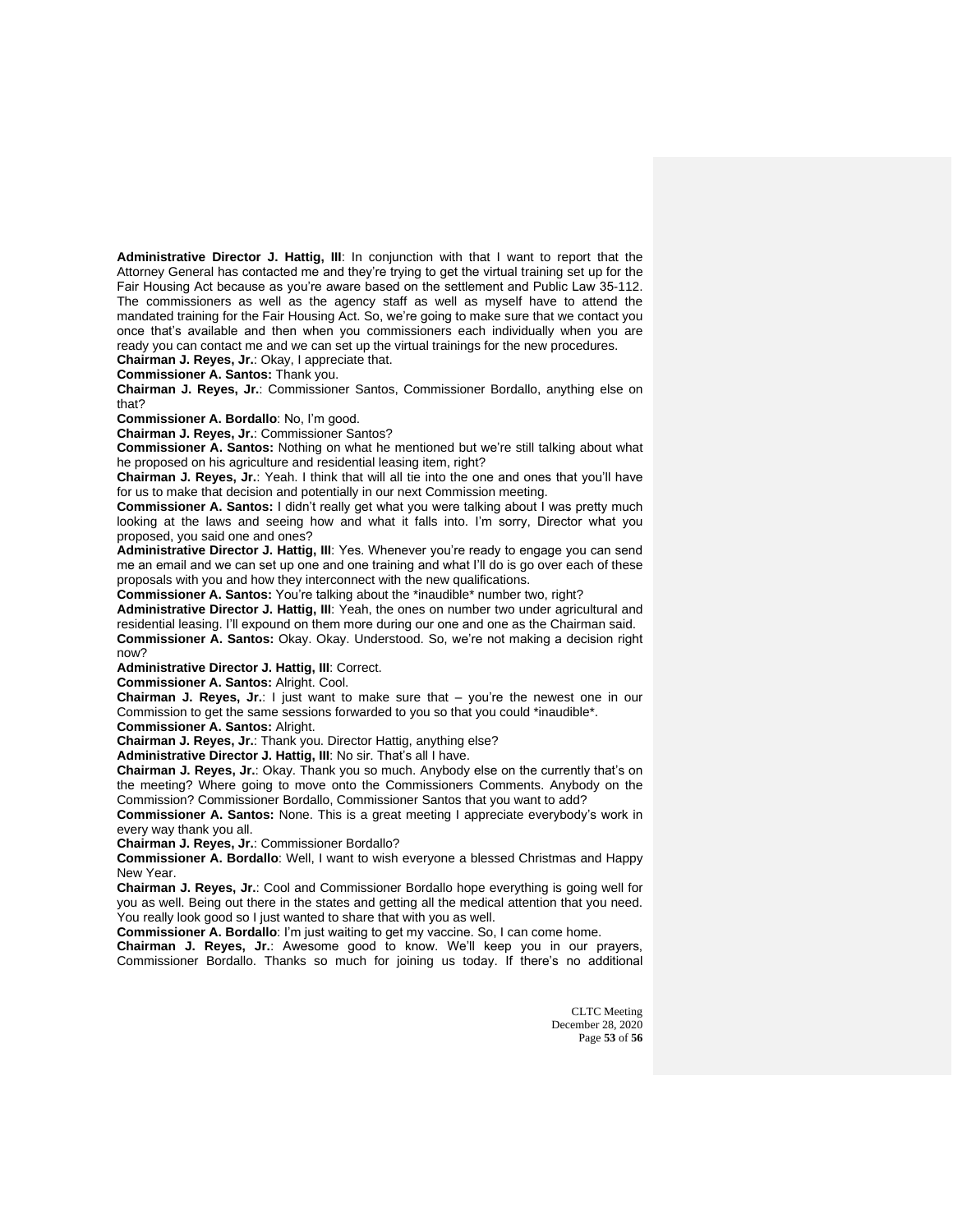comments from our Commissioners the last item on our agenda is Public Comment; is there anybody…?

# **Public Comment**

**Administrative Director J. Hattig, III**: Mr. Chairman the Public Comment is going to be made available through the Facebook and through our CLTC Admin.

**Chairman J. Reyes, Jr.**: Okay.

**Administrative Director J. Hattig, III**: That will take care of the public comment portion. Anyone can leave messages on our Facebook and we will get back to them and then they can email us at our CLTC Admin email address.

**Chairman J. Reyes, Jr.**: Okay great. Thank you for that correction I appreciate it. So, at this time I would like to get a motion from our commissioners for adjournment and right now the tentative next meeting is scheduled for the third Thursday of January which is January 21st 2021 at 1PM. We will keep you posted on that date and confirm. May I get a motion for adjournment please?

**Commissioner A. Bordallo**: \*Inaudible\*.

**Chairman J. Reyes, Jr.**: May I get a second?

**Commissioner A. Santos:** I second that motion.

**Chairman J. Reyes, Jr.**: Thank you so much Commissioner Bordallo, Commissioner Santos, Attorney Toft, Pierce, Joey, Lydia thank you so much all the land agents, Tina, Glenn \*inaudible\* appreciate your time. This was a great meeting, our first rodeo in that sense but I appreciate your time. Thank you.

**Administrative Director J. Hattig, III**: I just want to confirm that the time 6:26 p.m. is the time for adjournment.

**Chairman J. Reyes, Jr.**: I was \*\*inaudible\*\* 6:26 p.m. would be adjournment. Thank you very much.

**Adjournment**: Meeting adjourned – 6:26 p.m.

Transcribed by: Tina Rose Tainatongo, Land Agent I

Approved by motion in meeting of: \_

\_\_\_\_\_\_\_\_\_\_\_\_\_\_\_

Jack Hattig, Administrative Director \_\_\_\_\_\_\_\_\_\_\_\_\_\_\_\_\_\_\_\_\_\_\_\_\_\_\_ Date:

CLTC Meeting December 28, 2020 Page **54** of **56**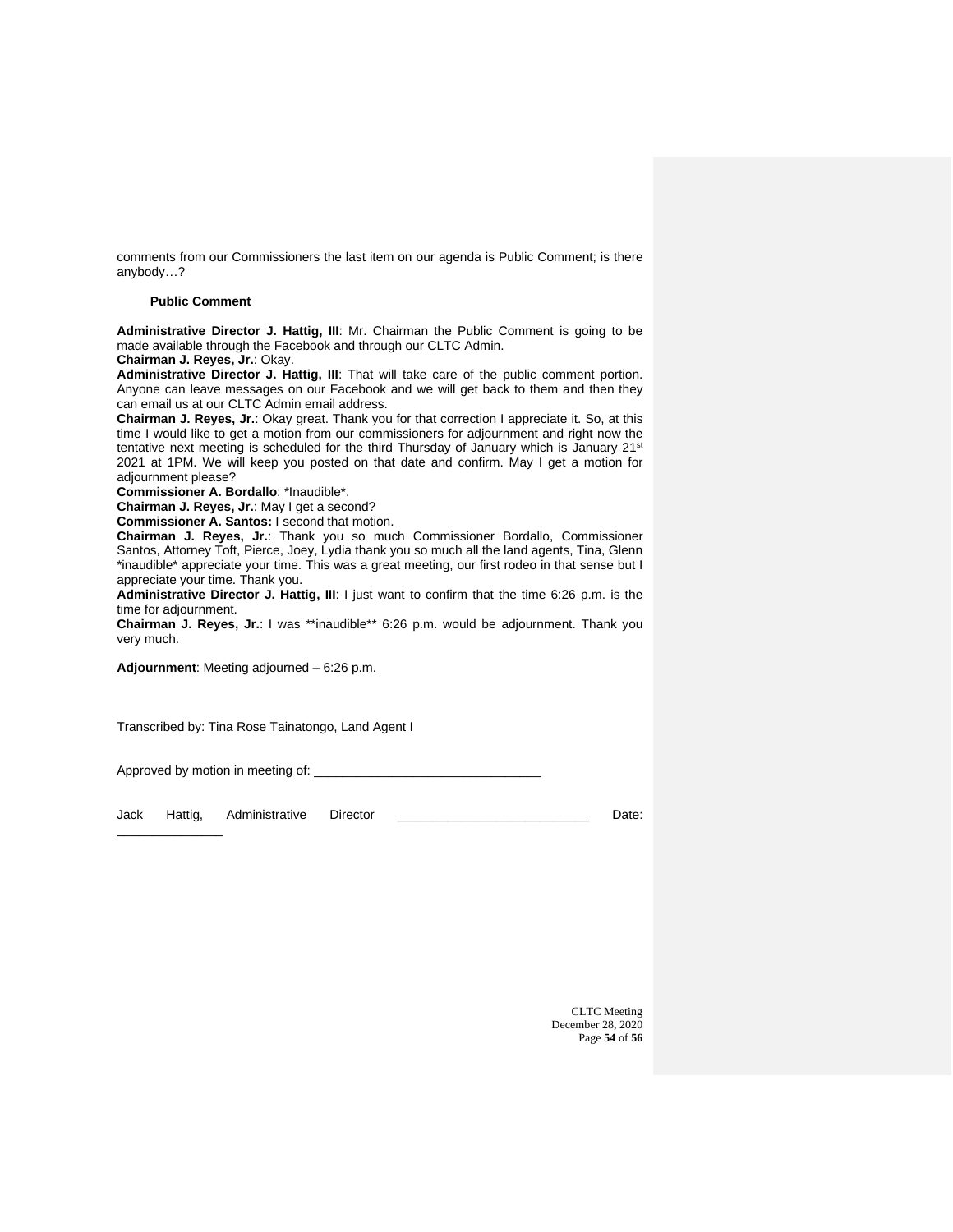CLTC Meeting December 28, 2020 Page **55** of **56**